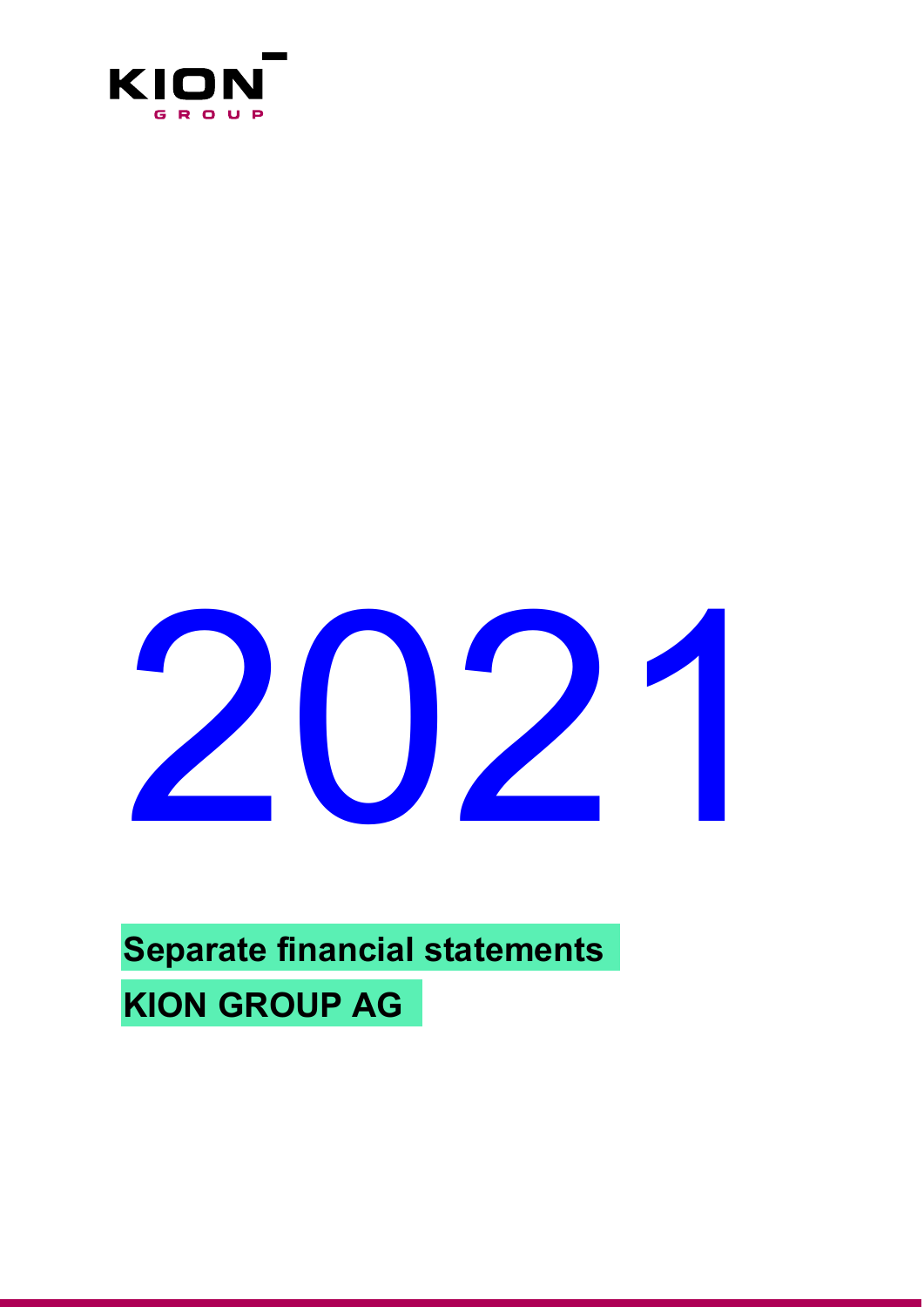# Statement of financial position as at December 31, 2021

#### **Assets**

|    | $\epsilon$ thousand                                            |       | 31.12.2021 | 31.12.2020 |
|----|----------------------------------------------------------------|-------|------------|------------|
|    | <b>Non-current assets</b>                                      | $[3]$ |            |            |
|    | Intangible assets<br>ı.                                        |       |            |            |
|    | Property, plant and equipment<br>Ш.                            |       | 1,853      | 2,350      |
|    | <b>Financial assets</b><br>III.                                |       | 4,238,220  | 4,235,742  |
|    |                                                                |       | 4,240,073  | 4,238,092  |
|    |                                                                |       |            |            |
| В. | <b>Current assets</b>                                          |       |            |            |
|    | Receivables and other assets<br>L.                             |       |            |            |
|    | Receivables from affiliated companies<br>1.                    |       | 3,385,138  | 3,444,661  |
|    | 2.<br>Receivables from other long-term investees and investors |       | 9,250      |            |
|    | 3.<br>Other assets                                             |       | 44,379     | 23,544     |
|    |                                                                |       | 3,438,767  | 3,468,205  |
|    |                                                                |       |            |            |
|    | Cash on hand and credit balances with banks<br>Η.              |       | 200,046    | 103,159    |
|    |                                                                |       |            |            |
| С. | Deferred charges and prepaid expenses                          | $[5]$ | 4,064      | 2,807      |
|    | <b>Total Assets</b>                                            |       | 7,882,950  | 7,812,264  |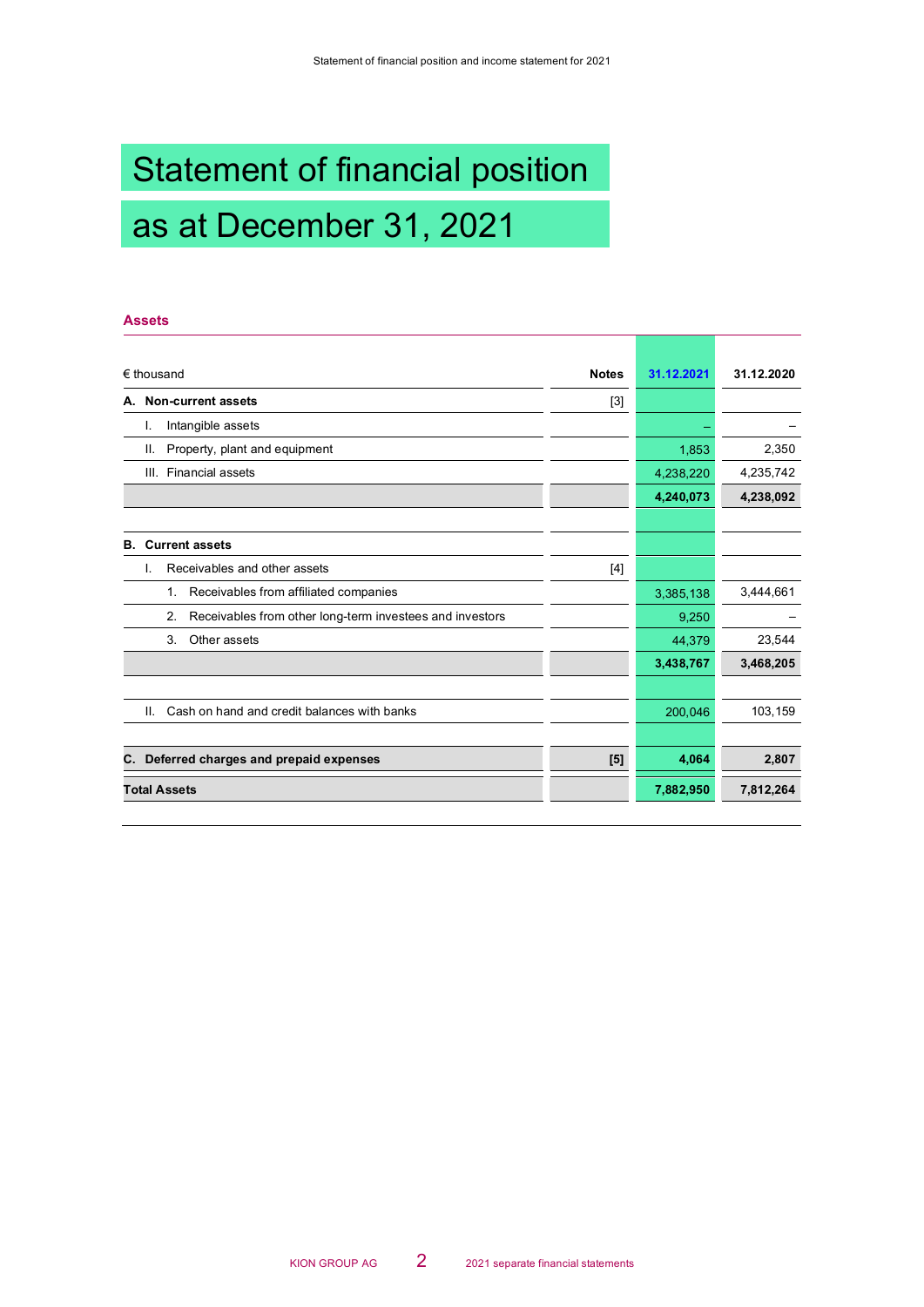#### **Equity and liabilities**

|               | $\epsilon$ thousand                                                      | <b>Notes</b> | 31.12.2021 | 31.12.2020 |
|---------------|--------------------------------------------------------------------------|--------------|------------|------------|
|               | A. Equity                                                                | [6]          |            |            |
| L.            | Subscribed capital                                                       |              | 131,199    | 131,199    |
|               | Treasury shares                                                          |              | $-96$      | $-112$     |
|               | Issued capital                                                           |              | 131,102    | 131,086    |
|               |                                                                          |              |            |            |
| Ш.            | Capital reserves                                                         |              | 3,860,736  | 3,860,178  |
|               | III. Other revenue reserves                                              |              | 599,907    | 574,907    |
|               | IV. Distributable profit                                                 |              | 197,061    | 65,701     |
|               |                                                                          |              | 4,788,807  | 4,631,872  |
|               |                                                                          |              |            |            |
|               | <b>B.</b> Provisions                                                     |              |            |            |
| 1.            | Retirement benefit obligation                                            | $[7]$        | 63,611     | 54,334     |
| 2.            | Tax provisions                                                           |              | 261        | 32         |
| 3.            | Other provisions                                                         | [8]          | 65,715     | 33,795     |
|               |                                                                          |              | 129,587    | 88,162     |
|               |                                                                          |              |            |            |
|               | C. Liabilities to affiliated companies                                   | $[9]$        |            |            |
|               | 1. Corporate Bond<br>thereof convertible T€ 0 (2020: T€ 0)               |              | 500,000    | 500,000    |
| $\mathcal{P}$ | Liabilities to banks                                                     |              | 421,768    | 612,684    |
| 3.            | Trade payables                                                           |              | 6,121      | 4,423      |
| 4.            | Liabilities to affiliated companies                                      |              | 2,035,059  | 1,973,389  |
| 5.            | Liabilities to other long-term investees and investors                   |              | 120        | 60         |
| 6.            | Other liabilities<br>thereof taxes € thousand 877 (2020: € thousand 991) |              |            |            |
|               | thereof relating to social security € thousand 0 (2020: € thousand 0)    |              | 1,487      | 1,674      |
|               |                                                                          |              | 2,964,556  | 3,092,230  |
|               | <b>Total equity and liabilities</b>                                      |              | 7,882,950  | 7,812,264  |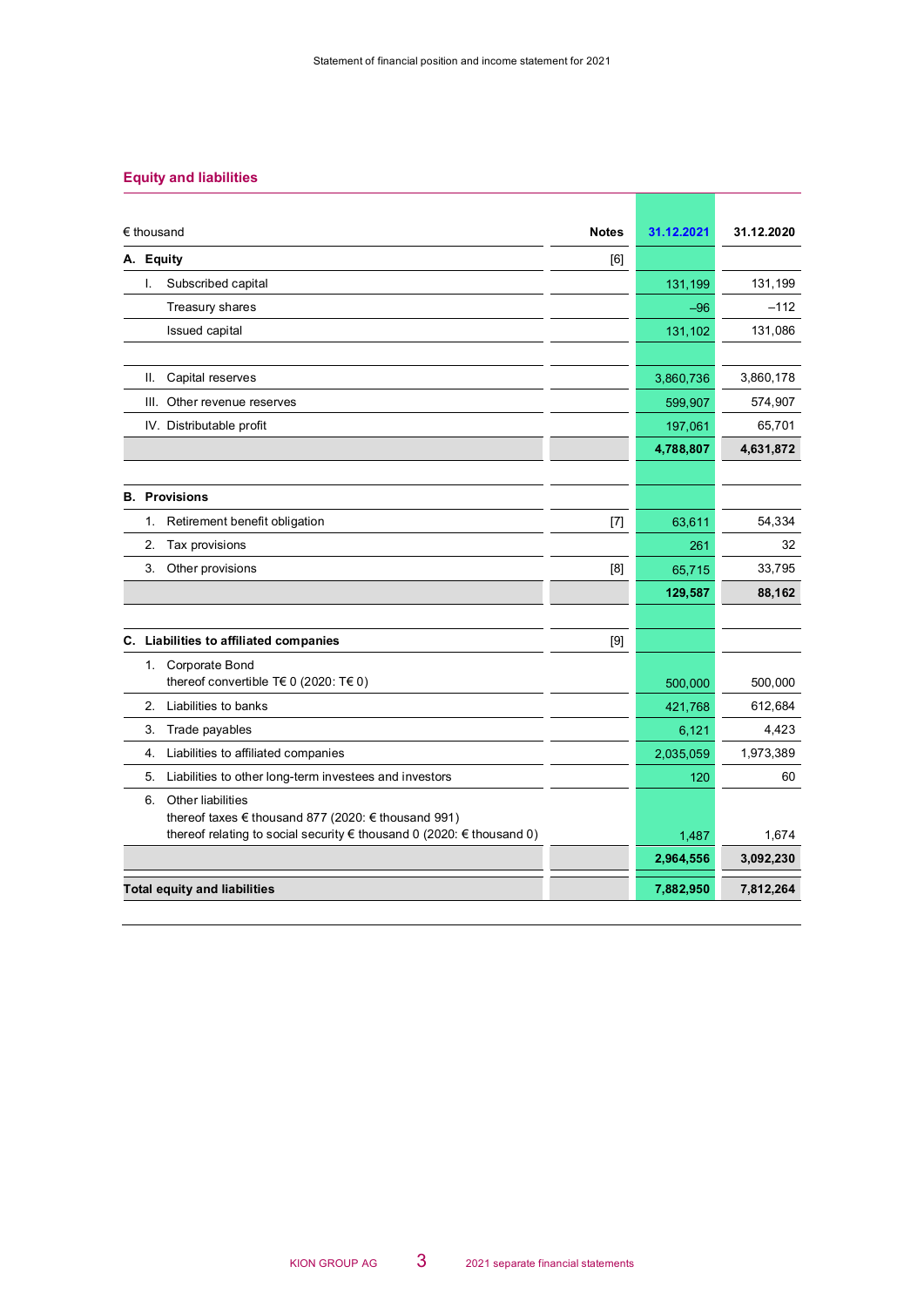# Income Statement

# for the year ended December 31, 2021

#### **Income Statement**

| $\epsilon$ thousand                                                                                                                                                             | <b>Notes</b> | 2021        | 2020       |
|---------------------------------------------------------------------------------------------------------------------------------------------------------------------------------|--------------|-------------|------------|
| Revenue<br>1.                                                                                                                                                                   | $[10]$       | 73,663      | 70.468     |
| Other operating income<br>2.                                                                                                                                                    | $[11]$       | 27,832      | 45,905     |
| Cost of materials for purchased services<br>3.                                                                                                                                  | $[12]$       | $-230$      | $-312$     |
| Personnel expenses<br>4.                                                                                                                                                        | $[13]$       | $-76, 122$  | $-49,152$  |
| a) Wages and salaries                                                                                                                                                           |              | $-68,308$   | $-42,412$  |
| b) Social security contributions and expenses for pensions and other<br>employee benefits<br>thereof for pensions $\epsilon$ thousand -3,933 (2020: $\epsilon$ thousand -3,022) |              | $-7,814$    | $-6.741$   |
| Depreciation, amortization and impairment of property, plant and<br>5.<br>equipment and non-current intangible assets                                                           |              | $-521$      | $-521$     |
| Other operating expenses<br>6.                                                                                                                                                  | $[14]$       | $-116, 122$ | $-137,033$ |
| <b>Operating loss</b>                                                                                                                                                           |              | $-91,501$   | $-70,644$  |
| Income from profit-transfer agreements<br>7.                                                                                                                                    | $[15]$       | 330,078     | 106,463    |
| Expenses from the transfer of losses<br>8.                                                                                                                                      | $[15]$       | $-192$      | $-23,760$  |
| Other interest and similar income<br>9.<br>thereof from affiliated companies € thousand 55,019 (2020: € thousand<br>54,407)                                                     |              | 56,309      | 55,304     |
| 10. Interest expense and similar charges<br>thereof to affiliated companies € thousand -2,961 (2020: € thousand -<br>7,646)                                                     | $[16]$       | $-33,979$   | $-54,474$  |
| 11. Income taxes                                                                                                                                                                | $[17]$       | $-50,609$   | $-19,388$  |
| 12. Net profit/loss for the year                                                                                                                                                |              | 210,105     | $-6,499$   |
| Appropriation of profit                                                                                                                                                         |              |             |            |
| Net profit/loss for the year                                                                                                                                                    |              | 210,105     | $-6,499$   |
| Profits brought forward                                                                                                                                                         |              | 11,955      |            |
| Allocation from other revenue reserves                                                                                                                                          |              |             | 72,200     |
| Allocation to other revenue reserves                                                                                                                                            |              | $-25,000$   |            |
| Distributable profit                                                                                                                                                            |              | 197,061     | 65,701     |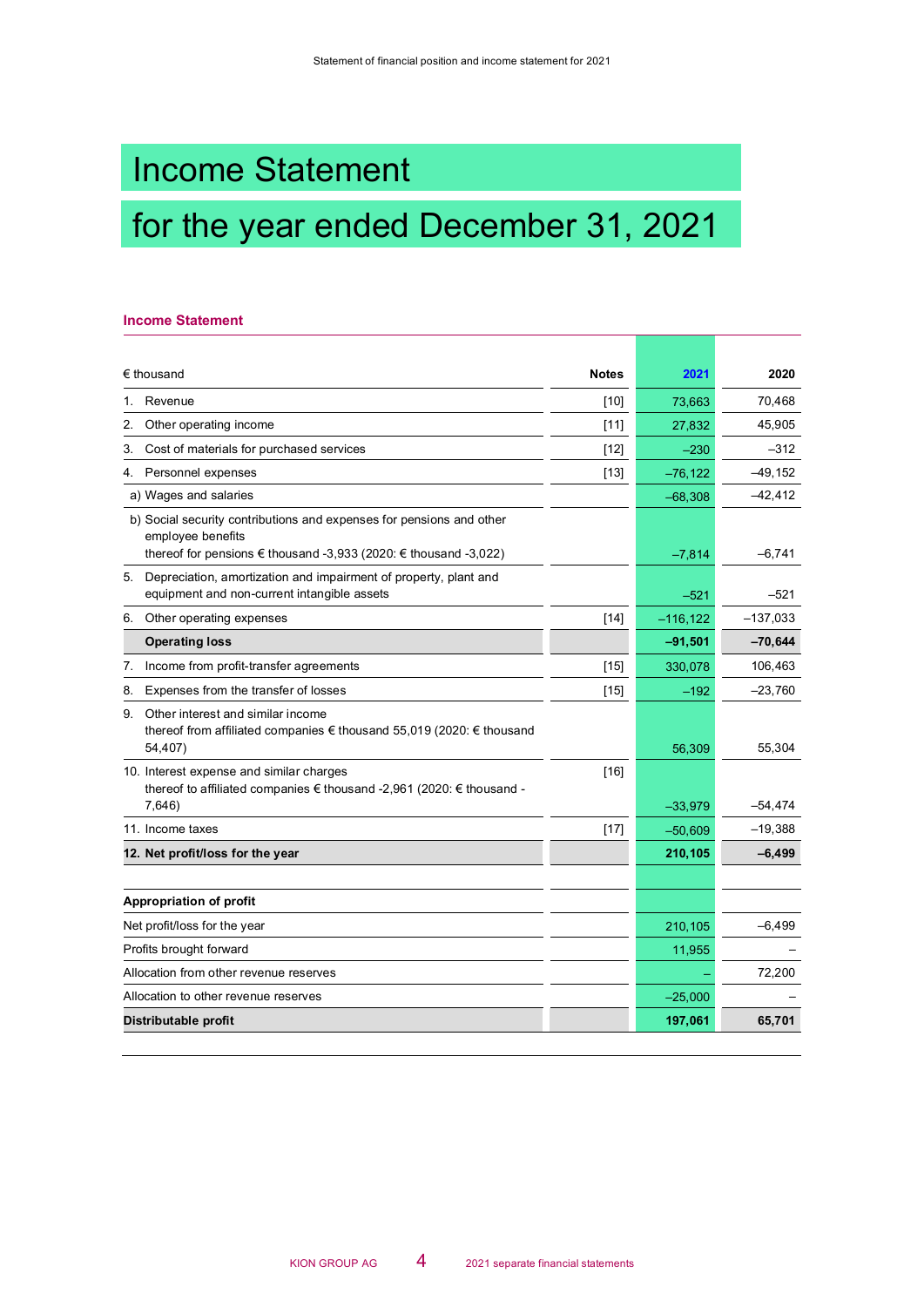# Notes to the financial statements of KION GROUP AG

# for the year ended December 31, 2021

# Basis of preparation

# [1] General information on the Company

KION GROUP AG, whose registered office is at Thea-Rasche-Strasse 8, 60549 Frankfurt am Main, is entered in the commercial register at the Frankfurt am Main local court under reference HRB 112163. KION GROUP AG has been a listed company on the regulated market of the Frankfurt Stock Exchange since June 28, 2013 and is part of the MDAX, the MSCI World, the STOXX Europe 600, the FTSE Euro Mid Cap, the FTSE4Good, and the DAX 50 ESG.

The object of the Company is to hold, acquire, manage, and sell investments in entities with any form of legal structure, in particular such entities involved in developing, manufacturing, and selling forklifts, warehouse trucks (industrial trucks), mobile hydraulics, and software, automation, and robotics solutions for the logistics sector, including associated services, consultancy, and advisory services and similar activities, and to conduct operations of its own in the aforementioned areas, as well as to assume responsibility, in return for a consideration, for managerial holding company functions, other services, and the provision of lease finance for the investee entities.

By pursuing an appropriate financial management strategy, the KION Group – through KION GROUP AG – makes sufficient cash and cash equivalents available at all times to meet the Group companies' operational and strategic funding requirements. KION GROUP AG collects liquidity surpluses in a cash pool and, where possible, covers funding requirements with intercompany loans. KION GROUP AG is a publicly listed company and therefore ensures that its financial management takes into account the interests of shareholders and financing partners.

For the purpose of corporation tax, trade tax, and VAT, KION GROUP AG is the tax group parent company for almost all the subsidiaries in Germany.

The separate financial statements of KION GROUP AG are prepared in accordance with the prevailing accounting principles specified for limited companies by section 242 et seq. and section 264 et seq. of the German Commercial Code (HGB) and comply with the provisions of the German Stock Corporation Act (AktG), which apply specifically to entities structured as a public limited company. As a listed company, KION GROUP AG is a large corporation as defined in section 267 (3) and section 264d HGB.

The income statement has been prepared in accordance with the nature-of-expense method pursuant to section 275 (2) HGB.

To improve the clarity of presentation, some items are aggregated in the statement of financial position and income statement and are then separately reported in the notes.

All amounts are disclosed in thousands of euros  $(€$  thousand) unless stated otherwise. Due to rounding effects, addition of the individual amounts shown may result in minor rounding differences to the totals.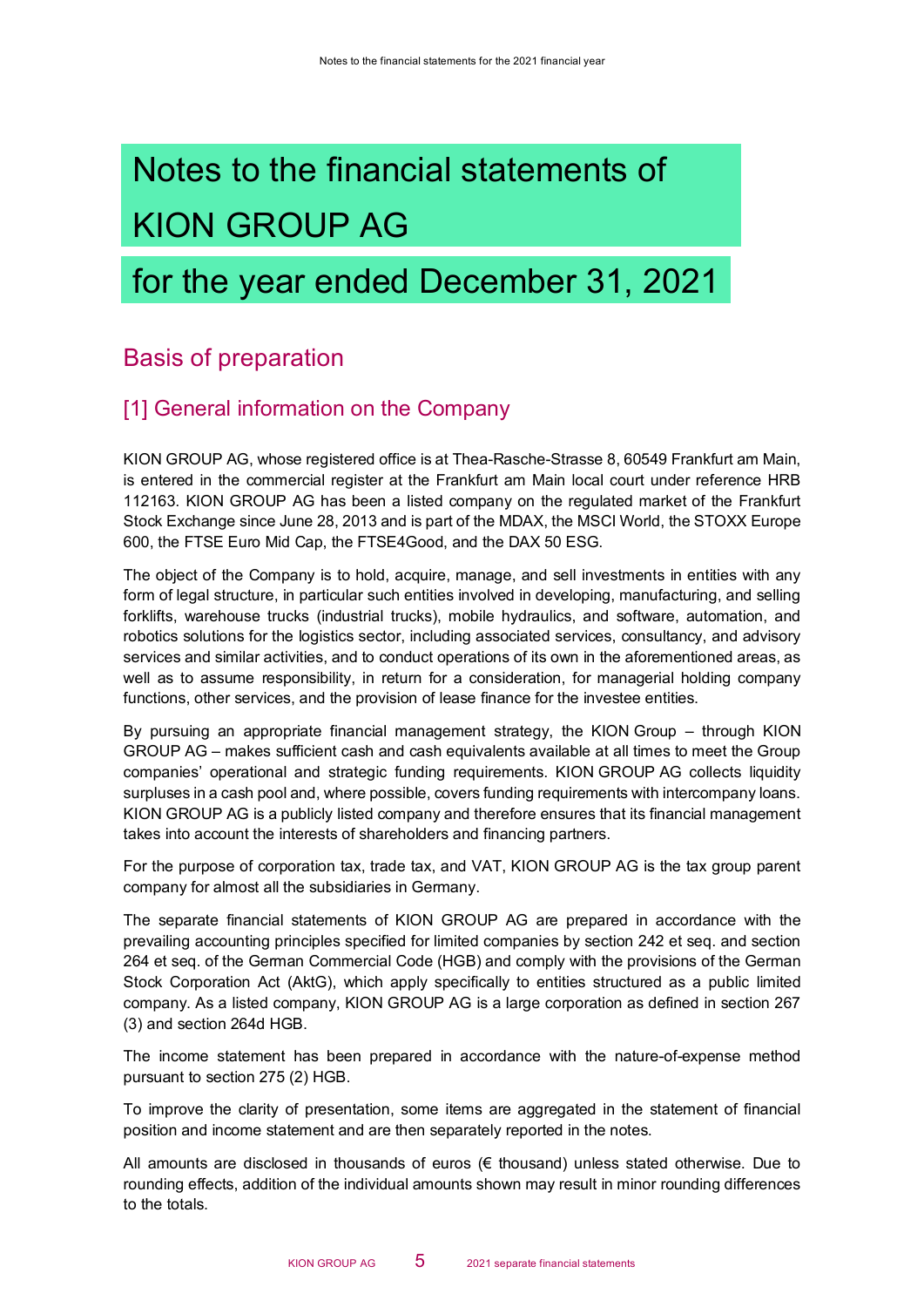The management report of KION GROUP AG and the group management report have been combined in accordance with section 315 (5) HGB in conjunction with section 298 (2) HGB and are published in the KION Group's 2021 annual report.

# [2] Accounting policies

#### Intangible assets and property, plant, and equipment

Purchased intangible assets and property, plant, and equipment are carried at cost less straight-line amortization or depreciation over their estimated useful life and less any impairment losses.

Amortization and depreciation are recognized using the straight-line method. Low-value assets are amortized or depreciated as an aggregate item over a period of five years in accordance with tax rules.

The following useful lives are applied in determining the carrying amounts of intangible assets and items of property, plant, and equipment:

#### **Useful life**

|                                | vears    |
|--------------------------------|----------|
| Software                       | 3        |
| <b>Buildings</b>               | 12       |
| Operational facilities         | $4 - 12$ |
| Office furniture and equipment | $3 - 13$ |

Assets under finance leases are also recognized as property, plant, and equipment. In this case, the present value of future lease payments is recognized at the inception of the lease (purchase price). Corresponding liabilities to the lessor are recognized as trade payables. The property, plant, and equipment is depreciated over the term of the lease.

Any impairment of assets expected to be permanent and in excess of the amortization or depreciation related to useful life is accounted for by the recognition of impairment losses. If the reasons for permanent impairment no longer prevail, impairment losses are reversed on the basis of the HGB reversal requirement, but such reversals do not result in an asset carrying amount greater than the carrying amount that would have been recognized after amortization or depreciation if there had been no impairment.

#### Financial assets

Investments in affiliated companies included within financial assets are carried at cost.

Impairment losses are recognized for assets that are permanently impaired. If an impairment loss has been recognized in prior years and the reasons for the impairment loss now no longer exist,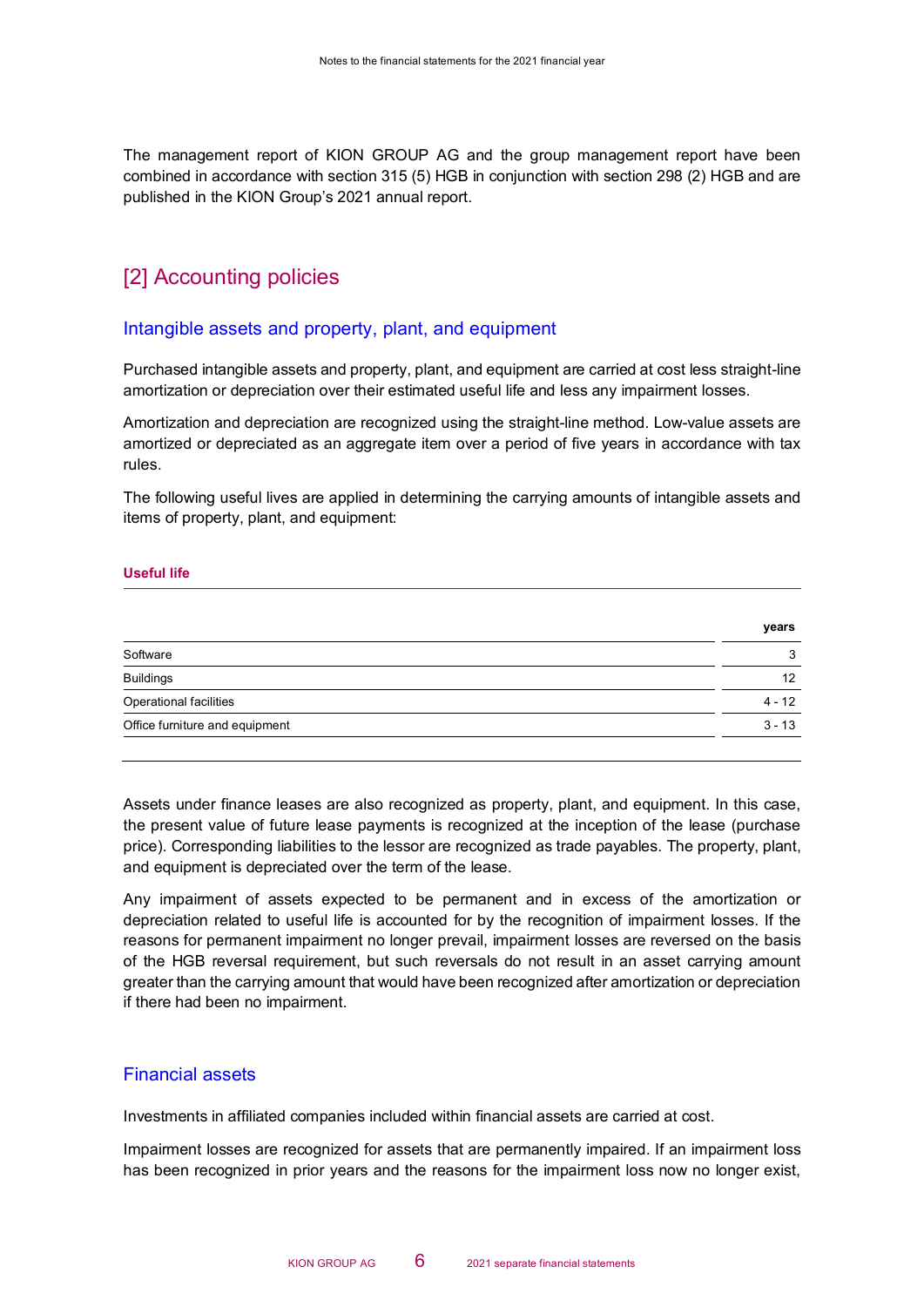either as a whole or in part, the impairment loss is reversed, but such that the resulting asset carrying amount is no greater than the acquisition cost of the asset.

#### Receivables and other assets

Receivables and other assets are carried at cost. Appropriate valuation allowances are recognized for any risks identified when measuring receivables and other assets. The amount of the valuation allowances is based on the probable default risk. Receivables denominated in foreign currency are translated at the middle spot exchange rate on the reporting date as part of the subsequent measurement process:

- the recognition of receivables due in more than one year is in compliance with the HGB principles of prudent revenue recognition, imparity (whereby unrealized losses are recognized, but unrealized gains are not recognized), and the historical cost convention;
- the recognition of receivables due in or within one year does not take account of the HGB principles of prudent revenue recognition, imparity, and the historical cost convention.

#### Deferred taxes

Deferred taxes are recognized for differences between the carrying amounts calculated in accordance with HGB and those calculated in accordance with tax law. As in 2020, the Company exercised the option provided for in section 274 (1) sentence 2 HGB not to utilize the surplus of deferred tax assets. Deferred tax assets arise, in particular, due to temporary differences resulting from differences in the measurement of pension provisions and other provisions. Deferred tax liabilities arise as a result of the measurement of intangible assets and financial assets.

As the parent company of the tax group, KION GROUP AG has to recognize the deferred taxes of the controlled companies. An income tax rate of 30.7 percent was used to calculate the deferred taxes.

#### Cash on hand and credit balances with banks

Cash and cash equivalents are carried at their nominal amounts. Amounts denominated in foreign currency are translated into euros at the middle spot exchange rate on the reporting date.

#### Deferred charges and prepaid expenses

Deferred charges and prepaid expenses are recognized under assets for expenditure before the reporting date that relates to an expense that will be recognized in a subsequent period. The difference between the issue amount and the settlement amount (discount) of the corporate bond issued by KION GROUP AG is also recognized under deferred charges and prepaid expenses. It is amortized over the term of the bond.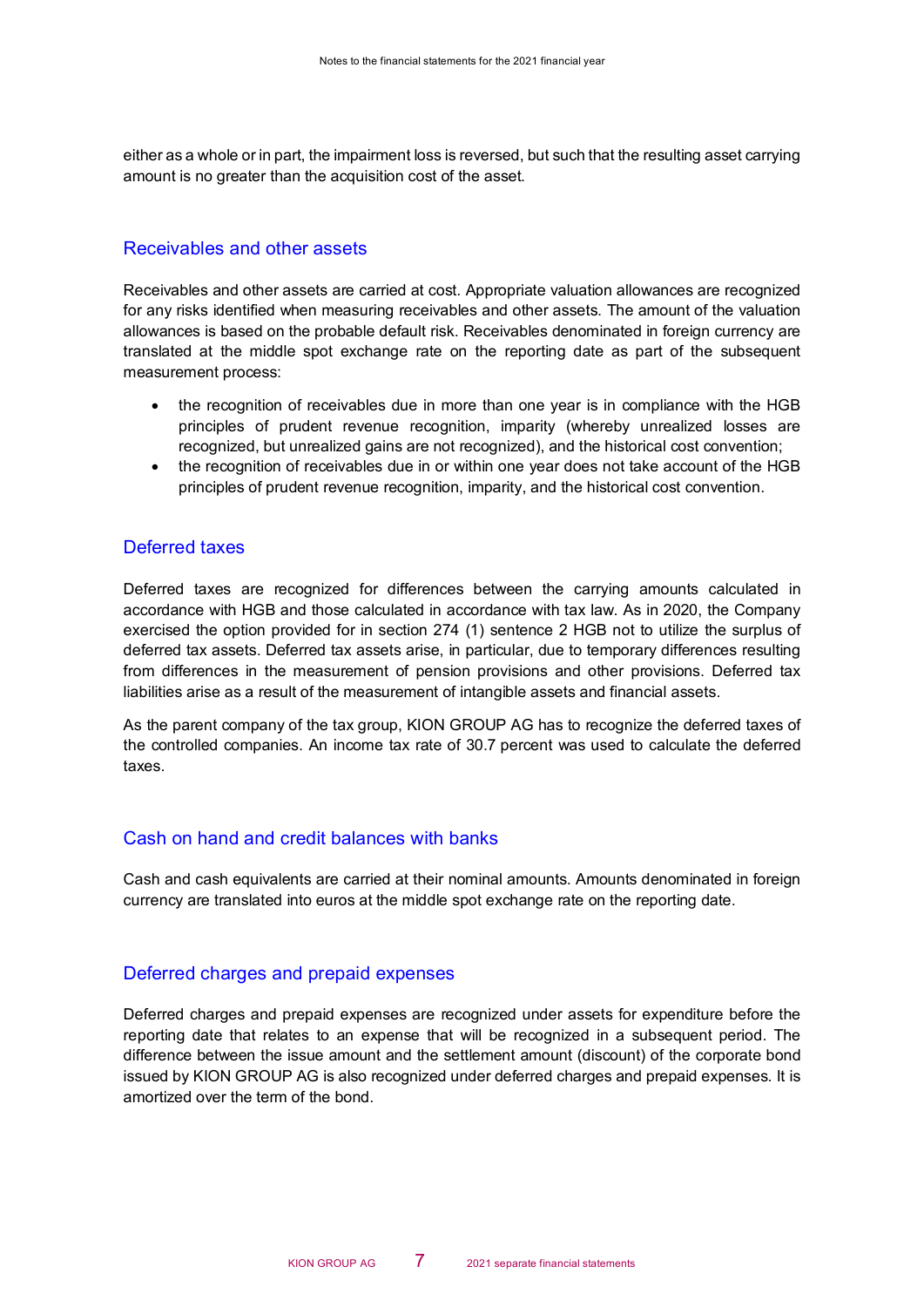## **Equity**

Subscribed capital is carried at its nominal amount.

#### Retirement benefit obligation and similar obligations

The retirement benefit obligation and similar obligations is calculated in accordance with actuarial principles based on biometric probabilities (Heubeck 'Richttafeln 2018 G' mortality tables) using the projected unit credit method. Future estimated increases in salaries and pensions are factored into the calculation of the obligation.

The retirement benefit obligation covers the obligation to pay retirement pensions to employees of KION GROUP AG. The actuarial measurement of the amount required to settle the retirement benefit obligation is based on a number of factors including average staff turnover of 2 percent and an assumed annual adjustment of 2.75 percent (2020: 2.75 percent) in remuneration and 2.0 percent (2020: 1.75 percent) in pensions paid, or 1.0 percent where agreed (2020: 1.0 percent). As at December 31, 2021, the discount rate used to discount the defined benefit obligation was 1.87 percent (December 31, 2020: 2.3 percent). The discount rate was determined using the average market discount rate over the previous ten years for an assumed maturity of 15 years, as published by Deutsche Bundesbank.

In order to satisfy the pension obligations, appropriate resources are invested in special funds managed by the trustee KION Vorsorge Aktiv e.V. The Company is not permitted any access to these assets. The sole purpose of these assets is to provide security for the rights of individuals to receive pensions from KION GROUP AG. The assets are measured at fair value (market price); the value of the assets is offset against the underlying obligation. If this results in an excess obligation, the excess is recognized under pension provisions. If the value of the securities (plan assets) exceeds the obligation, an excess of plan assets over pension liabilities is recognized on the assets side of the statement of financial position.

#### Provisions for taxes and other provisions

Other provisions are measured such that identifiable risks arising from pending transactions and contingent liabilities are recognized in the financial statements. These provisions are recognized in the amount that would be required to settle future payment obligations, as dictated by prudent business practice. Future increases in prices and costs are factored into the calculation of the amounts if there is sufficient objective evidence that such increases will occur. Provisions with a maturity of more than one year are discounted with a maturity-matched average market discount rate for the past seven years.

Non-current provisions for long-service bonuses and partial retirement existed at the reporting date. The provisions for partial retirement were calculated using a discount rate of 1.35 percent per annum (December 31, 2020: 1.6 percent).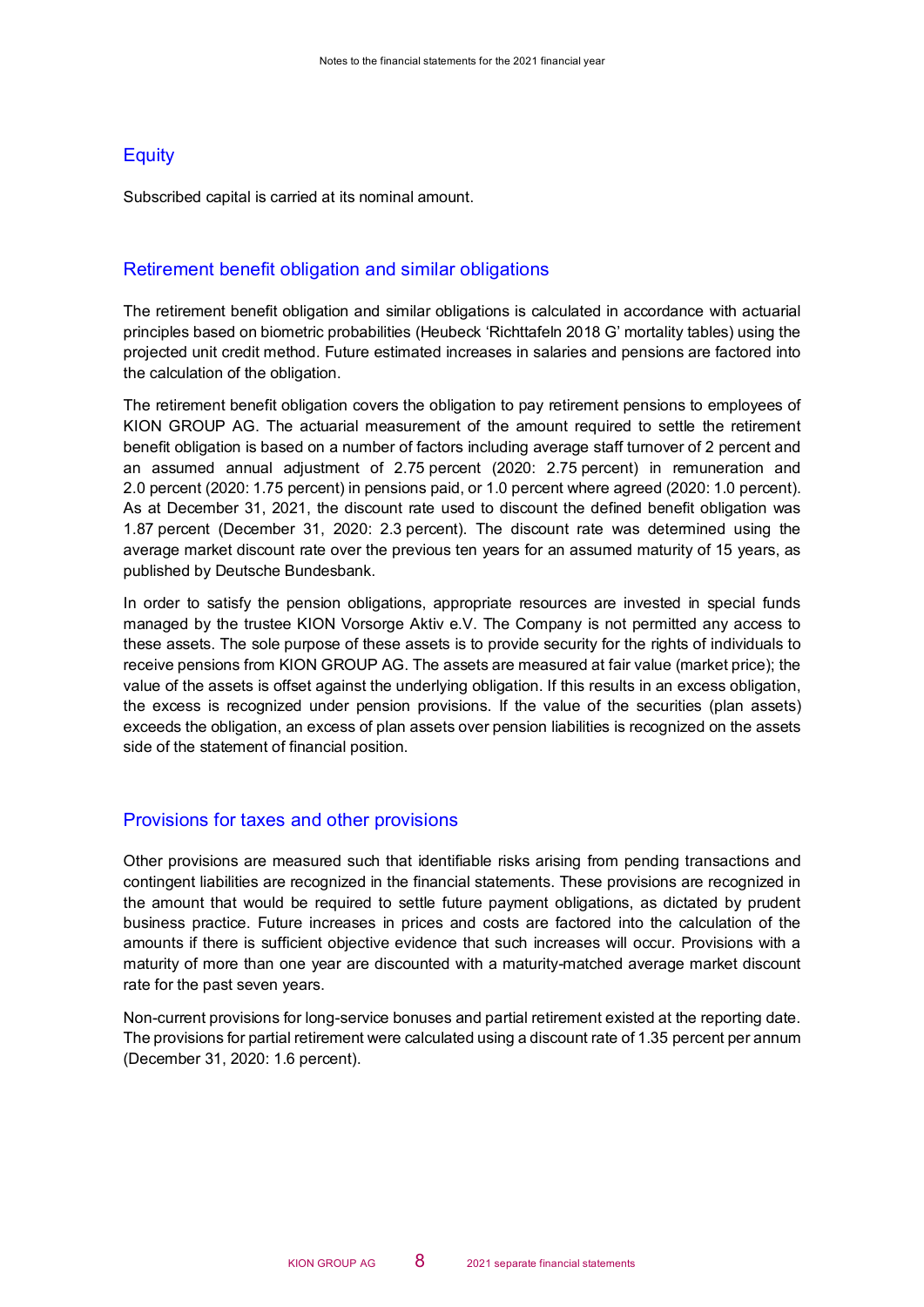#### **Liabilities**

Liabilities are carried at their settlement value. Liabilities denominated in foreign currency are translated at the middle spot exchange rate on the reporting date as part of the subsequent measurement process:

- the recognition of liabilities due in more than one year is in compliance with the HGB principles of prudent revenue recognition, imparity, and the historical cost convention;
- the recognition of liabilities due in or within one year does not take account of the HGB principles of prudent revenue recognition, imparity, and the historical cost convention.

#### Derivative financial instruments and hedge accounting

Derivatives are generally not accounted for, because they are pending transactions. Gains on hedging transactions that are not included in a hedging relationship are not realized until maturity. As at the reporting date, provisions for expected losses from onerous contracts are recognized for derivatives with negative fair values and are included in other provisions.

Where it is possible to recognize hedging relationships (hedge accounting), this option is utilized. This involves designating the underlying transactions, together with the derivatives entered into as their exchange-rate or interest-rate hedge, as micro-hedges and measuring them as at the reporting date. The net hedge presentation method is used for subsequent measurement. Under this method, any changes in the fair values of underlying and hedging transactions that fully offset each other are not recognized in either the statement of financial position or the income statement until the hedge has been terminated. If changes in fair values or cash flows do not offset each other because the hedge is ineffective, provisions for anticipated losses are recognized in respect of net losses.

# Notes to the statement of financial position

# [3] Non-current assets

The statement of changes in non-current assets, including details of depreciation and amortization, can be found in the annex to the notes to the financial statements.

# [4] Receivables and other assets

The receivables mainly consisted of loans and cash pool receivables due from other Group companies.

KION GROUP AG uses the cash pool to make liquidity available to all companies that participate in the cash pool and to collect liquidity surpluses from these companies. It uses intercompany loans to cover funding requirements of subsidiaries that do not yet participate in the cash pool. Receivables from affiliated companies with a residual maturity of more than one year totaled €427,863 thousand (December 31, 2020: €571,327 thousand). They related mainly to a fixed-rate loan made to Dematic Corporation (USA).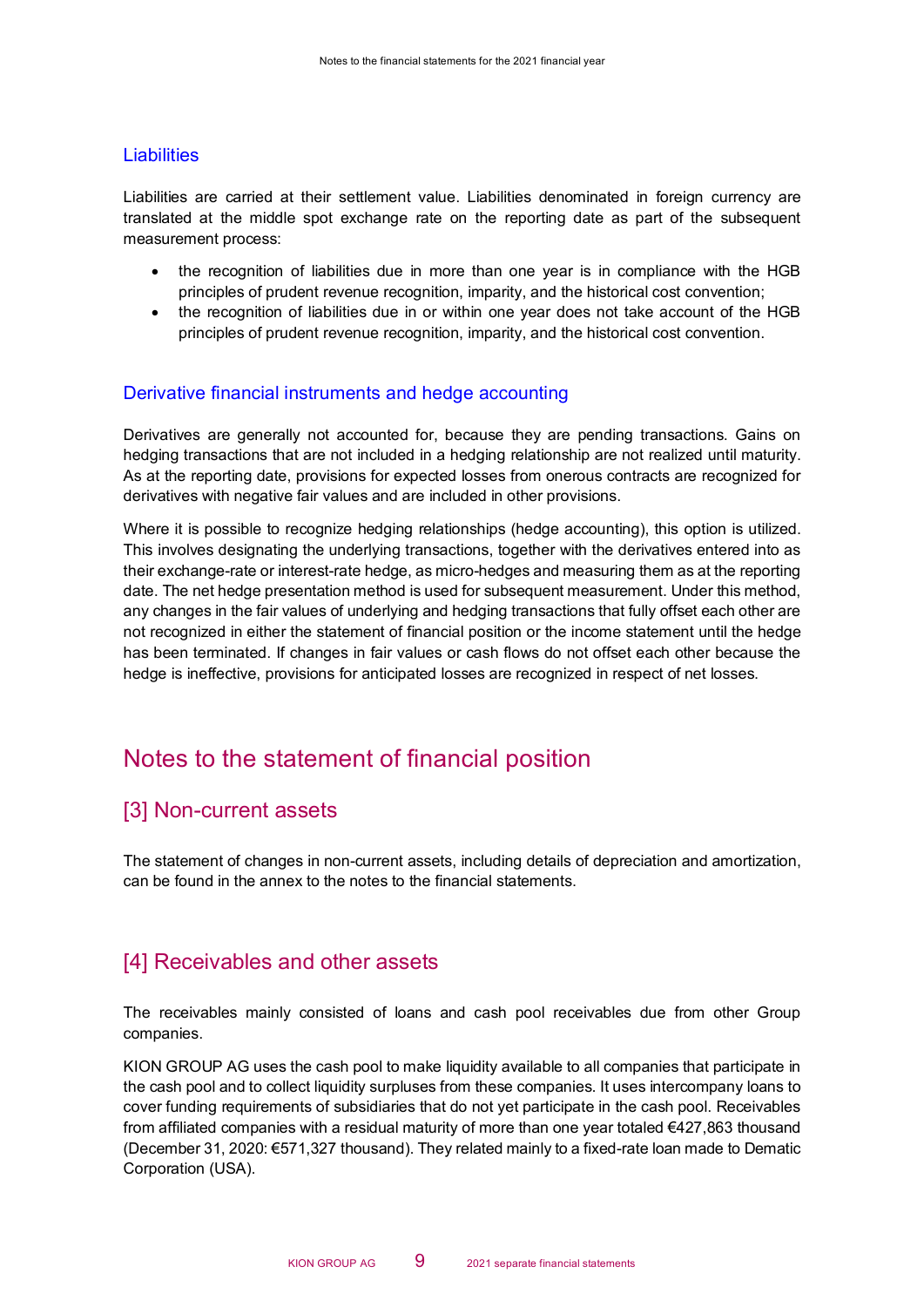Receivables from affiliated companies included trade receivables amounting to €22,047 thousand (December 31, 2020: €12,103 thousand).

Other assets included tax receivables amounting to €21,845 thousand (December 31, 2020: €13,151 thousand). This increase essentially arose because the outstanding refunds for 2020 had not yet been made.

# [5] Deferred charges and prepaid expenses

Deferred charges and prepaid expenses amounted to €4,064 thousand (December 31, 2020: €2,807 thousand) and included the difference between the issue amount and the settlement amount of the corporate bond issued in 2020. The discount will be amortized over the term of the bond. The amount of amortization in 2021 was €593 thousand (2020: €158 thousand).

Deferred charges and prepaid expenses also included payments of €1,850 thousand made in 2021 (December 31, 2020: €0 thousand) that constitute an expense for subsequent years.

# [6] Equity

As at December 31, 2021, the Company's share capital amounted to €131,199 thousand (December 31, 2020: €131,199 thousand), which was fully paid up. It was divided into 131,198,647 no-par-value shares (December 31, 2020: 131,198,647), so each no-par-value share had a notional value of €1.

With the consent of the Supervisory Board, the Executive Board of KION GROUP AG decided on November 18, 2020 to utilize the remaining authorized capital created by the 2017 Annual General Meeting and a portion of the authorized capital created by the 2020 Annual General Meeting. The share capital was increased against cash contributions by issuing 13,108,647 new no-par-value bearer shares. The capital increase was entered in the commercial register on December 7, 2020. Consequently, the Executive Board is currently authorized by the Annual General Meeting held on July 16, 2020 to increase the Company's share capital by up to €279 thousand by issuing up to 279,353 new no-par-value bearer shares for cash (2020 Authorized Capital).

The total number of shares outstanding as at December 31, 2021 was 131,102,423 no-par-value shares (December 31, 2020: 131,086,470). Due to the issue of 15,953 bonus shares under KEEP 2018 (2020: 11,129 bonus shares under KEEP 2017), KION GROUP AG held 96,224 treasury shares at the reporting date (December 31, 2020: 112,177). Treasury shares accounted for 0.07 percent of the subscribed capital (December 31, 2020: 0.09 percent). The share options granted under the Employee Equity Program are not dividend-bearing and do not confer any voting rights.

As at December 31, 2021, KION Group employees held options on a total of 21,648 no-par-value shares (December 31, 2020: 40,529).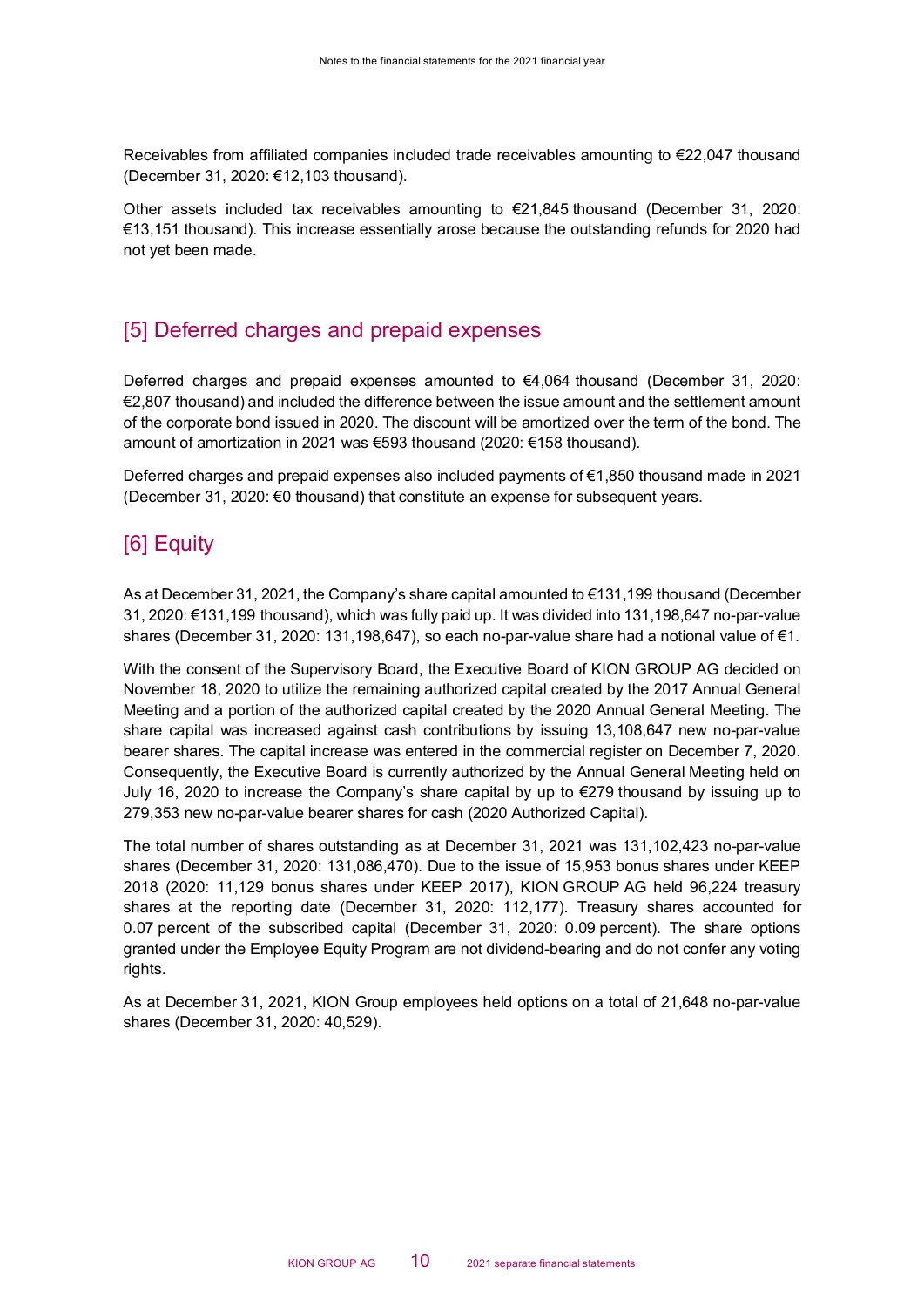The capital reserves changed as follows over the course of the year:

#### **Statement of changes in capital reserves**

| $\epsilon$ thousand            | 2021      | 2020      |
|--------------------------------|-----------|-----------|
| Balance as at 1 Jan            | 3,860,178 | 3,058,841 |
| Capital increase               |           | 800,179   |
| Issuance of treasury shares    | 559       | 1,158     |
| Acquisition of treasury shares |           |           |
| <b>Balance as at 31 Dec</b>    | 3,860,736 | 3,860,178 |
|                                |           |           |

The distribution of a dividend of €0.41 per share (2020: €0.04 per share) to the shareholders of KION GROUP AG resulted in an outflow of funds from the distributable profit of €53,745 thousand in 2021 (2020: €4,719 thousand).

An amount of €25,000 thousand was transferred to other revenue reserves from the net profit for 2021.

In 2020, a sum of €72,200 thousand had been taken from other revenue reserves.

# [7] Retirement benefit obligation and similar obligations

The retirement benefit obligation and similar obligations relates to pension entitlements granted to employees and Executive Board members.

The fair value of the assets invested by KION Vorsorge Aktiv e.V. shown in the following table was derived from the market prices of the plan assets as at the reporting date.

#### **Pensions**

| $\epsilon$ thousand                                 | 31.12.2021 | 31.12.2020 |
|-----------------------------------------------------|------------|------------|
| Settlement value for retirement benefit obligation  | 87,747     | 73,256     |
| Fair value of plan assets invested in special funds | 24,137     | 18.922     |
| Net amount for retirement benefit obligation        | 63,611     | 54,334     |
| Cost of plan assets invested in special funds       | 20,356     | 16,176     |

During the year under review, the contributions made to the cover assets totaled €3,063 thousand (2020: €1,333 thousand). This means that an amount of €3,781 thousand (2020: €2,746 thousand) arising from the difference between cost and fair value was subject to a lock-up, KION GROUP AG being prohibited from distributing this amount as a dividend or transferring it under a profit-and-loss transfer agreement.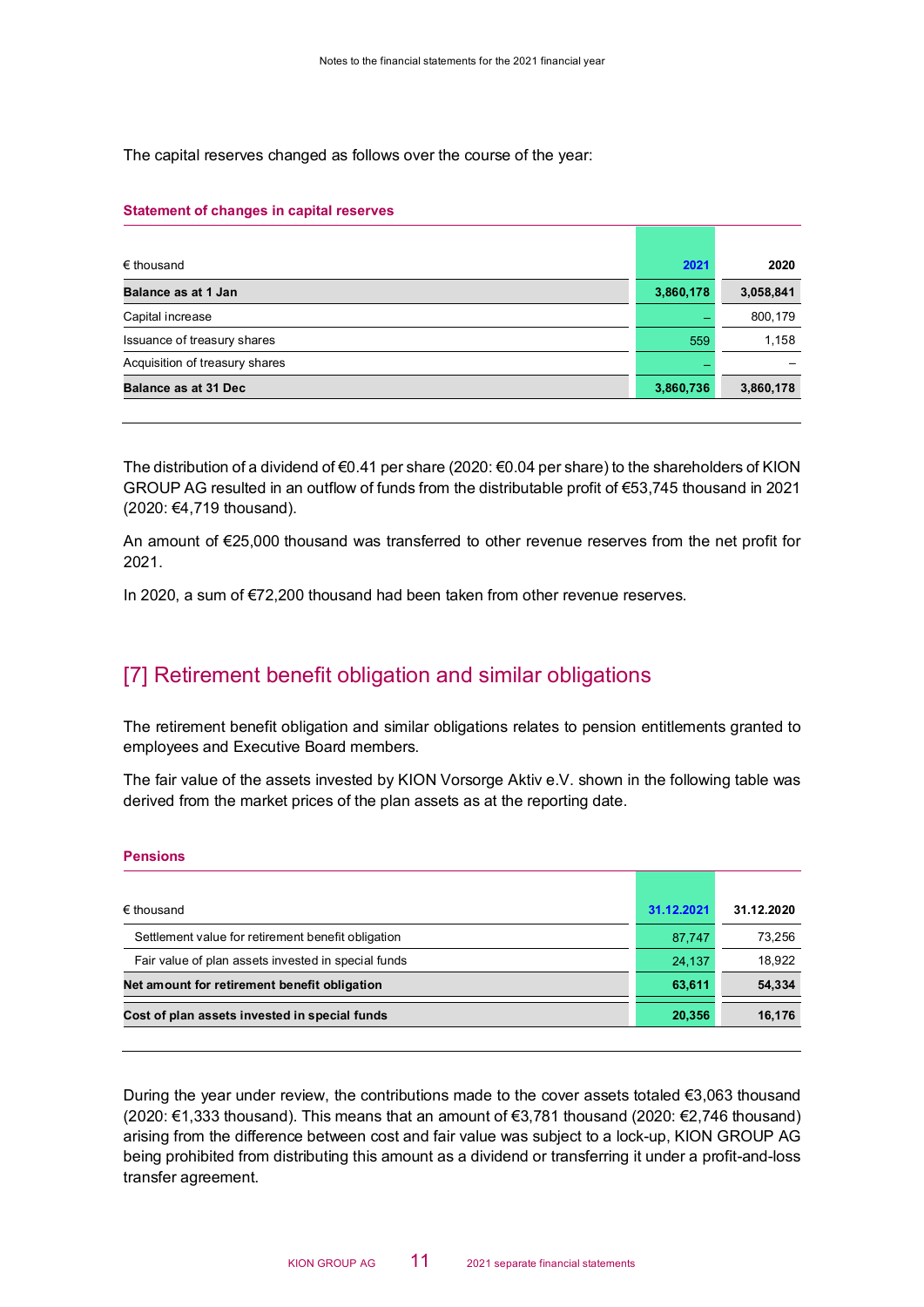The expenses arising from unwinding the discount amounted to  $\epsilon$ 6,739 thousand (2020: €6,279 thousand) and the income arising from the cover assets amounted to €1,072 thousand (2020: €1,200 thousand). The income and expenses were offset against each other and reported in interest expense in the income statement at an amount of €5,667 thousand (2020: €5,079 thousand).

The difference arising from the measurement of pension obligations pursuant to section 253 (6) HGB was €7,988 thousand (2020: €9,298 thousand) and cannot be distributed as a dividend.

In addition, a regular amount is added to the retirement benefit obligation and reported under personnel expenses. In 2021, this amount was €3,400 thousand (2020: €2,311 thousand).

# [8] Other provisions

The breakdown of other provisions was as follows:

#### **Other provisions**

| $\epsilon$ thousand           | 31.12.2021 | 31.12.2020 |
|-------------------------------|------------|------------|
| Personnel                     | 58,844     | 24,824     |
| Outstanding invoices          | 2,653      | 4,553      |
| Other                         | 4,218      | 4,418      |
| <b>Total other provisions</b> | 65,715     | 33,795     |
|                               |            |            |

The rise in personnel provisions was predominantly attributable to the remeasurement of, and subsequent increase in, the provisions for the KION performance share plan (PSP) and short-term incentives as at the reporting date. Further information on the KION performance share plan (PSP) can be found in notes [24] and [25].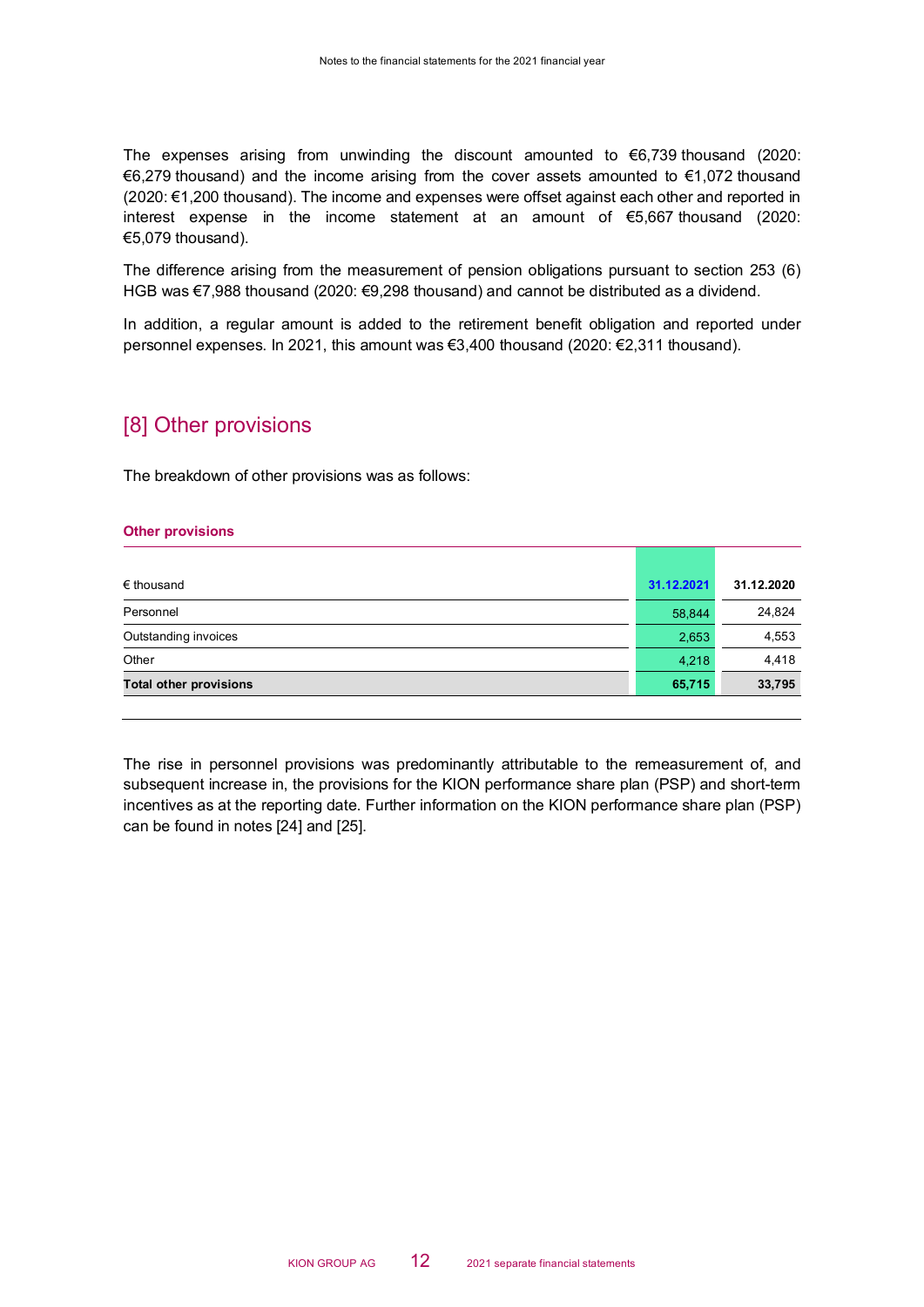# [9] Liabilities

#### **Liabilities**

| $\epsilon$ thousand                                    | 31.12.2021 | 31.12.2020 |
|--------------------------------------------------------|------------|------------|
| <b>Corporate Bond</b>                                  | 500,000    | 500,000    |
| due within one year                                    |            |            |
| due in more than one year                              | 500,000    | 500,000    |
| <b>Liabilities to banks</b>                            | 421,768    | 612,684    |
| due within one year                                    | 97,268     | 28,684     |
| due in more than one year                              | 324,500    | 584,000    |
| <b>Trade payables</b>                                  | 6,121      | 4,423      |
| due within one year                                    | 6,109      | 4,387      |
| due in more than one year                              | 12         | 36         |
| Liabilities to affiliated companies                    | 2,035,059  | 1,973,389  |
| due within one year                                    | 2,035,059  | 1,973,389  |
| due in more than one year                              |            |            |
| Liabilities to other long-term investees and investors | 120        | 60         |
| due within one year                                    | 120        | 60         |
| due in more than one year                              |            |            |
| <b>Other liabilities</b>                               | 1,487      | 1,680      |
| due within one year                                    | 1,487      | 1,674      |
| due in more than one year                              |            |            |
| <b>Total liabilities</b>                               | 2,964,555  | 3,092,236  |

On September 24, 2020, KION GROUP AG placed a corporate bond on the Luxembourg Stock Exchange with a total volume of €500,000 thousand, a coupon of 1.625 percent, and a term ending in September 2025. The unsecured corporate bond was issued at a price of 99.407 percent. The difference between the issue amount and the settlement amount (discount) will be amortized over the term of the bond (see also note [5]).

Liabilities to banks essentially comprised promissory notes and interest-bearing liabilities to banks. Of the total liabilities to banks, €27,500 thousand is due in more than five years (December 31, 2020: €75,500 thousand).

As at December 31, 2021, the total nominal amount of the issued promissory notes was €417,000 thousand (December 31, 2020: €584,000 thousand). The promissory notes maturing in 2022, 2024, 2025, 2026, and 2027 have fixed and variable interest rates (Euribor + margin). A variable-rate tranche of the promissory note that was due to mature in April 2024 and had a nominal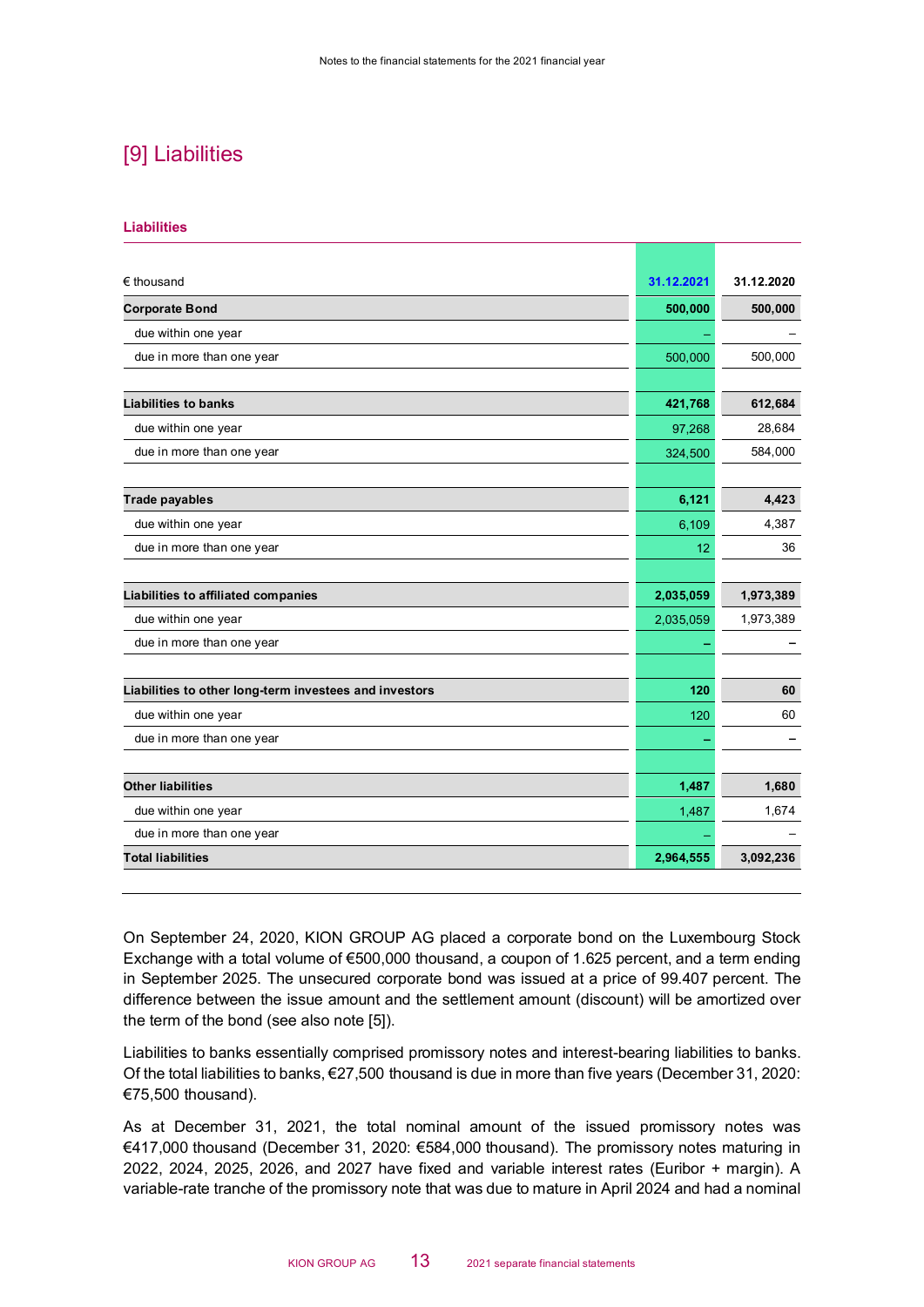amount of €167,000 thousand was repaid ahead of schedule in April 2021. The following table shows the nominal amounts of the promissory notes issued by KION GROUP AG:

| $\epsilon$ thousand | Term     | <b>Maturity</b> | 31.12.2021 | 31.12.2020 |
|---------------------|----------|-----------------|------------|------------|
| Promissory note     | 5 years  | May 2022        | 92,500     | 92,500     |
| Promissory note     | 7 years  | April 2024      | 69,500     | 236,500    |
| Promissory note     | 7 years  | June 2025       | 179,500    | 179,500    |
| Promissory note     | 7 years  | April 2026      | 48,000     | 48,000     |
| Promissory note     | 10 years | April 2027      | 27,500     | 27,500     |
|                     |          |                 |            |            |

**Terms**

KION GROUP AG has entered into an interest-rate derivative in order to hedge the interest-rate risk resulting from a fixed-rate tranche of the promissory notes (see also note [2]).

The liabilities to banks and the promissory notes are not collateralized. KION GROUP AG is the borrower in respect of all the payment obligations resulting from the promissory notes.

Since October 4, 2021, KION GROUP AG has had a new syndicated revolving credit facility (RCF) with a total volume of €1,000,000 thousand. Its term ends in October 2026 and can be extended by up to two years with the consent of the syndicate of banks. The new facility has a variable interest rate; the contractually agreed interest-rate margin is linked to KION GROUP AG's credit rating and to compliance with sustainability KPIs. The previous credit facility, whose term was due to end in February 2023 and which had a volume of €1,150,000 thousand, was terminated.

Liabilities to affiliated companies largely consisted of short-term loans from subsidiaries and liabilities in connection with cash pooling within the KION Group. All KION GROUP AG companies that participate in the cash pooling use the cash pool to make their liquidity available to each other.

# Notes to the income statement

# [10] Revenue

Of the total revenue, most of it (€73,103 thousand; 2020: €69,902 thousand) arose from the performance of services for affiliated companies. These services comprised support and advice for the companies in various areas.

There was also revenue of €105 thousand (2020: €134 thousand) in connection with the KEEP Employee Equity Program, which KION GROUP AG launched for itself and various subsidiaries, and revenue of €455 thousand (2020: €432 thousand) from reporting services rendered.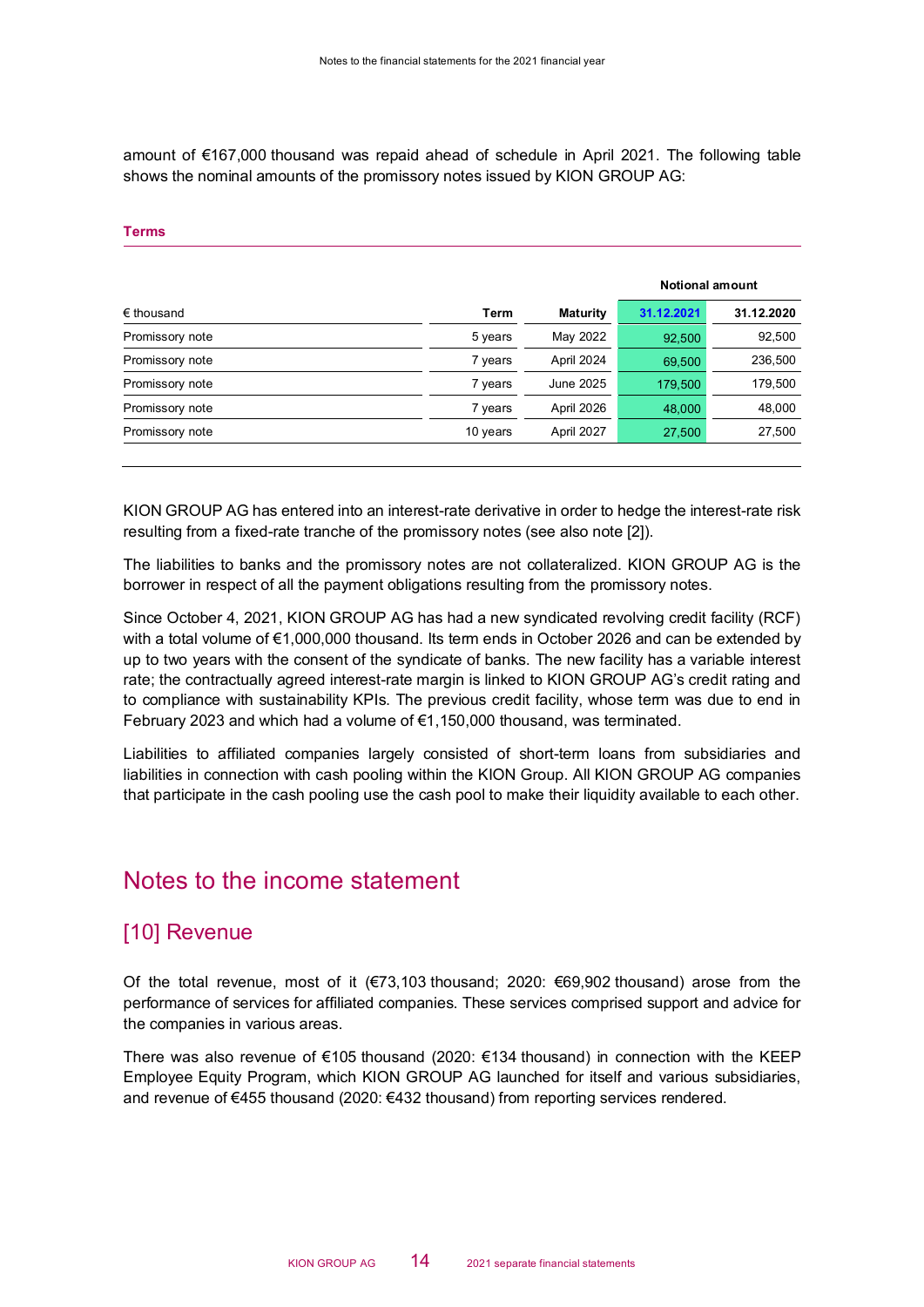Revenue was broken down by region as follows:

#### **Revenue**

| $\epsilon$ thousand        | 2021   | 2020   |
|----------------------------|--------|--------|
| Germany                    | 47,268 | 45,778 |
| Europe (excluding Germany) | 18,256 | 17,561 |
| China                      | 5,563  | 6,266  |
| Rest of world              | 2,576  | 863    |
| <b>Total revenue</b>       | 73,663 | 70,468 |

# [11] Other operating income

Other operating income included the following items:

#### **Other operating income**

| $\epsilon$ thousand                    | 2021   | 2020   |
|----------------------------------------|--------|--------|
| Foreign currency exchange rate gains   | 20,245 | 42,728 |
| Income from the reversal of provisions | 2,235  | 2,942  |
| Sundry operating income                | 5,353  | 236    |
| Total other operating income           | 27,832 | 45,905 |

The foreign currency exchange rate gains resulted from the measurement of bank accounts and the cash pools in foreign currencies.

Other operating income included an amount of €5,096 thousand relating to services from 2020 (2020: €174 thousand) as a result of passing on charges for services to Group companies.

# [12] Cost of materials for purchased services

The cost of materials for purchased services related to the revenue generated. This cost comprised expenses that were linked directly to, and formed an integral and significant part of, the performance of the services. These were largely expenses for advisory services.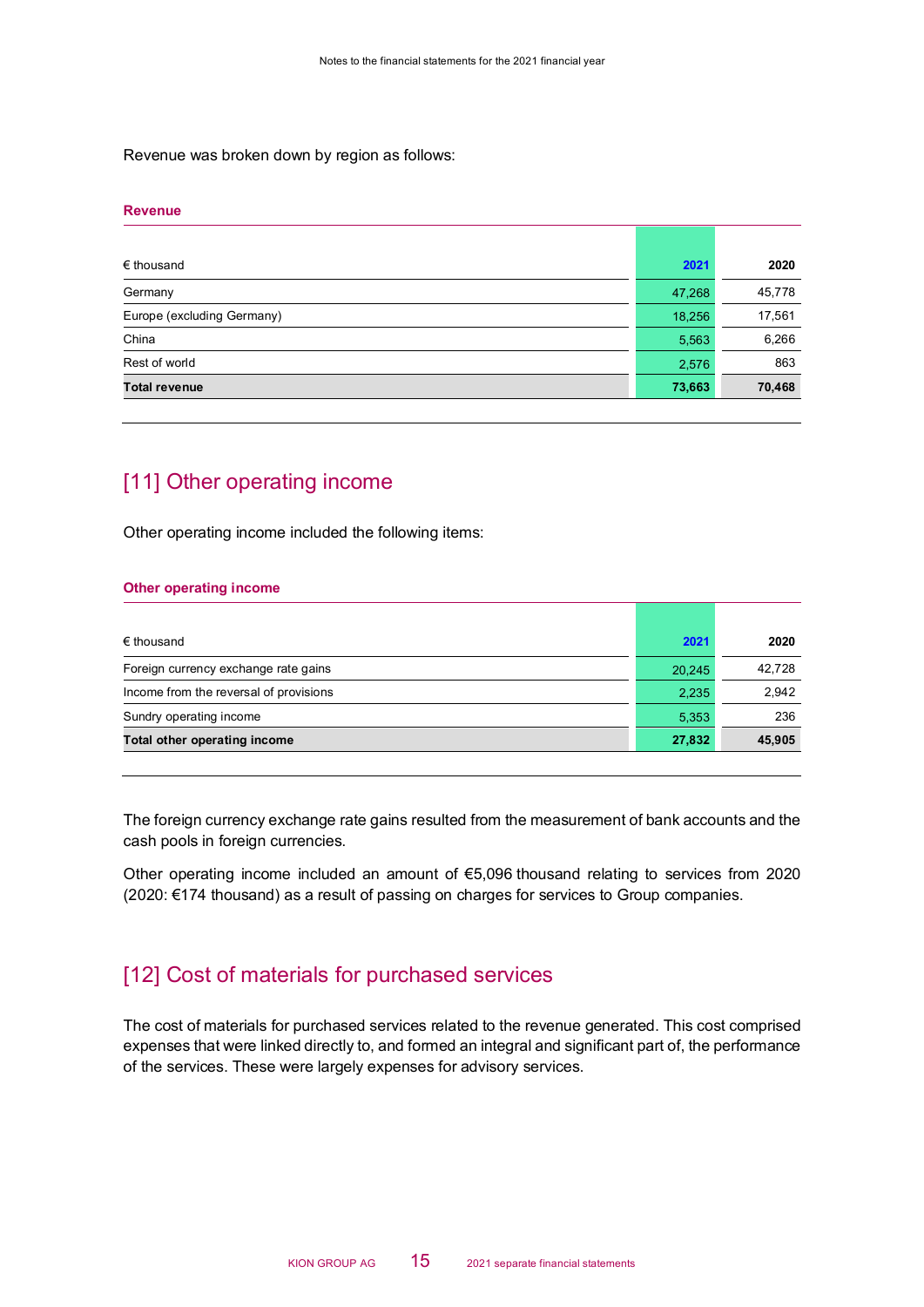# [13] Personnel expenses

Personnel expenses amounted to €76,122 thousand, a year-on-year rise of €26,970 thousand. As a result of the increase in short-term and long-term incentive commitments, the addition to provisions for share-based remuneration and short-term incentives went up by €21,942 thousand.

The Company employed 279 people as at December 31, 2021 (December 31, 2020: 276). The breakdown of the average number of employees was as follows:

#### **Average of Employees**

|                                                 | 2021 | 2020 |
|-------------------------------------------------|------|------|
| Employees with individually agreed remuneration | 178  | 183  |
| Employees covered by collective pay agreements  | 98   | 88   |
| <b>Total Employees</b>                          | 276  | 271  |

# [14] Other operating expenses

Other operating expenses included the following items:

#### **Other operating expenses**

| $\epsilon$ thousand                     | 2021    | 2020    |
|-----------------------------------------|---------|---------|
| Expenses for other third-party services | 38,153  | 39,252  |
| Consultancy expenses                    | 32,734  | 24,524  |
| Foreign currency exchange rate losses   | 19,115  | 44,050  |
| Ancillary personnel expenses            | 9,876   | 13,944  |
| Insurance Premiums                      | 4,585   | 3,508   |
| Rental fees                             | 3,131   | 2,933   |
| Supervisory board remuneration          | 1,540   | 1,591   |
| Expenses for travel and events          | 541     | 1,771   |
| Sundry operating expenses               | 6,448   | 5,460   |
| Total other operating expenses          | 116,122 | 137,033 |

The foreign currency exchange rate losses resulted from the measurement of bank accounts and cash pools in foreign currencies.

Other operating expenses included an amount of €106 thousand relating to services from the 2020 accounting period (2020: €1,578 thousand).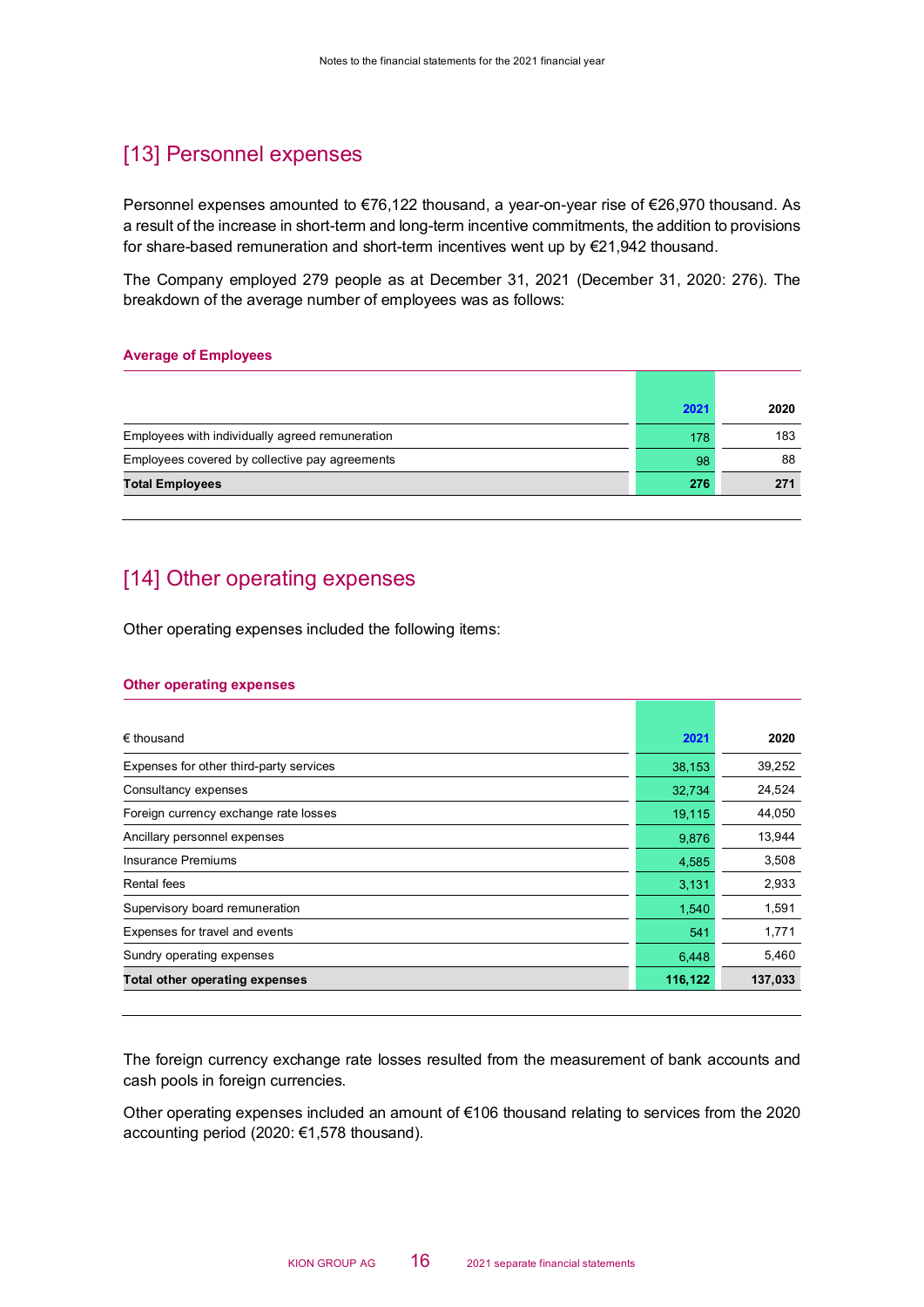## [15] Income from profit-transfer agreements and expenses from the transfer of losses

The income from profit-transfer agreements was attributable to the transfer of Linde Material Handling GmbH's profit of €179,673 thousand (2020: transfer of losses of €23,537 thousand), Dematic Holdings GmbH's profit of €149,974 thousand (2020: €105,663 thousand), KION Information Management Services GmbH's profit of €268 thousand (2020: €773 thousand), and proplan Transport- und Lagersysteme GmbH's profit of €163 thousand (2020: €27 thousand).

Expenses of €192 thousand arose due to the obligation to transfer losses from KION IoT Systems GmbH (2020: €223 thousand).

# [16] Interest expense and similar charges

The breakdown of interest expense and similar charges was as follows:

#### **Interest expense and similar charges**

| $f$ thousand                                                               | 2021   | 2020   |
|----------------------------------------------------------------------------|--------|--------|
| Interest expenses from promissory notes                                    | 8,761  | 21,524 |
| Interest expense Corporate Bond                                            | 8,718  | 2,340  |
| Similar charges                                                            | 7,356  | 14.067 |
| Unwinding of discount on provisions for pensions                           | 5,667  | 5,080  |
| Interest paid to affiliated companies                                      | 2,961  | 7,646  |
| Interest expenses from external loan liabilities and current bank accounts | 434    | 2,971  |
| Other interest expenses                                                    | 81     | 847    |
| Total interest expense and similar charges                                 | 33,979 | 54.474 |
|                                                                            |        |        |

The similar charges predominantly consisted of commitment fees of  $\epsilon$ 3,706 thousand for loan facilities (2020: €7,441 thousand) and transaction costs of €3,620 thousand for the new revolving credit facility entered into in the reporting year. Interest expense also included a sum of €3,549 thousand from the early repayment of the promissory note and the related swap.

In 2020, there had also been commitment fees of €4,220 thousand for the syndicated credit line in which Germany's KfW development bank had taken a leading role.

# [17] Income taxes

KION GROUP AG incurred tax expenses of €50,609 thousand as a result of its role as the parent company of the tax group in 2021 (2020: €19,388 thousand). The primary reason for the increase in the current tax expense for the German tax group of KION GROUP AG in 2021 was the significant improvement in the profit before taxes of the entities in the German tax group.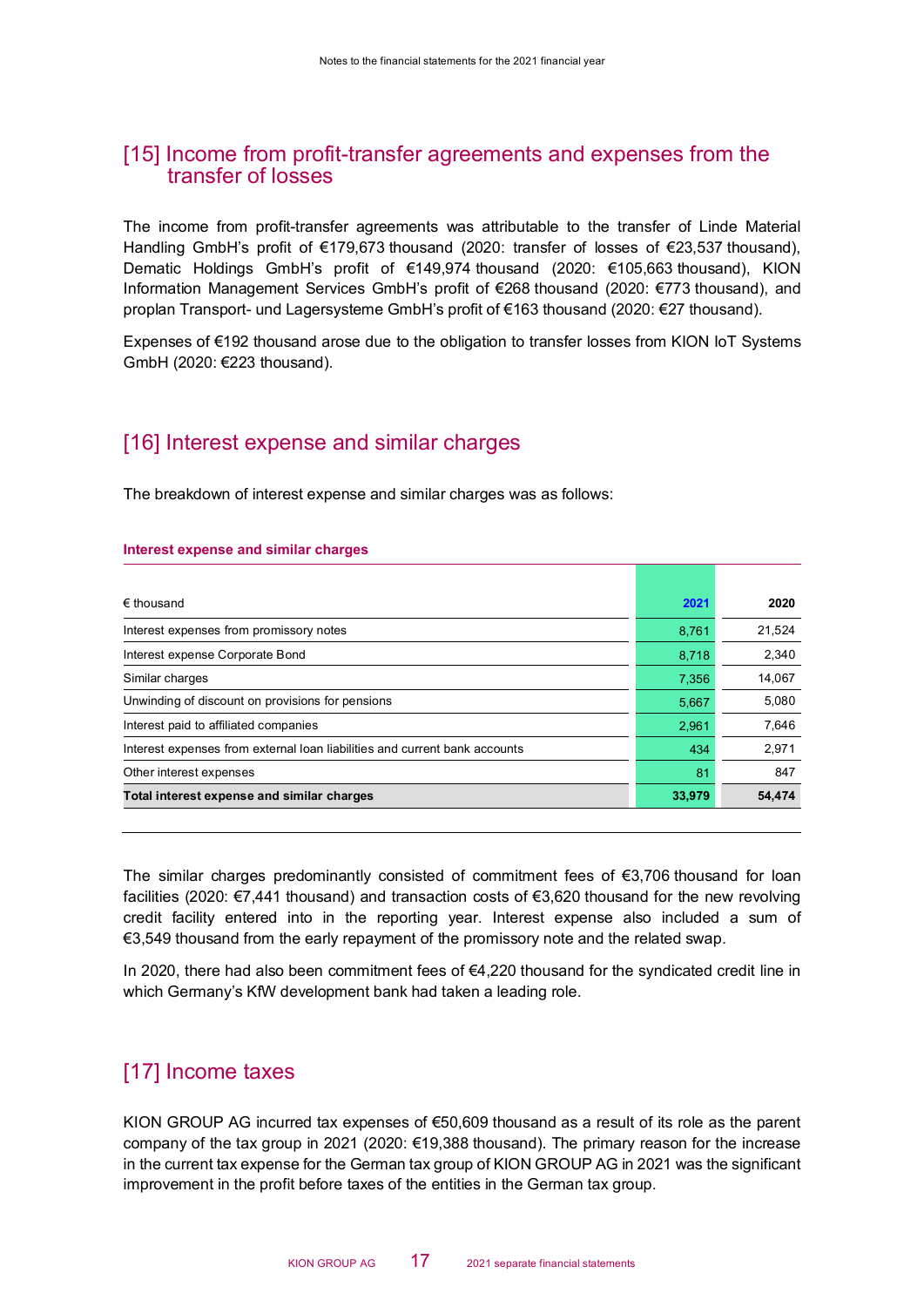# Other disclosures

# [18] Contingent liabilities

KION GROUP AG had contingent liabilities related to guarantees and indemnities for obligations of affiliated companies amounting to €5,149,255 thousand (December 31, 2020: €3,910,679 thousand). Of the total amount, most of it (€3,135,502 thousand; December 31, 2020: €2,800,935 thousand) resulted from leasing obligations.

The guarantees and indemnities given to affiliated companies stood at €1,839,770 thousand and those to banks and insurance companies at €3,309,485 thousand. The economic position of the affiliated companies in respect of which the contingent liabilities have been given is positive. The Executive Board therefore believes the probability of their being used is low.

# [19] Other financial commitments

The other financial commitments relate to obligations under long-term leases, most of which were entered into in connection with administrative buildings, office space, and vehicles.

| $\epsilon$ thousand                | 2021   | 2020   |
|------------------------------------|--------|--------|
| Obligations under long-term leases | 19,281 | 20,974 |
| due within one year                | 3,021  | 2,926  |
| due in one to five years           | 9,873  | 9,636  |
| due in more than five years        | 6,387  | 8,412  |

#### **Other financial commitments**

# [20] Derivative financial instruments and hedge accounting

KION GROUP AG is exposed to currency risk and interest-rate risk as a result of its business activities. It predominantly uses derivatives to hedge these risks.

In accordance with Corporate Treasury guidelines, the KION Group hedges currency risk both locally at company level and centrally via KION GROUP AG using prescribed hedging ratios. The main hedging instruments employed are foreign-currency forwards, provided that there are no country-specific restrictions on their use. In addition, foreign-currency forwards are employed to hedge the currency risks arising in the course of internal financing. Interest-rate risk within the KION Group is managed centrally and hedged using interest-rate swaps.

The notional amount of the derivatives entered into with external counterparties was €1,766,801 thousand as at December 31, 2021 (December 31, 2020: €1,398,233 thousand). Offsetting derivatives with a notional amount of €823,114 thousand were entered into with Group companies (December 31, 2020: €505,319 thousand). In total, there were therefore derivative transactions with a notional amount of €2,589,914 thousand (December 31, 2020: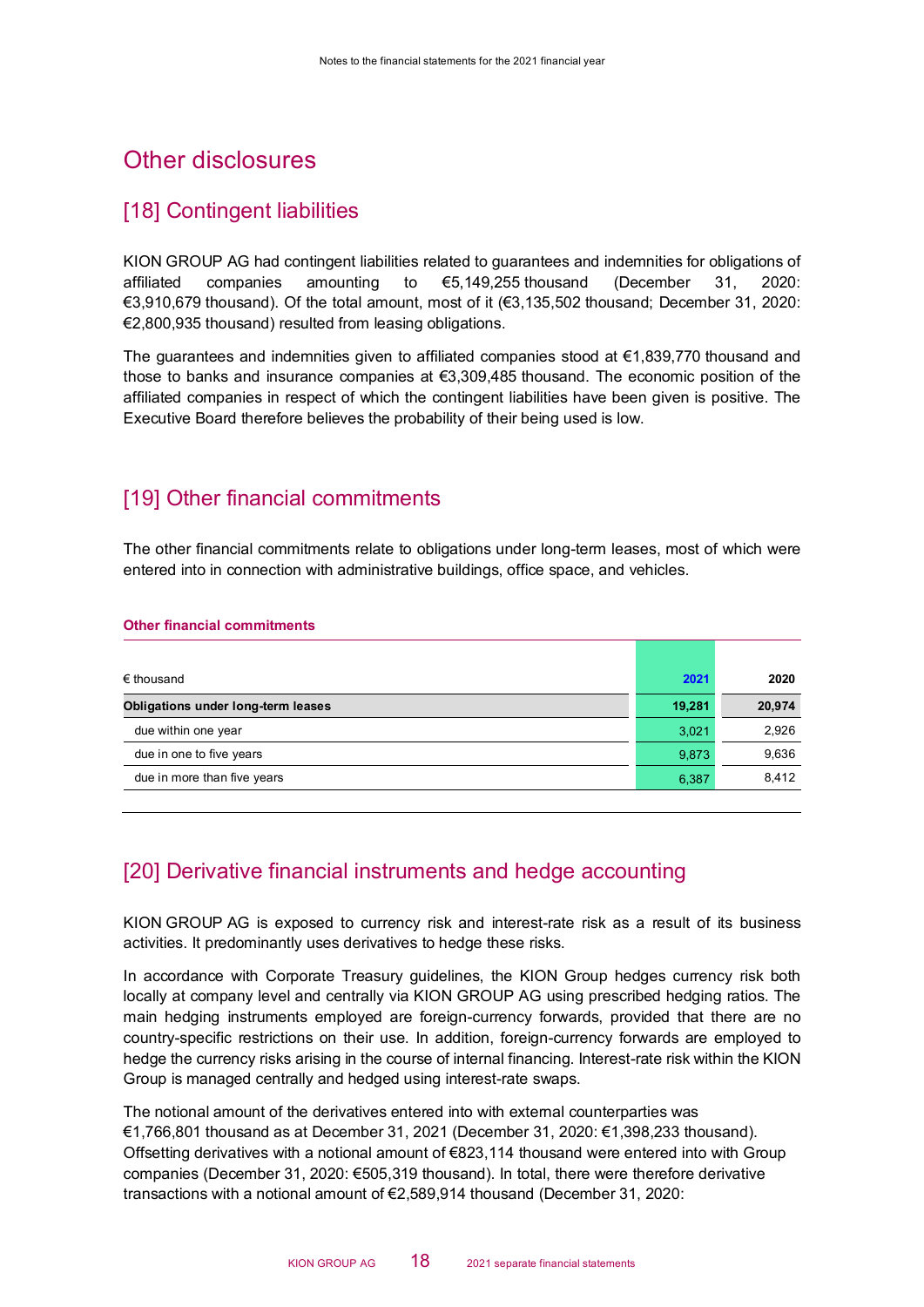€1,903,552 thousand). This included transactions totaling €382,798 thousand that formed part of hedges (December 31, 2020: €535,364 thousand). The table below shows the breakdown of derivatives:

| Fair value |            | <b>Notional amount</b> |            |
|------------|------------|------------------------|------------|
| 31.12.2021 | 31.12.2020 | 31.12.2021             | 31.12.2020 |
|            |            |                        |            |
| 21,863     | 19,581     | 1,203,134              | 764,958    |
| $-21,908$  | $-16,343$  | 1,177,281              | 719,094    |
|            |            |                        |            |
|            |            |                        |            |
| 1,987      | 3,693      | 144,500                | 169,500    |
| $-489$     | $-4,696$   | 65,000                 | 250,000    |
| 1,453      | 2,235      | 2,589,915              | 1,903,552  |
|            |            |                        |            |

#### **Derivatives and Hedge Accounting**

The fair values (market values) of derivative financial instruments are calculated using standard market-based valuation methods and the market data available at the measurement date. The fair values of currency derivatives are computed by using a risk-free interest rate to discount the difference between the contracted forward rate and the current forward rate over the derivatives' residual term. The fair values of interest-rate swaps are calculated by using standard market-based interest rates to discount the expected future cash flows over the residual term of the instruments.

Cash flow risk and the risk of a change in fair value attaching to existing and planned transactions are hedged using derivatives, thereby forming hedges. The underlying transactions and hedges are subject to similar risks, and their amounts and maturities are matched in order to ensure that the hedges remain highly effective. KION GROUP AG conducts retrospective and prospective assessments of effectiveness by comparing all the factors that affect the fair values of underlying transactions and their corresponding hedging transactions (critical-terms-match method). Provisions for expected losses were recognized in an amount of €1,453 thousand for negative ineffective portions (December 31, 2020: €1,789 thousand).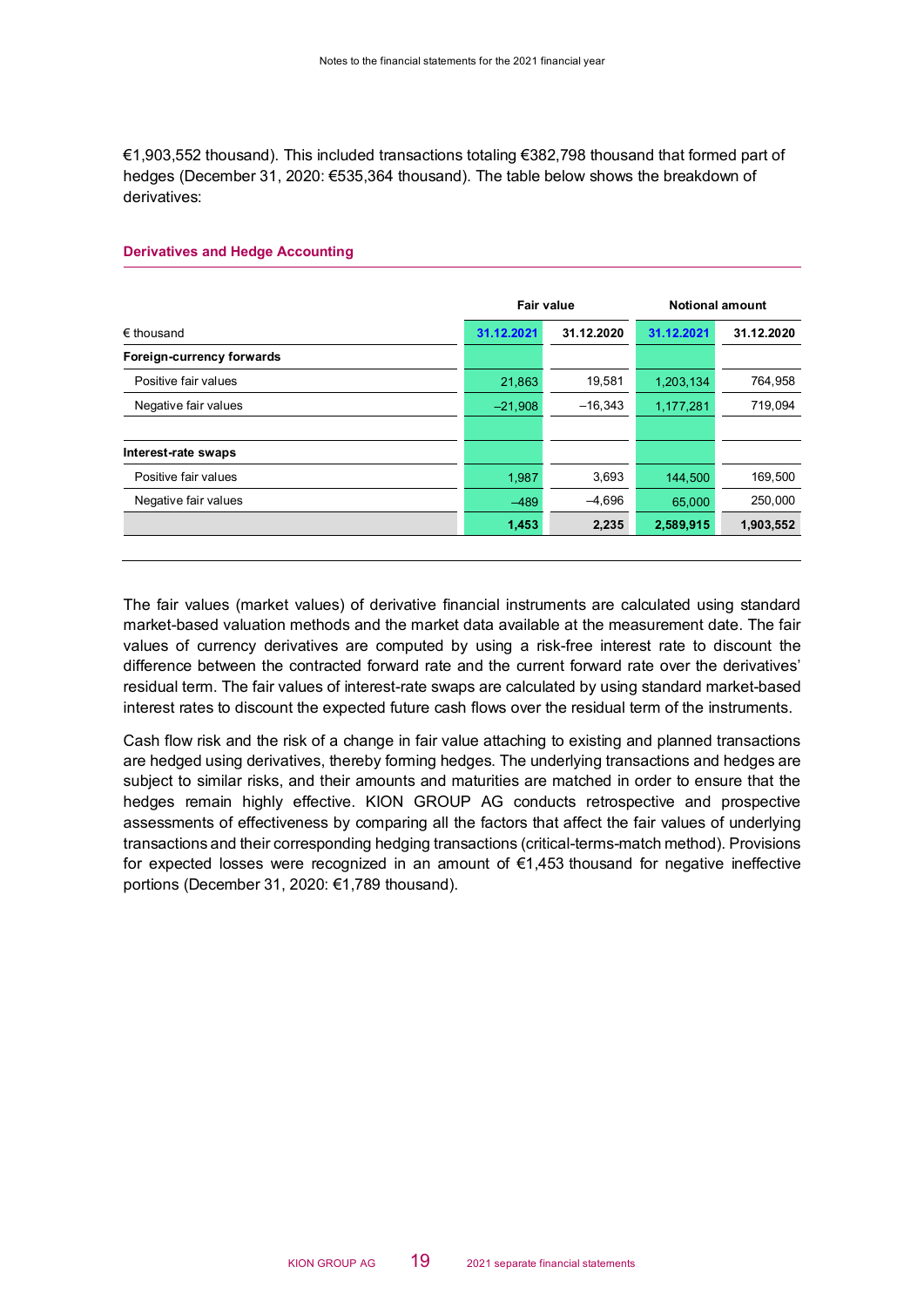The following table shows the hedged risk, i.e. the accounting impact that would have arisen without hedging:

#### **Financial impact**

| $f$ thousand                                            | Nature of<br>risk     | Hedging<br>relationship | Amount of<br>underlying<br>transaction | Amount of<br>hedged risk |
|---------------------------------------------------------|-----------------------|-------------------------|----------------------------------------|--------------------------|
| Hedging of currency risk using currency forwards        |                       |                         |                                        |                          |
| - Currency forwards transferred to Group companies      | Currency<br>risk      | Micro-hedge             | 758,114                                | 6,517                    |
| - Intercompany loans in foreign currency                | Currency<br>risk      | Micro-hedge             | 303,298                                | -859                     |
| Hedging of interest-rate risk using interest-rate swaps |                       |                         |                                        |                          |
| - Promissory notes                                      | Interest-rate<br>risk | Micro-hedge             | 79,500                                 | $-1.498$                 |
| - Interest-rate swaps transferred to Group companies    | Interest-rate<br>risk | Micro-hedge             | 65,000                                 | 489                      |

The currency forwards and interest-rate swaps entered into by KION GROUP AG to hedge the Group companies' risks are usually transferred to the subsidiaries using corresponding internal transactions. The effects of the underlying and hedging transactions cancel each other out at maturity.

Currency forwards have also been entered into in order to hedge currency risk arising on intercompany loans. The maturities of the hedging transactions match those of the underlying transactions and are usually less than a year. A short-term loan denominated in US dollars is hedged using rolling three-month hedges that are entered into throughout the term of the loan. The hedges are partially settled at intervals in order to ensure that the maturities of the underlying transactions match those of the corresponding hedging transactions.

KION GROUP AG has issued variable-rate and fixed-rate promissory notes as part of its financing (see also note [9]). The risk of a change in the fair value of the fixed-rate tranche of the promissory note that was issued in 2018 is hedged using an interest-rate swap, thereby creating a Euriborbased variable-rate obligation. The interest-rate swap reflects the maturity profile of the hedged tranche of the promissory note and will mature in 2025.

The derivatives that are not included in hedging relationships related to the hedging of recognized foreign-currency positions and highly probable future transactions. Provisions for expected losses were recognized in an amount of €1,423 thousand for the negative fair values of the currency forwards entered into for this purpose (December 31, 2020: €1,265 thousand).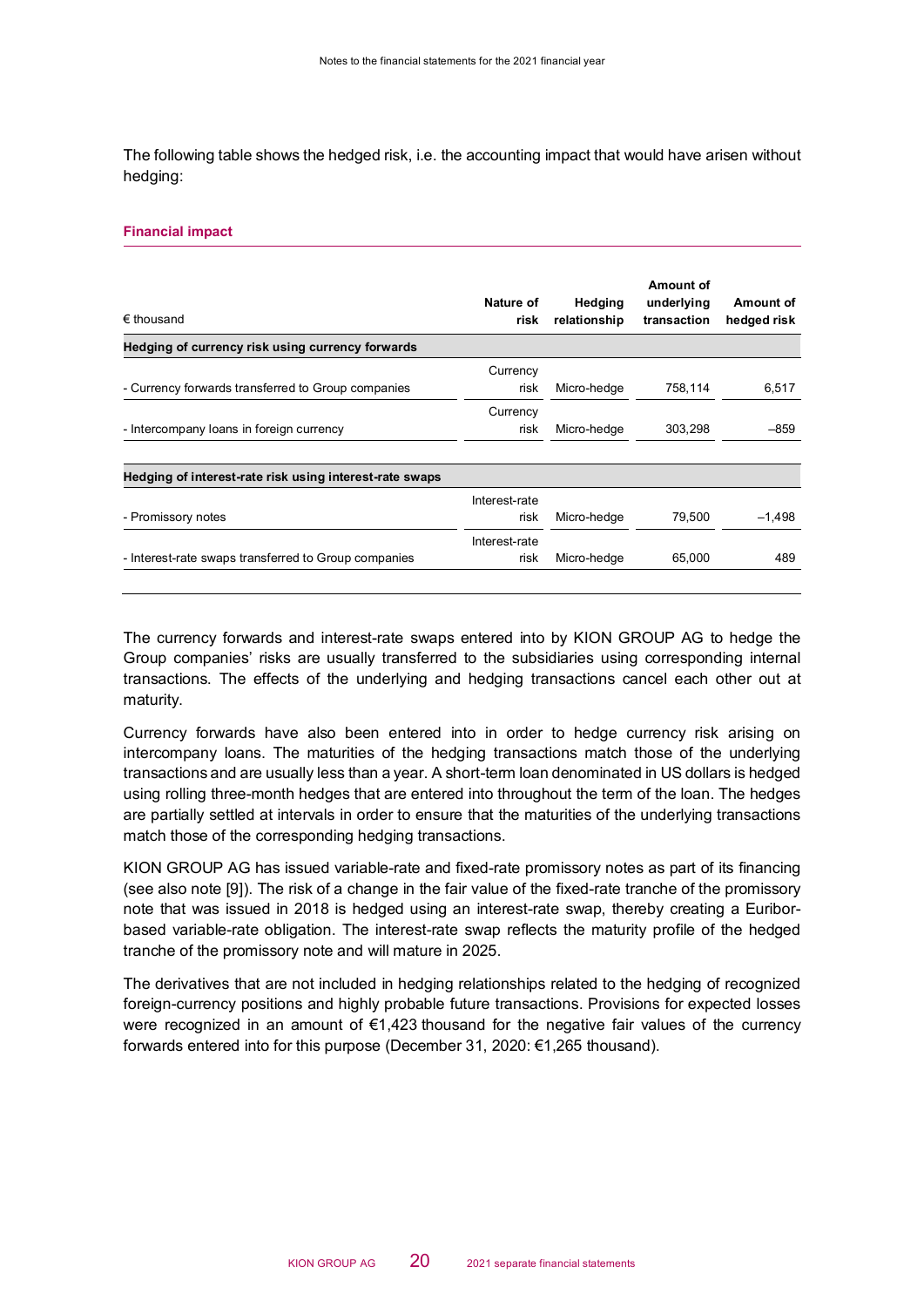# [21] Members of the Executive Board and Supervisory Board

#### Executive Board members

#### **Gordon Riske**

Chief Executive Officer (CEO) (from March 14, 2008 to December 31, 2021)

- Chairman of the Board of Directors of Linde (China) Forklift Truck Corp., Ltd., Xiamen, People's Republic of China (until June 30, 2021)
- Non-Executive Director of Weichai Power Co., Ltd., Weifang, People's Republic of China
- Member of the Executive Board of the non-profit Hertie Foundation, Frankfurt am Main, Germany
- Member of the Board of Directors of Atlas Copco AB, Stockholm, Sweden

#### **Dr. Richard Robinson Smith**

Chief Executive Officer (CEO) (since January 1, 2022)

• Member of the Board of Directors of FLSMIDTH & CO A/S, Copenhagen, Denmark

#### **Anke Groth**

Member of the Executive Board / CFO and Labor Relations Director (since June 1, 2018)

#### **Dr. Eike Böhm**

Member of the Executive Board / CTO (from August 1, 2015 to June 30, 2021)

- Member of the Board of Directors of Linde (China) Forklift Truck Co., Ltd., Xiamen, People's Republic of China (until June 30, 2021)
- Member of the Board of Directors of KION (Jinan) Forklift Truck Co., Ltd., Jinan, People's Republic of China (until June 30, 2021)

#### **Hasan Dandashly**

Member of the Executive Board / President of KION Supply Chain Solutions (since January 1, 2021)

#### **Andreas Krinninger**

Member of the Executive Board / President of KION ITS EMEA (since January 1, 2021)

- Member of the Supervisory Board of Linde Hydraulics GmbH & Co. KG, Aschaffenburg, Germany
- Member of the Advisory Board of ebm-papst Mulfingen GmbH & Co. KG, Mulfingen, Germany
- Member of the Supervisory Board of Schöler Fördertechnik AG, Rheinfelden, Germany

#### **Dr. Henry Puhl**

Member of the Executive Board / CTO (since July 1, 2021)

- Chairman of the Board of Directors of Linde (China) Forklift Truck Corp., Ltd., Xiamen, People's Republic of China (since July 1, 2021)
- Member of the Board of Directors of KION (Jinan) Forklift Truck Co., Ltd., Jinan, People's Republic of China (since July 1, 2021)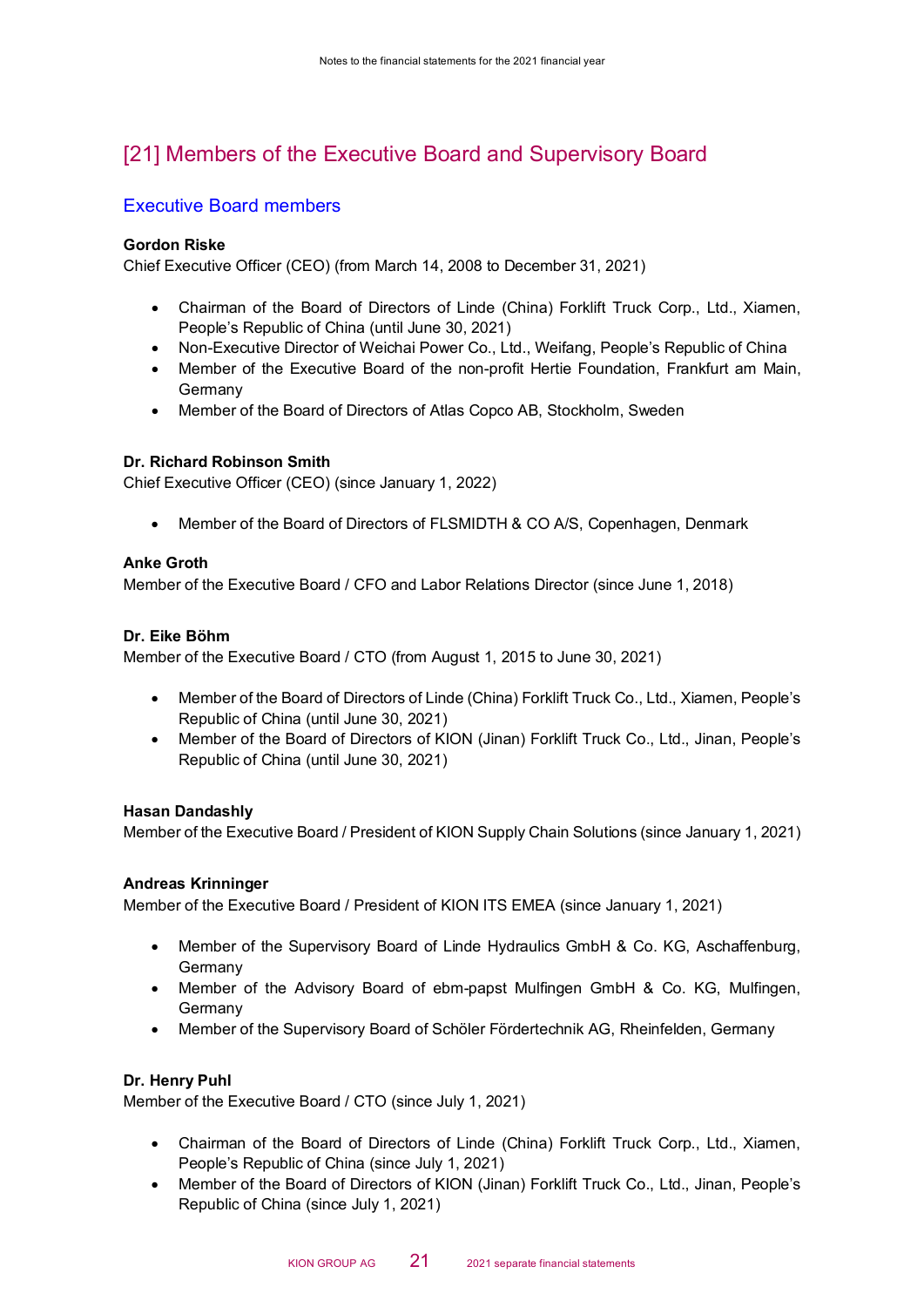- Member of the Shareholder's Advisory Board of KION Battery Systems GmbH, Karlstein, Germany (since July 1, 2021)
- Member of the Advisory Board of JULI Motorenwerk s.r.o., Moravany, Czech Republic (since July 1, 2021)

#### **Ching Pong Quek**

Member of the Executive Board / President of KION ITS APAC & Americas (since January 11, 2013)

- Chairman of the Board of Directors of KION South Asia Pte Ltd., Singapore, Singapore
- Chairman of the Board of Directors of KION ASIA (HONG KONG) Ltd., Hong Kong, People's Republic of China
- Chairman of the Board of Directors of Linde Material Handling Hong Kong Ltd., Hong Kong, People's Republic of China
- Chairman of the Board of Directors of Linde Material Handling Asia Pacific Pte. Ltd., Singapore, Singapore
- Chairman of the Board of Directors of Linde Material Handling (Malaysia) Sdn. Bhd., Petaling Jaya, Malaysia
- Chairman of the Board of Directors of Linde Material Handling (Thailand) Co., Ltd., Pathum Thani, Thailand
- Chairman of the Board of Directors of KION Baoli Forklift Co., Ltd., Jiangsu, People's Republic of China
- Chairman of the Board of Directors of KION India Pvte. Ltd., Pune, India
- Member of the Board of Directors of Linde Material Handling Pty. Ltd., Huntingwood, Australia
- Member of the Board of Directors of Lansing Bagnall (Aust.) Pty. Ltd., Huntingwood, Australia
- Chairman of the Board of Directors of KION (Jinan) Forklift Co., Ltd., Jinan, People's Republic of China
- Chairman of the Board of Directors of Linde (China) Forklift Truck Corp., Ltd., Xiamen, People's Republic of China (since June 2021)
- Member of the Advisory Board of Fujian JULI Motor Co., Ltd., Putian, People's Republic of China
- Chairman of the APAC Advisory Board of Euro Asia Consulting Co., Ltd., Shanghai, People's Republic of China
- Member of the Board of Directors of Zhejiang EP Equipment Co., Ltd., Hangzhou, People's Republic of China
- Member of the Board of Directors of Shanghai Quicktron Intelligent Technology Co., Ltd., Shanghai, People's Republic of China
- Member of the Board of Directors of Anhui Hayuan X Drive Tech Co., Ltd., Shanghai, People's Republic of China (since November 8, 2021)

#### Supervisory Board members

#### **Dr. Michael Macht (since October 9, 2018)**

Chairman of the Supervisory Board (since May 9, 2019)

- Member of the Supervisory Board of Mahle Behr GmbH & Co. KG, Stuttgart, Germany (since June 2021)
- Member of the Board of Directors of McLaren Group Limited, Woking, United Kingdom (since September 2021)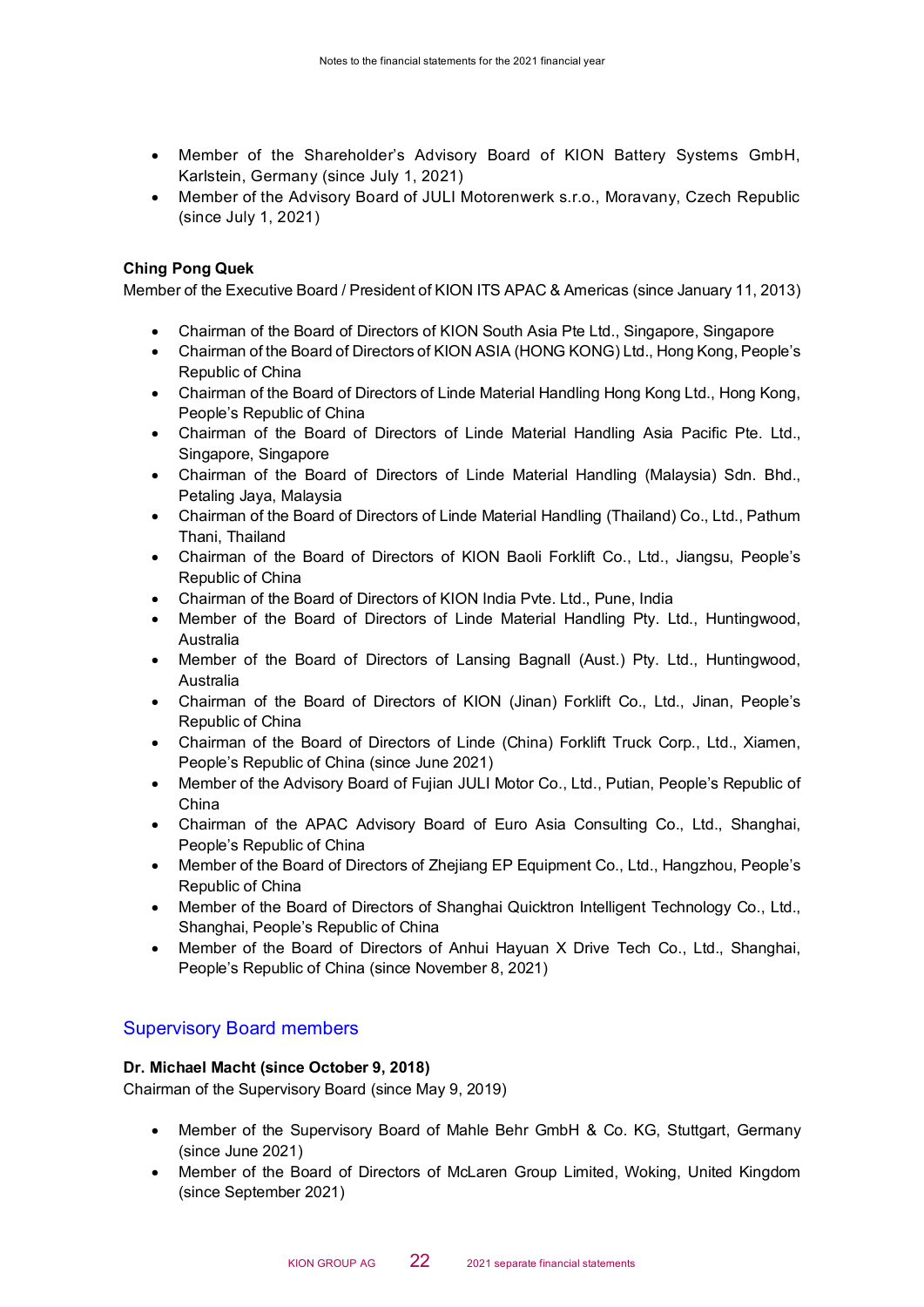- Shareholder and member of the Supervisory Board of Endurance Capital Aktiengesellschaft, Munich, Germany (until September 2021)
- Member of the Advisory Board of Linde & Wiemann SE & Co. KG, Dillenburg, Germany (until March 2021)
- Member of the Supervisory Board of Mahle GmbH, Stuttgart, Germany
- Chairman of the Administrative Board of Rosenberger Hochfrequenztechnik GmbH & Co. KG, Tittmoning, Germany (since July 2021)
- Member of the Board of Directors of Weichai Power Co., Ltd., Weifang, People's Republic of China

#### **Özcan Pancarc[i1](#page-22-0) (since June 12, 2013)**

Deputy Chairman of the Supervisory Board (since January 1, 2016)

- Chairman of the Group Works Council of the German KION Group, Frankfurt am Main, Germany
- Full-time works council representative and Chairman of the Plants I and II Works Council, Linde Material Handling GmbH, Aschaffenburg, Germany
- Deputy Chairman of the European Works Council of the KION Group, Frankfurt am Main, Germany
- Member and Deputy Chairman of the Supervisory Board of Linde Material Handling GmbH, Aschaffenburg, Germany

#### **Birgit A. Behrendt (since January 1, 2015)**

Member of the Supervisory Board and freelance management consultant, Cologne, Germany

- Member of the Supervisory Board of Umicore SA, Brussels, Belgium (since April 2021)
- Member of the Board of Directors of Infinium Holdings, Inc., Sacramento, USA (since March 2021)
- Member of the Supervisory Board of Ford Werke GmbH, Cologne, Germany
- Member of the Advisory Board of Hydrogenious LOHC Technologies GmbH, Erlangen, Germany
- Member of the Administrative Board of Stulz Verwaltungsgesellschaft mbH & Co. KG, Hamburg, Germany
- Member of the Supervisory Board of thyssenkrupp AG, Essen, Germany

#### **Stefan Casper1 (since May 11, 2017)**

Chairman of the Works Council of KION Warehouse Systems GmbH, Reutlingen, Germany Member of the Group Works Council of the German KION Group, Frankfurt am Main, Germany

#### **Dr. Alexander Dibelius (since March 12, 2007)**

Managing Partner at CVC Capital Partners (Deutschland) GmbH, Frankfurt am Main, Germany

- Member and Chairman of the Administrative Board of Breitling S.A., Grenchen, Switzerland
- Member of the Board of Directors of CVC Capital Partners (Luxembourg) SARL, Luxembourg
- Member of the Board of Directors of Diebold Nixdorf Inc., North Canton, USA

<span id="page-22-0"></span> $<sup>1</sup>$  Employee representative</sup>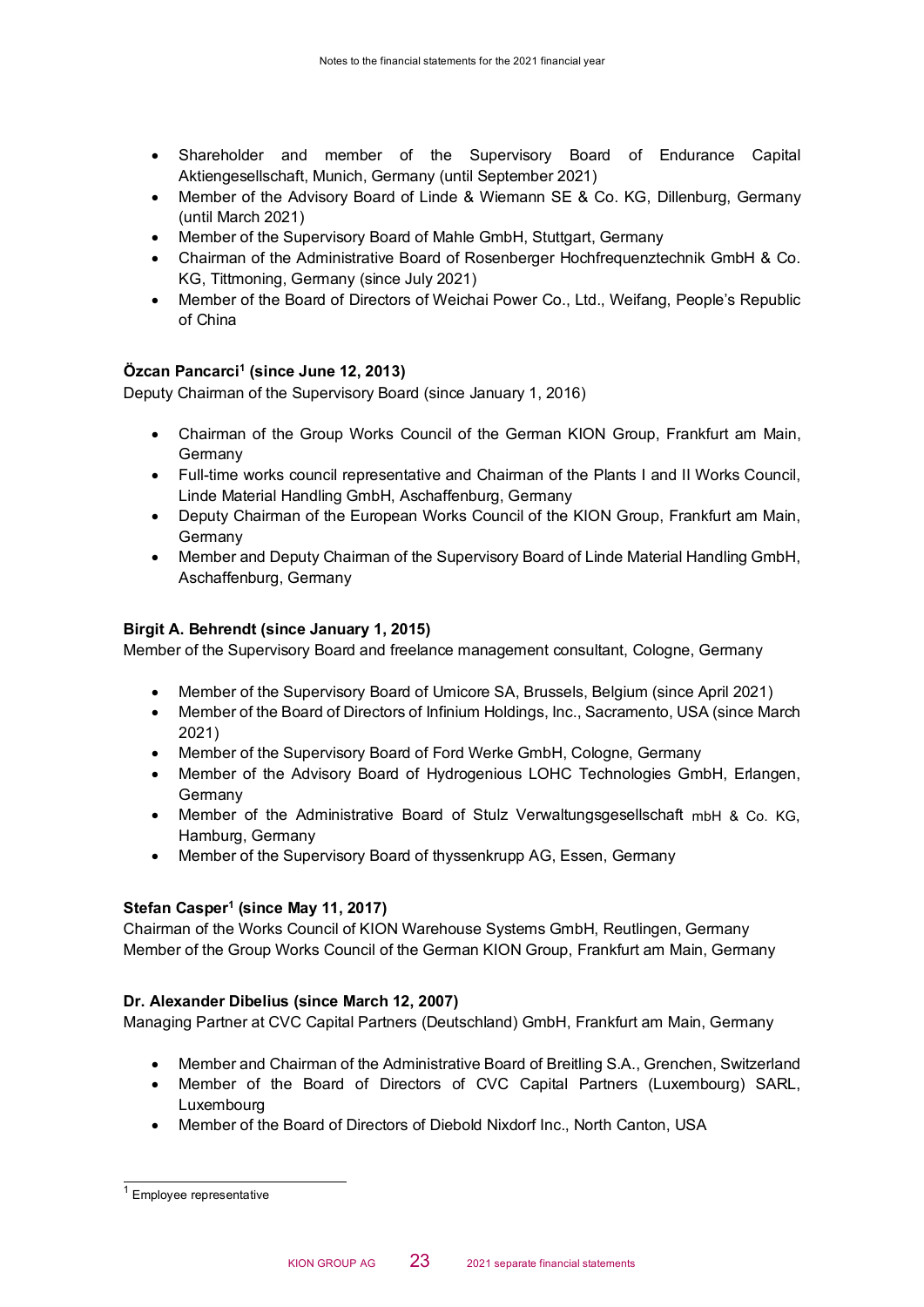- Member of the Supervisory Board of DKV MOBILITY SERVICES HOLDING GmbH & Co. KG, Ratingen, Germany
- Member of the Supervisory Board of Douglas GmbH, Düsseldorf, Germany
- Member of the Supervisory Board of ironSource Mobile Ltd., Tel Aviv, Israel
- Member of the Supervisory Board of Kirk Beauty Investments S.A., Luxembourg
- Member of the Advisory Board of Messer Industries Europe GmbH, Bad Soden, Germany
- Member of the Advisory Board of Messer Industries USA Inc., Bridgewater, USA
- Member of the Supervisory Board of Syntegon Technology GmbH, Waiblingen, Germany
- Member of the Shareholders' Committee of Tipico Group Ltd., St. Giljan, Malta

#### **Martin Fahrendorf1 (since May 10, 2018)**

Chairman of the Works Council of Dematic GmbH and Dematic Services GmbH, Heusenstamm, Germany

#### **Jiang Kui (since December 27, 2012)**

President of Shandong Heavy Industry Group Co., Ltd., Jinan, People's Republic of China

- Member of the Board of Directors of Ballard Power Systems Inc., Burnaby, Canada
- Member of the Board of Directors of Shantui Construction Machinery Co., Ltd., Jining, People's Republic of China
- Member of the Board of Directors of Sinotruk (BVI) Limited, British Virgin Islands
- Member of the Board of Directors of SINOTRUK (Hong Kong) Limited, Hong Kong, People's Republic of China
- Member and Chairman of the Board of Directors of Weichai Ballard Hy-Energy Technologies Co., Ltd., Weifang, People's Republic of China
- Member of the Board of Directors of Weichai Power Co., Ltd., Weifang, People's Republic of China

#### **Olaf Kunz[1](#page-23-0) (since September 1, 2014)**

Trade Union Secretary on the National Executive of IG Metall, Frankfurt am Main, Germany

• Member of the Supervisory Board of STILL GmbH, Hamburg, Germany

#### **Jörg Milla1 (since November 16, 2015)**

Chairman of the Works Council of STILL GmbH, Hamburg, Germany

• Member and Deputy Chairman of the Supervisory Board of STILL GmbH, Hamburg, Germany

#### **Dr. Christina Reuter (since May 12, 2016)**

Head of Digital Design, Manufacturing and Services (DDMS) at Operations at Airbus Defence and Space GmbH, Taufkirchen, Germany

#### **Hans Peter Ring (since June 9, 2013)**

Freelance management consultant, Munich, Germany

<span id="page-23-0"></span><sup>1</sup> Employee representative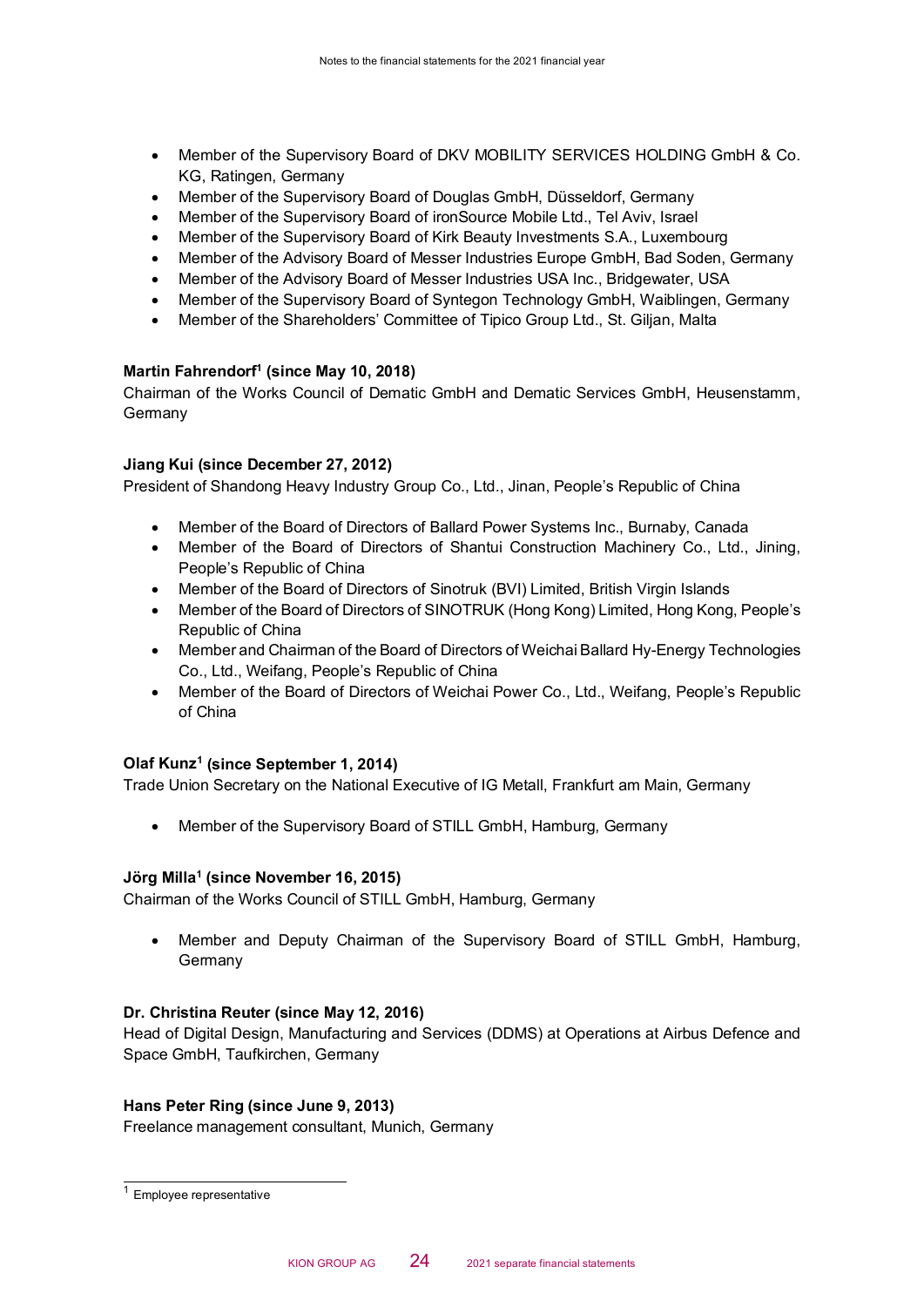- Member of the Supervisory Board of Airbus Defence and Space GmbH, Ottobrunn, Germany
- Member of the Supervisory Board of Fokker Technologies Holding B.V., Papendrecht, Netherlands (until April 2021)

#### **Alexandra Schädler[1](#page-24-0) (since October 2, 2013)**

Trade Union Secretary on the National Executive of IG Metall, Industrial Relations Policy department, Industrial Relations Code and Co-Determination Policy division, Frankfurt am Main, Germany

- Member of the Supervisory Board of Linde Material Handling GmbH, Aschaffenburg, Germany
- Member of the Supervisory Board of Opel Automobile GmbH, Rüsselsheim, Germany

#### **Dr. Frank Schepp[2](#page-24-1) (since May 11, 2017)**

Senior Vice President of Operations, Linde Material Handling GmbH, Aschaffenburg, Germany, Head of Counterbalance Trucks Production Unit, KION

#### **Tan Xuguang (since May 9, 2019)**

Chairman of the Board of Directors and President of Shandong Heavy Industry Group Co., Ltd., Jinan, People's Republic of China

- Chairman of the Board of Directors of Shaanxi Heavy-Duty Automobile Co., Ltd., Jinan, People's Republic of China
- Chairman of the Board of Directors of Shaanxi Fast Gear Co., Ltd., Jinan, People's Republic of China
- Chairman of the Board of Directors of China National Heavy Duty Truck Group Co., Ltd., Jinan, People's Republic of China
- Chairman of the Board of Directors of Weichai Holding Group Co., Ltd., Weifang, People's Republic of China
- Chairman of the Board of Directors and Chief Executive Officer of Weichai Power Co., Ltd., Weifang, People's Republic of China
- Chairman of the Board of Directors of Sinotruk Group Co., Ltd, Jinan, People's Republic of China

#### **Claudia Wenzel1 (since November 1, 2016)**

Full-time works council member, headquarters and plant 2 at Linde Material Handling GmbH, Aschaffenburg, Germany

#### **Xu Ping (since January 1, 2015)**

Senior Partner and member of the Management Committee at law firm King & Wood Mallesons, Beijing, People's Republic of China

<span id="page-24-0"></span><sup>1</sup> Employee representative

<span id="page-24-1"></span><sup>2</sup> Executive representative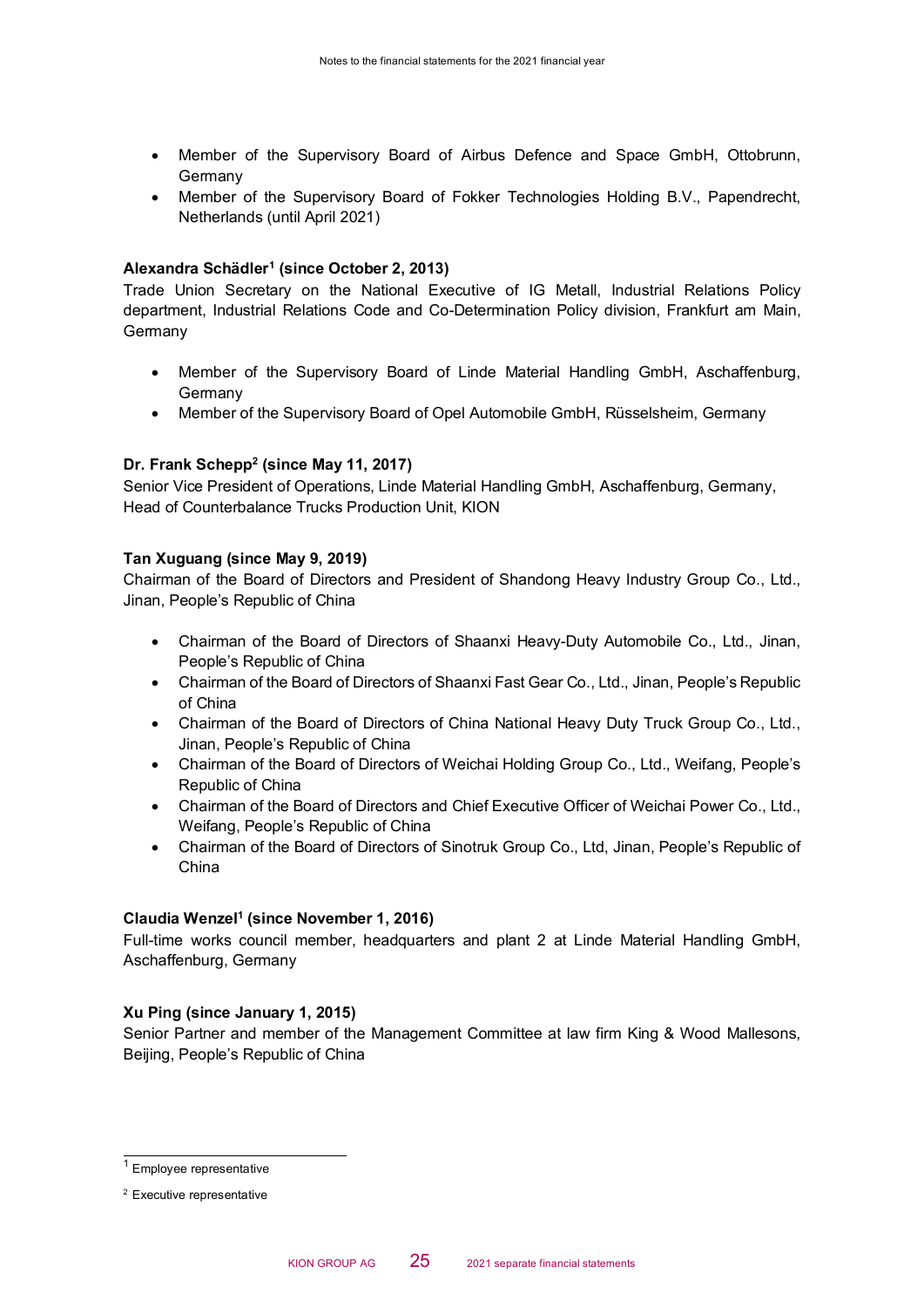# [22] Remuneration of the Executive Board and Supervisory Board

The total remuneration for the members of the Executive Board pursuant to section 285 no. 9a HGB came to €19,613 thousand in 2021 (2020:  $€8,852$  thousand). This consisted of short-term remuneration amounting to €12,448 thousand (2020: €4,138 thousand) and share-based payments of €7,165 thousand (2020: €4,715 thousand).

The fair value of the share-based payments at their individual grant dates amounted to  $\epsilon$ 7,165 thousand (2020: €4,715 thousand).

In 2020, a termination agreement was entered into with a member of the Executive Board. The member stepped down on June 30, 2021. The Executive Board service contract is due to end on July 31, 2022. The Executive Board member's benefits up to June 30, 2021 are included in the aforementioned remuneration for 2021 and 2020.

Furthermore, the long-serving Chief Executive Officer (CEO) Gordon Riske, whose existing Executive Board service contract ends on June 30, 2022 due to his reaching the standard retirement age of 65, resigned from the Executive Board with effect from December 31, 2021. From this date until the end of his service contract, he is available to the Company in an advisory capacity. The benefits up to December 31, 2021 are included in the aforementioned remuneration for 2021 and 2020. In 2021, KION GROUP AG recognized a provision of €2,120 thousand for the contractually agreed granting of commitments beyond December 31, 2021.

As at December 31, 2021, no loans or advances had been extended to members of the Executive Board.

The total remuneration paid to the members of the Supervisory Board for the year under review (excluding VAT) totaled €1,445 thousand (2020: €1,553 thousand).

There were pension provisions of €12,484 thousand for former members of the Executive Board of KION GROUP AG and its legal predecessors as at the reporting date (December 31, 2020: €10,800 thousand). The payments made in 2021 totaled €266 thousand (2020: €266 thousand).

Disclosures regarding the remuneration paid to the individual members of the Executive Board and the Supervisory Board are published on the website of KION GROUP AG.

# [23] KEEP Employee Equity Program

KEEP is a share matching plan. Participating employees acquire KION shares for their own investment purposes. Each set of three KION shares represents a share package. Once the threeyear holding period has expired, employees are entitled to another free matching share (bonus share) for each share package. However, KION GROUP AG has the right to satisfy each program participant's entitlement by paying a cash settlement instead of granting a bonus share.

Each year, the Executive Board of KION GROUP AG decides whether there will be an offer made under the Employee Equity Program that year and which companies will participate.

Due to the coronavirus pandemic, the Executive Board of KION GROUP AG decided not to run the KEEP Employee Equity Program in 2020 and 2021.

In 2019, KION GROUP AG plus 19 German and 60 foreign subsidiaries were eligible to take part in KEEP 2019.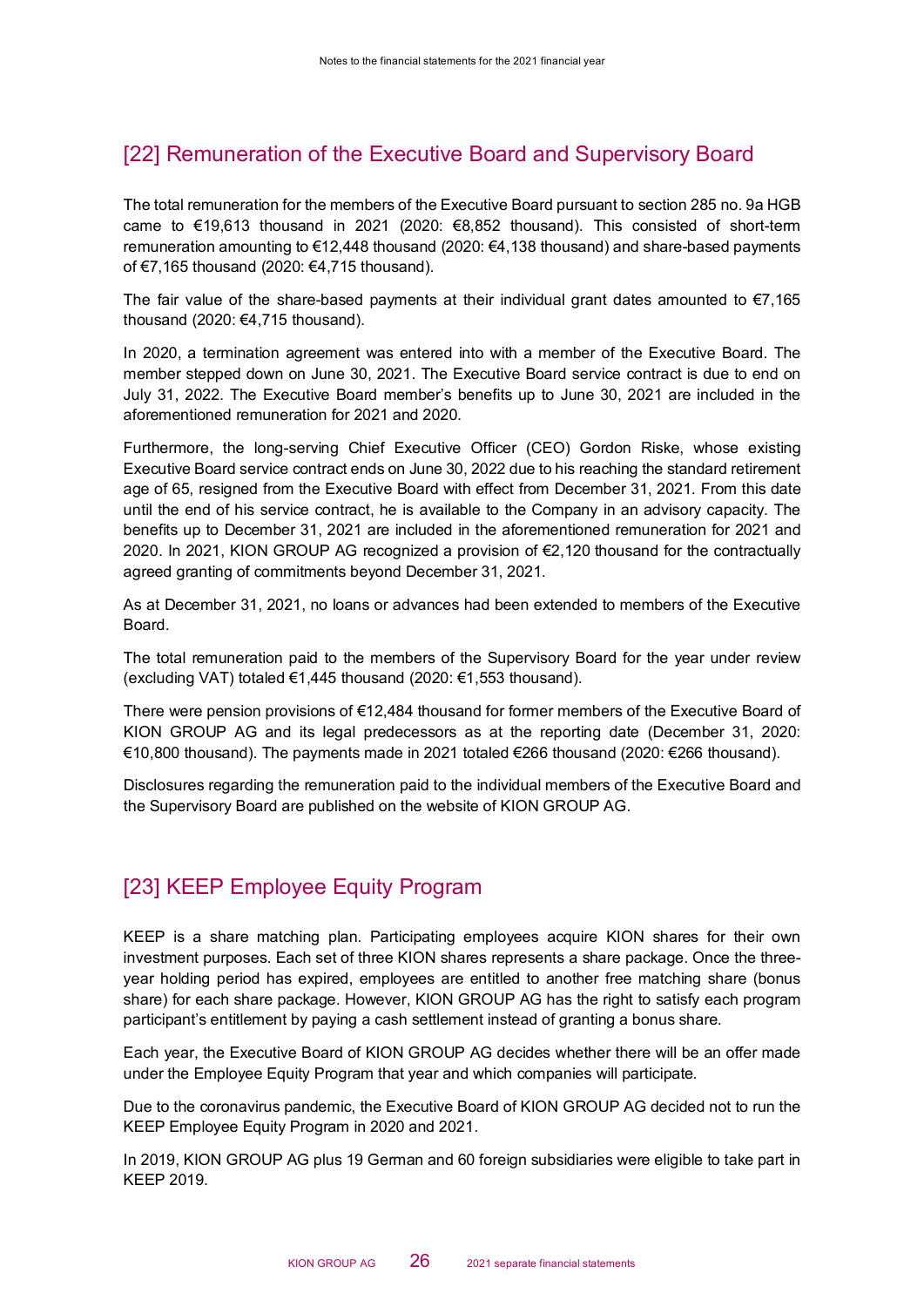For employees taking part for the first time, the KION Group offers a special incentive in the form of starter packages. Under KEEP 2019, the KION Group bore the cost of one KION share (free share) in each of the first seven share packages that an employee took up.

The right to obtain a bonus share lapses if participants sell their own investment in KION shares or cease to work for the KION Group. The change in the number of bonus shares granted was as follows:

#### **Change in the number of bonus shares granted**

|                             | 2021      | 2020      |
|-----------------------------|-----------|-----------|
| Balance as at 1 Jan         | 40,529    | 53,776    |
| Granted bonus shares        |           |           |
| Exercised bonus shares      | $-15,953$ | $-11,129$ |
| Forfeited bonus shares      | $-1,165$  | $-2,118$  |
| <b>Balance as at 31 Dec</b> | 23,411    | 40,529    |
|                             |           |           |

The free shares to be issued are measured at their fair value on the day on which employees obtain the right to acquire shares as their own investment. The fair value on the grant date was determined on the basis of Monte Carlo simulation. The following measurement parameters were used:

#### **Significant measurement parameters**

|                                              | <b>KEEP 2019</b> |
|----------------------------------------------|------------------|
| Expected dividend                            | 1.30 €           |
| Price of the KION share as at the grant date | 58.82€           |

As at December 31, 2021, the fair value of a bonus share for KEEP 2019 was €55.16.

The fair value of the bonus shares to be granted is recognized as an expense and paid into capital reserves over the three-year holding period. The holding period for KEEP 2018 ended on October 2, 2021 and the bonus shares were issued to the eligible employees at no cost.

In 2021, an expense totaling €22 thousand was recognized for free shares and bonus shares in connection with the Employee Equity Program (2020: €34 thousand).

# [24] KION performance share plan (PSP) for managers

The 2021 tranche of the long-term, variable remuneration component for the managers in the KION Group (LTI 2021) was granted with effect from January 1, 2021 and has a term of three years. The remuneration component measured over the long term is based in equal parts on the total shareholder return (TSR) of KION GROUP AG shares compared with the performance of the MDAX index as a market-oriented measure of performance, and with return on capital employed (ROCE)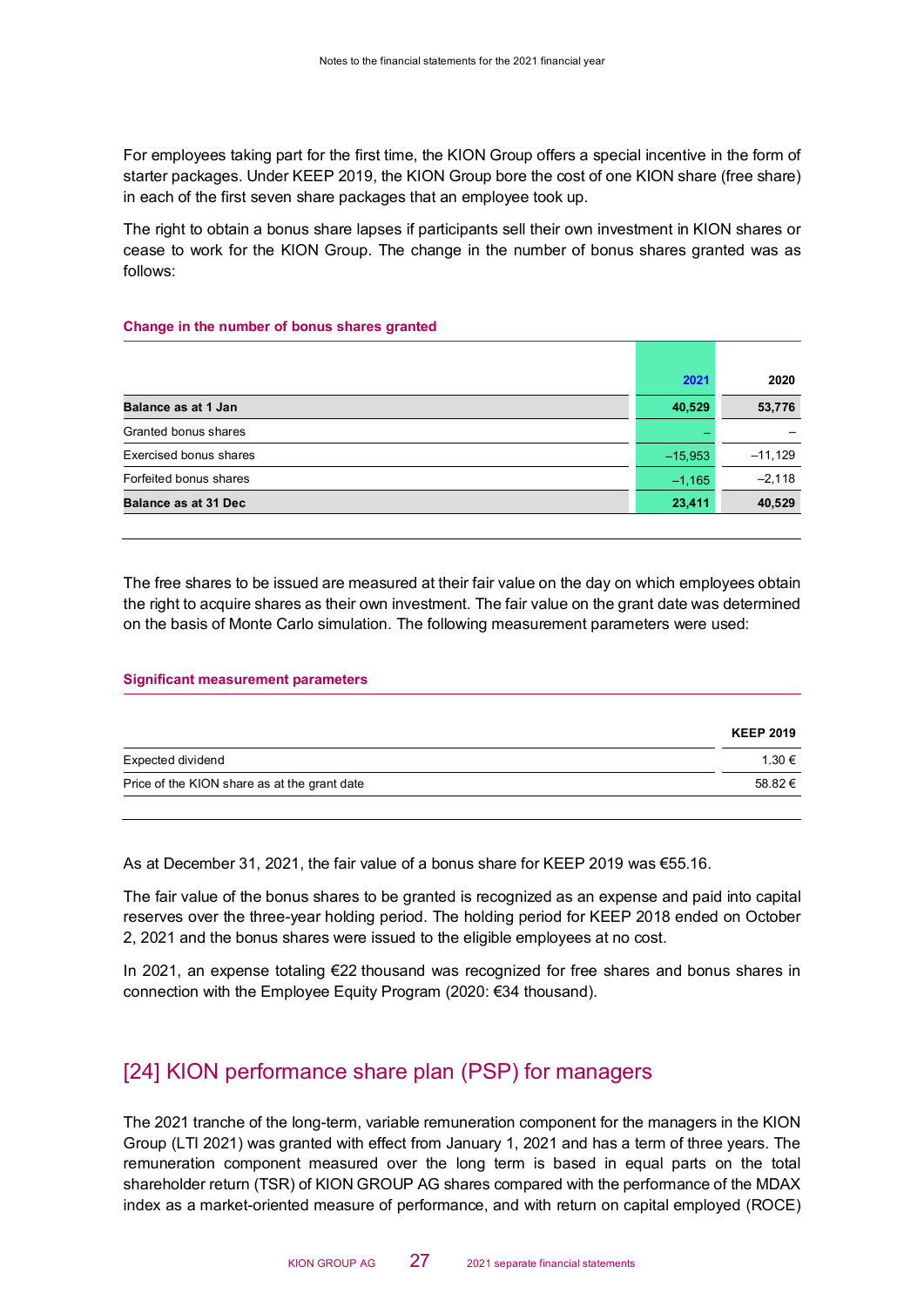as an internal measure of performance. It also depends on the performance of KION GROUP AG shares during the relevant period.

The performance period for the 2021 tranche ends on December 31, 2023 (2020 tranche: December 31, 2022). The 2019 tranche expired on December 31, 2021 and will be paid out in the first quarter of 2022.

At the beginning of the performance period on January 1, 2021 (2020 tranche: January 1, 2020; 2019 tranche: January 1, 2019), the managers were allocated a total of 43,409 phantom shares for this tranche (2020 tranche: 53,518 phantom shares; 2019 tranche: 56,460 phantom shares). The allocation was based on a particular percentage of each manager's individual gross annual remuneration at the time of grant. At the end of the performance period, the number of the phantom shares is amended depending on the degree to which the relevant targets are achieved. The resulting final number of phantom shares multiplied by the smoothed price of KION GROUP AG shares at the end of the performance period determines the amount of cash actually paid. The KION Group has the right to adjust the amount payable at the end of the performance period in the event of exceptional occurrences or developments. The maximum amount payable is limited to 200.0 percent of the value of the shares allotted to an individual at the grant date.

The pro rata expense calculation based on the fair value of the phantom shares on each valuation date is carried out using Monte Carlo simulation.

The measurement parameters used to value the phantom shares on the reporting date were as follows:

|                                                    | <b>Tranche</b><br>2021 | <b>Tranche</b><br>2020 |
|----------------------------------------------------|------------------------|------------------------|
| Expected volatility of KION shares                 | 40.0%                  | 25.0%                  |
| Expected volatility of the MDAX Index              | 20.0%                  | 15.0%                  |
| Risk-free interest rate                            | $-0.7%$                | $-0.8%$                |
| Expected dividend                                  | 1.69 €                 | 1.50 €                 |
| Value of a KION shares as at valuation date        | 94.86€                 | 94.86€                 |
| Value of the MDAX index as at valuation date       | 34,622.25<br>points    | 34,622.25<br>points    |
| Starting price of KION shares (60-days-average)    | 71.20€                 | 57.79€                 |
| Starting value of the MDAX Index (60-days-average) | 28,518.18<br>points    | 26,893.05<br>points    |

#### **Significant measurement parameters**

Taking account of the remaining term of two years (2021 tranche) and one year (2020 tranche), the historic volatility of KION shares was used to determine the volatility on which the valuation is based. As at December 31, 2021, the fair value of one phantom share was €96.56 for the 2020 tranche (December 31, 2020: €58.26) and €76.53 for the 2021 tranche.

On that date, the total fair value was €4,683 thousand for the 2020 tranche based on 48,495 phantom shares (December 31, 2020: €2,717 thousand) and €3,376 thousand for the 2021 tranche based on 44,113 phantom shares. The amount of €4,972 thousand that is expected to be paid out for the 2019 tranche (2020: €743 thousand for the 2018 tranche) was calculated on the basis of a preliminary total target achievement rate.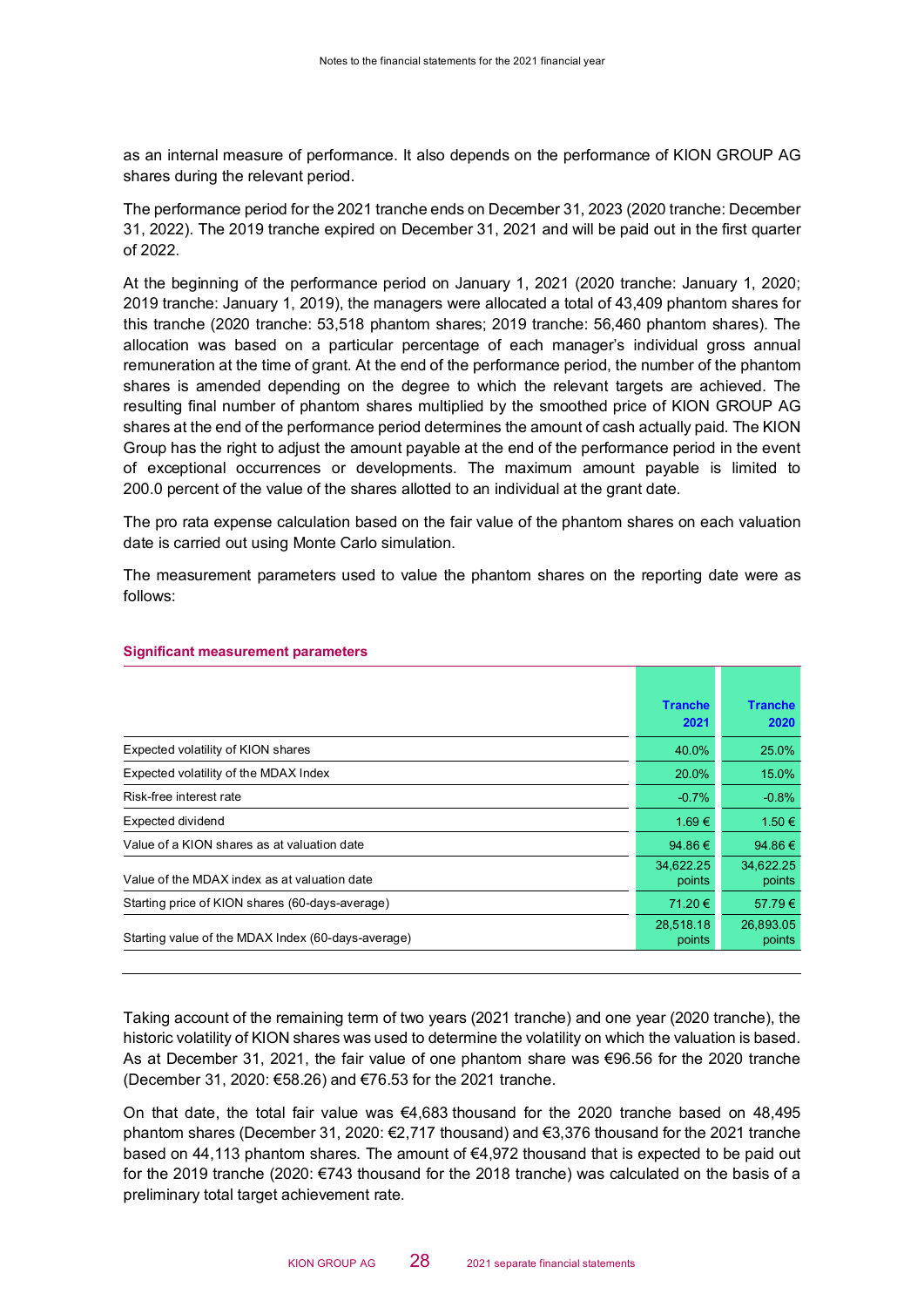In March 2021, a payment from the 2018 tranche was made on the basis of the achievement of the long-term targets that were defined in 2018 at the start of the performance period.

The total carrying amount for liabilities in connection with share-based remuneration was €9,219 thousand as at December 31, 2021 (December 31, 2020: €2,728 thousand). Of this amount,  $€4,972$  thousand related to the 2019 tranche (December 31, 2020:  $€891$  thousand), €3,122 thousand to the 2020 tranche (December 31, 2020: €906 thousand), and €1,125 thousand to the 2021 tranche. In 2020, there had also been an amount of €743 thousand relating to the 2018 tranche. In 2021, an expense of €2,841 thousand in respect of the 2019 tranche (2020: €544 thousand), a pro rata expense for twelve months of €2,207 thousand for the 2020 tranche (2020: expense of €889 thousand), and a pro rata expense for twelve months of  $\epsilon$ 1,115 thousand for the 2021 tranche were recognized. Furthermore, income of €194 thousand for the 2018 tranche had been recognized in 2020.

# [25] KION performance share plan (PSP) for the Executive Board

The members of the Executive Board have been promised a multiple-year variable remuneration component in the form of a performance share plan with a three-year term in each case. The financial performance targets for the 2021 tranche, each with a weighting of 40 percent (2019 tranche and 2020 tranche: each with a weighting of 50 percent), are the relative total shareholder return (TSR) for the shares of KION GROUP AG compared with the MDAX (market-oriented measure of financial performance) and return on capital employed (ROCE) (internal measure of financial performance). In addition, 20 percent of the performance share plan (2019 tranche and 2020 tranche: 0 percent) is linked to environmental, social, and corporate governance (ESG) targets. The plan also depends on the performance of KION GROUP AG shares during the relevant period.

The performance period for the 2021 tranche ends on December 31, 2023 (2020 tranche: December 31, 2022).

At the beginning of the performance period on January 1, 2021 (2020 tranche: January 1, 2020; 2019 tranche: January 1, 2019), the Executive Board members were allocated a total of 96,785 phantom shares for this tranche (2020 tranche: 76,656 phantom shares; 2019 tranche: 91,002 phantom shares) on the basis of the starting price of KION shares (60-day average). The shares were allocated on the basis of an allocation value in euros specified in each Executive Board member's service contract. At the end of the performance period, the number of the phantom shares is amended depending on the degree to which the relevant targets are achieved. The resulting final number of phantom shares multiplied by the smoothed price of KION GROUP AG shares at the end of the performance period determines the amount of cash actually paid. The Supervisory Board can also use a discretionary personal performance multiplier to adjust the final payment at the end of the performance period by  $+/-30.0$  percent. The maximum amount payable is limited to 200.0 percent of the value of the shares allotted to an individual at the grant date.

The pro rata expense calculation based on the fair value of the phantom shares on each valuation date is carried out using Monte Carlo simulation. The measurement parameters shown in the following table were used to value the phantom shares on the reporting date: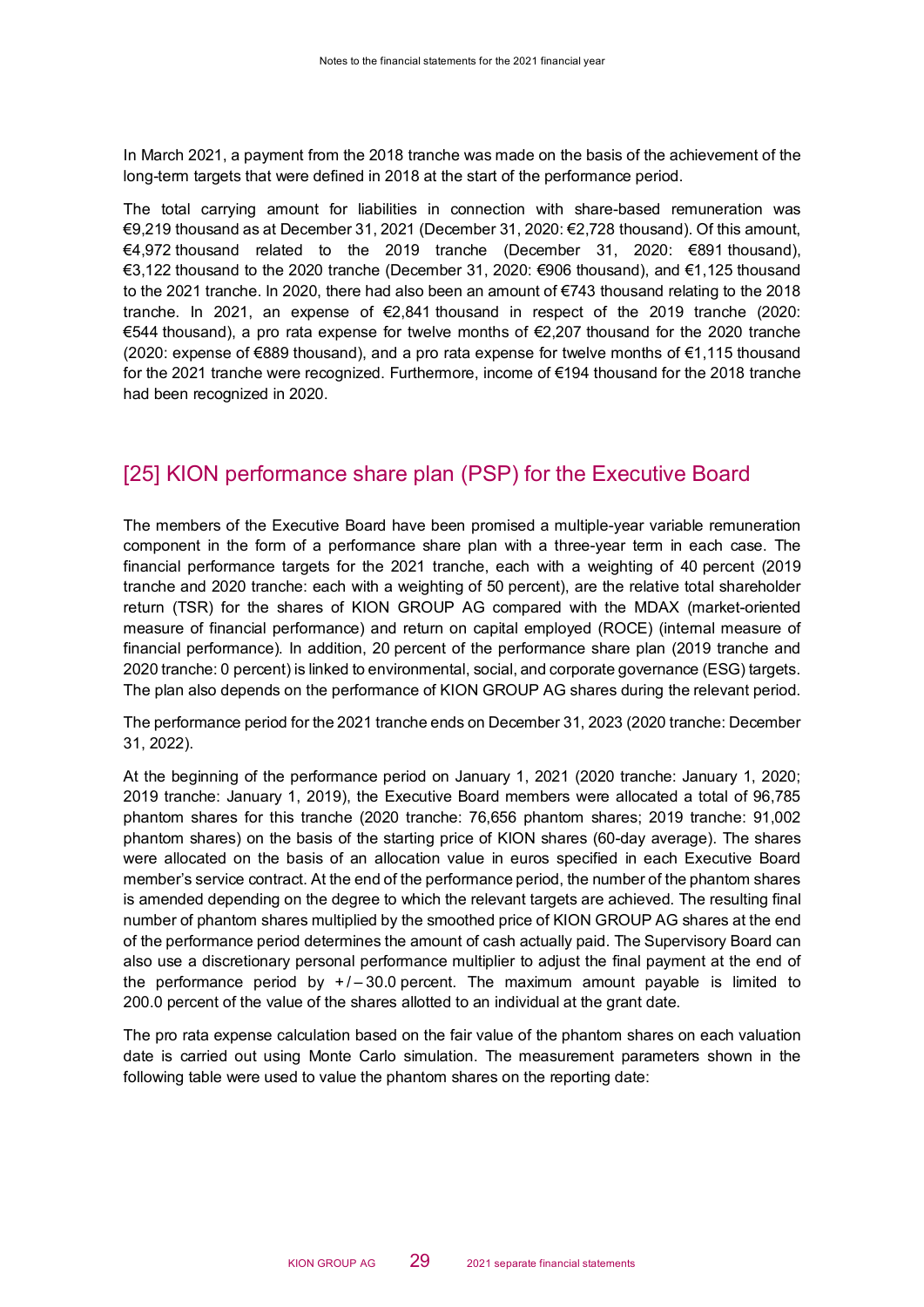#### **Significant measurement parameters**

|                                                    | <b>Tranche</b><br>2021 | <b>Tranche</b><br>2020 |
|----------------------------------------------------|------------------------|------------------------|
| Expected volatility of KION shares                 | 40.0%                  | 25.0%                  |
| Expected volatility of the MDAX Index              | 20.0%                  | 15.0%                  |
| Risk-free interest rate                            | $-0.7%$                | $-0.8%$                |
| Expected dividend                                  | 1.69 €                 | 1.50 €                 |
| Value of a KION shares as at valuation date        | 94.86€                 | 94.86€                 |
| Value of the MDAX index as at valuation date       | 34,622.25<br>points    | 34,622.25<br>points    |
| Starting price of KION shares (60-days-average)    | 71.20€                 | 57.79€                 |
| Starting value of the MDAX Index (60-days-average) | 28.518.18<br>points    | 26,893.05<br>points    |

Taking account of the remaining term of two years (2021 tranche) and one year (2020 tranche), the historic volatility of KION shares was used to determine the volatility on which the valuation is based. As at December 31, 2021, the fair value of one phantom share was €96.56 for the 2020 tranche (December 31, 2020: €52.86) and €78.76 for the 2021 tranche. On that date, the total fair value was €5,786 thousand for the 2020 tranche based on 63,390 phantom shares (December 31, 2020: €4,052 thousand) and €6,321 thousand for the 2021 tranche based on 80,477 phantom shares.

In connection with the arrangement of the liquidity line with a syndicate of banks led by KfW, the Executive Board waived its variable remuneration for 2020 (2018 tranche). However, an Executive Board member who left in the reporting year was still entitled to the variable remuneration for the 2018 tranche. This waiver meant that no payment was made in March 2021 under the 2018 tranche that had originally been granted.

The total carrying amount for liabilities in connection with share-based remuneration was €16,191 thousand as at December 31, 2021 (December 31, 2020: €5,187 thousand). Of this amount, €9,074 thousand related to the 2019 tranche (December 31, 2020: €3,753 thousand), €4,626 thousand to the 2020 tranche (December 31, 2020: €1,434 thousand), and €2,491 thousand to the 2021 tranche. In 2020, there had also been an amount of €0 thousand relating to the 2018 tranche. In 2021, an expense of €5,321 thousand in respect of the 2019 tranche (2020: €1,801 thousand), a pro rata expense for twelve months of €3,192 thousand for the 2020 tranche (2020: expense of €1,434 thousand), and a pro rata expense for twelve months of €2,491 thousand for the 2021 tranche were recognized. Furthermore, income of €1,990 thousand for the 2018 tranche had been recognized in 2020.

#### [26] Membership of a corporate group

KION GROUP AG, Frankfurt am Main, prepares consolidated financial statements that are published in the German Federal Gazette.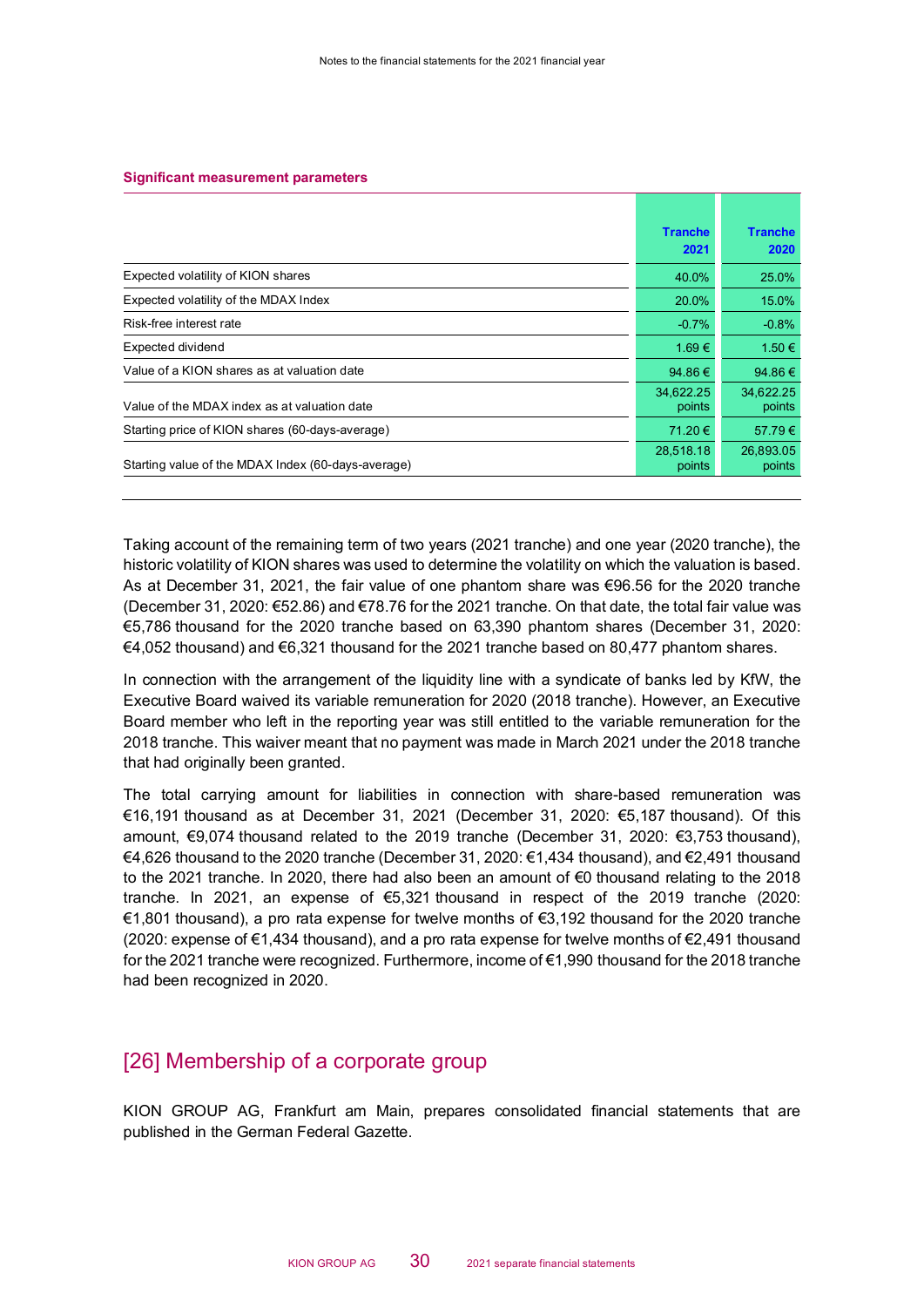Shandong Heavy Industry Group Co., Ltd., Jinan, People's Republic of China, is the company that prepares the global consolidated financial statements for the largest number of affiliated companies. These consolidated financial statements are not publicly available.

Weichai Power Co., Ltd., Weifang, People's Republic of China, is the company that prepares the global consolidated financial statements for the smallest number of affiliated companies. These are available in English on the websites of the Hong Kong Stock Exchange (www.hkexnews.hk) and the company (www.weichaipower.com).

# [27] Total fees paid to the auditors

The total fees paid to the auditors engaged by the Company are not disclosed pursuant to section 285 no. 17 HGB because they are disclosed in the consolidated financial statements of KION GROUP AG, Frankfurt am Main.

The fees recognized as an expense in the consolidated financial statements and paid to the auditors of the consolidated financial statements in 2021 amounted to €2.2 million (2020: €2.3 million) for the audit of the financial statements, €0.3 million (2020: €0.5 million) for other advisory services, €0.0 million (2020: €0.0 million) for tax consultancy services, and €0.0 million (2020: €0.0 million) for other services.

# [28] Events after the reporting date

In February 2022, Anke Groth, the Chief Financial Officer (CFO) and Labor Relations Director of KION GROUP AG, whose contract would have been coming up for renewal, reached agreement by amicable and mutual consent with the Supervisory Board that her employment at KION GROUP AG will end with effect from March 31, 2022, before the end of her contract, so that she can take on new challenges outside the Group. Until a new CFO has been appointed, the Chief Executive Officer Dr. Richard Robinson Smith will take over Ms. Groth's responsibilities on an interim basis.

# [29] Affiliated companies and equity investments

Pursuant to section 285 no. 11 HGB, shareholdings are disclosed in the list of shareholdings attached to these notes.

# [30] Declaration of conformity regarding the German Corporate Governance Code (DCGK)

In December 2021, the Executive Board and Supervisory Board of KION GROUP AG submitted their declaration of conformity for 2021 relating to the recommendations of the German Corporate Governance Code government commission pursuant to section 161 AktG.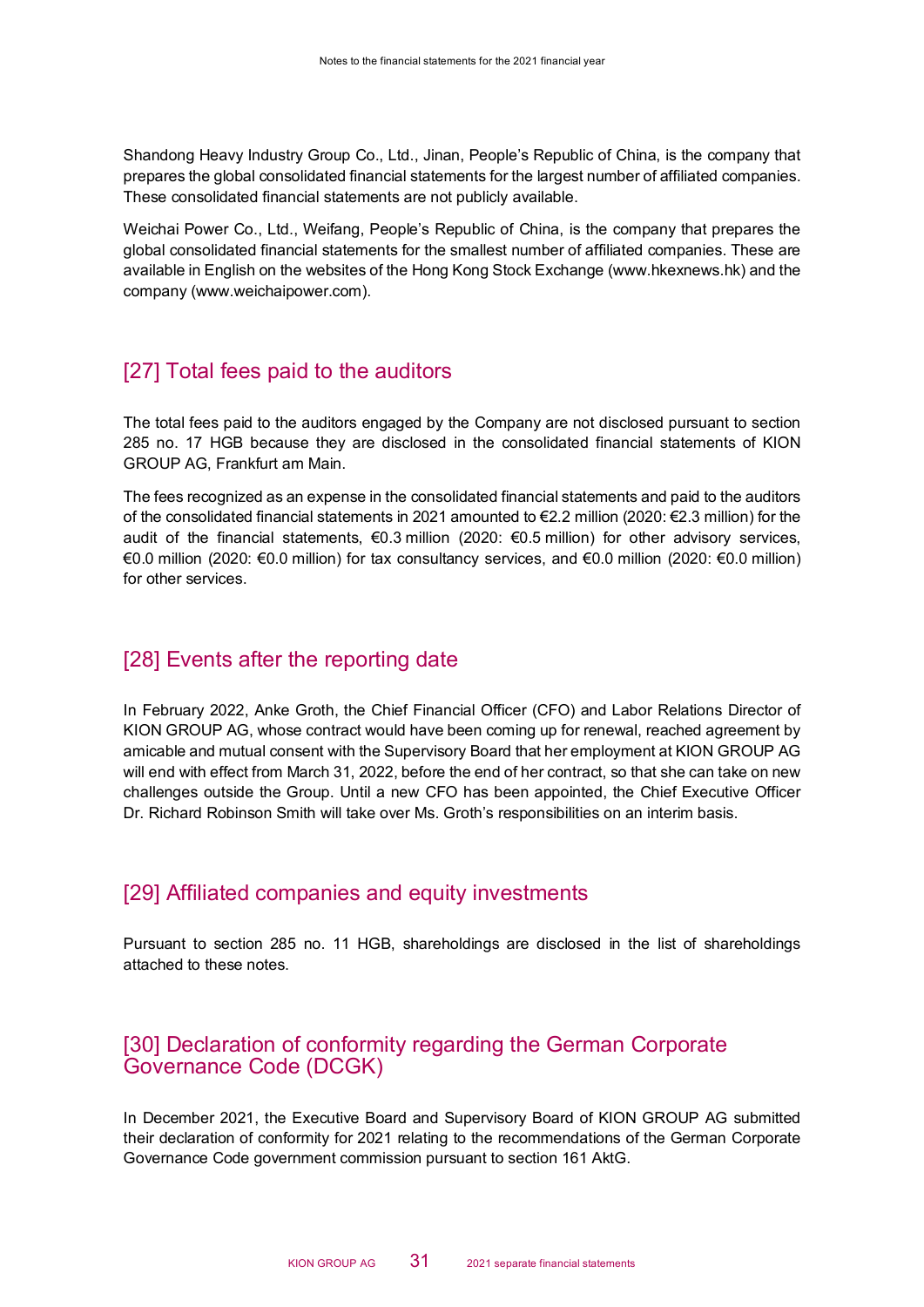The declaration of conformity has been made permanently available to shareholders on the website of KION GROUP AG at https://www.kiongroup.com/en/Aboutus/Management/#text\_picture\_corporate\_governance.

# [31] Notifications of voting rights pursuant to section 33 (1) WpHG

Section 160 (1) no. 8 AktG requires disclosures to be made about the existence of equity investments of which the Company has been notified pursuant to section 33 (1) or (1a) of the German Securities Trading Act (WpHG).

The following table shows the notifiable equity investments of which the Company had been notified by February 22, 2022. The disclosures are taken from the notifications that the Company has received.

All notifications about equity investments published by the Company in the reporting year and up to February 22, 2022 are available on the website of KION GROUP AG at https://www.kiongroup.com/en/Investor-Relations/Financial-News/. Please note that the disclosures about the percentages and voting rights relating to equity investments may no longer be up to date.

|                                                                                                                                                                                                      | 1                                                                                                                                      | $\mathbf{2}$                                                                                     |
|------------------------------------------------------------------------------------------------------------------------------------------------------------------------------------------------------|----------------------------------------------------------------------------------------------------------------------------------------|--------------------------------------------------------------------------------------------------|
|                                                                                                                                                                                                      |                                                                                                                                        |                                                                                                  |
| Details of person subject to notification obligation                                                                                                                                                 | <b>DWS Investment GmbH</b>                                                                                                             | BlackRock, Inc.                                                                                  |
| <b>Reason for notification</b>                                                                                                                                                                       |                                                                                                                                        | Acquisition/disposal of<br>shares with voting rights                                             |
|                                                                                                                                                                                                      | Acquisition/disposal of<br>shares with voting rights                                                                                   | Other reason: Voluntary<br>group notification with<br>triggered threshold on<br>subsidiary level |
| Names of shareholders holding directly 3% or more voting rights (if<br>different from person subject to notification obligation)                                                                     |                                                                                                                                        |                                                                                                  |
| Date on which threshold was crossed or reached                                                                                                                                                       | May 6, 2021                                                                                                                            | January 14, 2022                                                                                 |
| Percentage of voting rights attached to shares at the time of previous<br>notification                                                                                                               | 4.94%                                                                                                                                  | 3.09%                                                                                            |
| New percentage of voting rights attached to shares (exceedence/shortfall) 2.90% (shortfall)                                                                                                          |                                                                                                                                        | 3.13% (exceedence)                                                                               |
| <b>Total voting rights</b>                                                                                                                                                                           | 131, 198, 647                                                                                                                          | 131, 198, 647                                                                                    |
| of that, percentage directly held acc. to sec. 21 German Securities Trading<br>Act old version / sec. 33 German Securities Trading Act new version<br>(voting right percentage and voting rights)    |                                                                                                                                        |                                                                                                  |
| of that, percentage to be attributed acc. to sec. 22 German Securities<br>Trading Act old version / sec. 34 German Securities Trading Act new<br>version (voting right percentage and voting rights) | 2.90% (3,804,109 voting<br>rights)                                                                                                     | 3.13% (4,102,329 voting<br>rights)                                                               |
| Complete chain of subsidiaries, beginning with the ultimate controlling<br>company (and specification of voting rights in %, where indicated)                                                        | Person subject to the<br>notification obligation is not<br>controlled nor does it<br>control any other<br>undertaking(s) that directly | FN <sub>1</sub>                                                                                  |

#### **Notification of voting rights 2021/2022**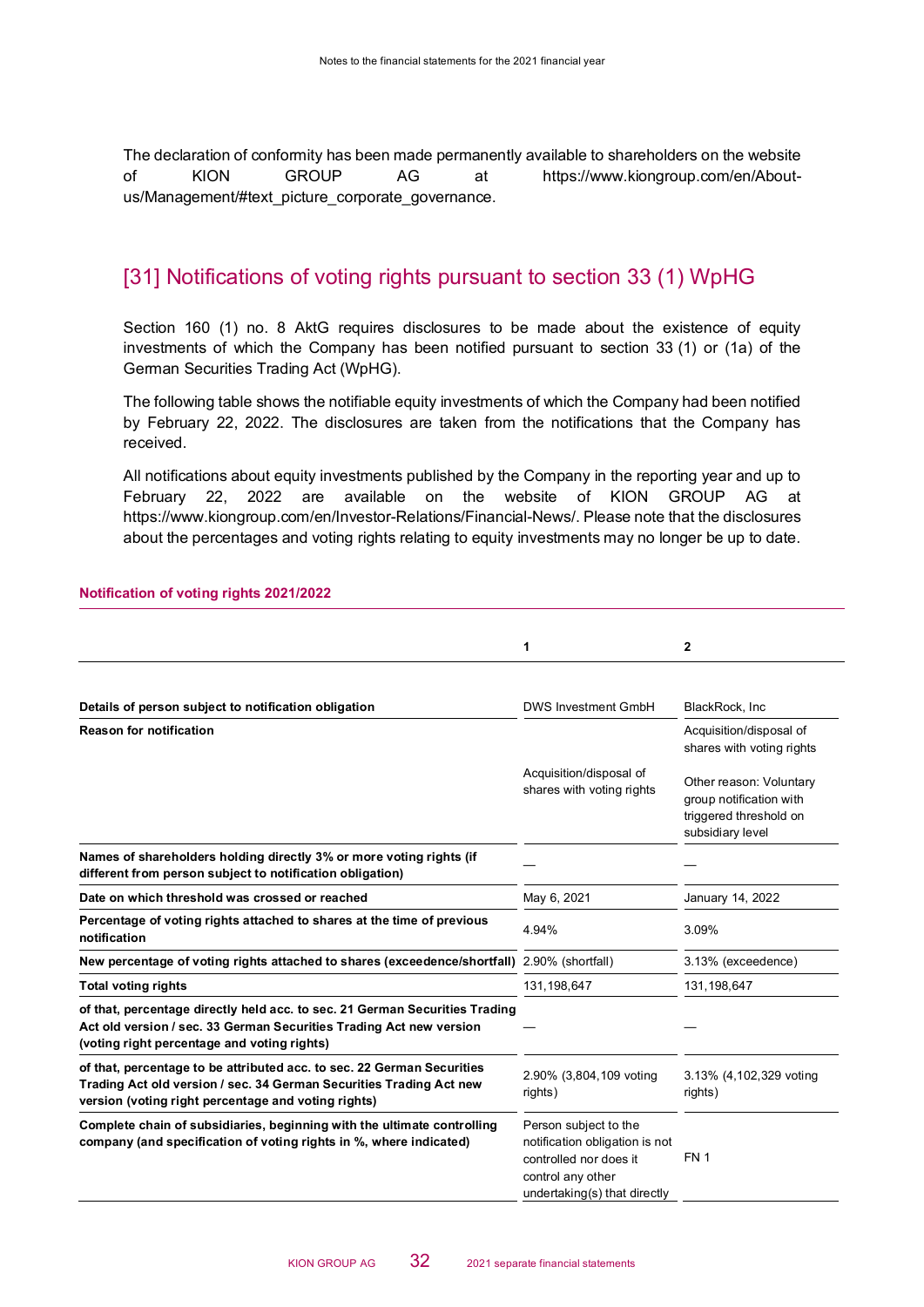or indirectly hold(s) an interest in the (underlying) issuer.

#### FN 1:

\*\*\*\*\*\*

BlackRock, Inc., Trident Merger LLC, BlackRock Investment Management, LLC

\*\*\*\*\*\* BlackRock, Inc., BlackRock Holdco 2, Inc., BlackRock Financial Management, Inc.

\*\*\*\*\*\* BlackRock, Inc., BlackRock Holdco 2, Inc., BlackRock Financial Management, Inc., BlackRock Capital Holdings, Inc., BlackRock Advisors, LLC

\*\*\*\*\*\* BlackRock, Inc., Trident Merger LLC, BlackRock Investment Management, LLC, Amethyst Intermediate LLC, Aperio Holdings LLC, Aperio Group, LLC

\*\*\*\*\*\* BlackRock, Inc., BlackRock Holdco 2, Inc., BlackRock Financial Management, Inc., BlackRock International Holdings, Inc., BR Jersey International Holdings L.P., BlackRock (Singapore) Holdco Pte. Ltd., BlackRock (Singapore) Limited

\*\*\*\*\*\* BlackRock, Inc., BlackRock Holdco 2, Inc., BlackRock Financial Management, Inc., BlackRock Holdco 4, LLC, BlackRock Holdco 6, LLC, BlackRock Delaware Holdings Inc., BlackRock Fund Advisors

\*\*\*\*\*\* BlackRock, Inc., BlackRock Holdco 2, Inc., BlackRock Financial Management, Inc., BlackRock Holdco 4, LLC, BlackRock Holdco 6, LLC, BlackRock Delaware Holdings Inc., BlackRock Institutional Trust Company, National Association

\*\*\*\*\*\* BlackRock, Inc., BlackRock Holdco 2, Inc., BlackRock Financial Management, Inc., BlackRock International Holdings, Inc., BR Jersey International Holdings L.P., BlackRock Australia Holdco Pty. Ltd., BlackRock Investment Management (Australia) Limited,

\*\*\*\*\*\* BlackRock, Inc., BlackRock Holdco 2, Inc., BlackRock Financial Management, Inc., BlackRock International Holdings, Inc., BR Jersey International Holdings L.P., BlackRock (Singapore) Holdco Pte. Ltd., BlackRock HK Holdco Limited, BlackRock Asset Management North Asia Limited

\*\*\*\*\*\* BlackRock, Inc., BlackRock Holdco 2, Inc., BlackRock Financial Management, Inc., BlackRock Holdco 4, LLC, BlackRock Holdco 6, LLC, BlackRock Delaware Holdings Inc., BlackRock Institutional Trust Company, National Association, SAE Liquidity Fund (GenPar), LLC \*\*\*\*\*\*

BlackRock, Inc., BlackRock Holdco 2, Inc., BlackRock Financial Management, Inc., BlackRock International Holdings, Inc., BR Jersey International Holdings L.P., BlackRock Holdco 3, LLC, BlackRock Canada Holdings LP, BlackRock Canada Holdings ULC, BlackRock Asset Management Canada Limited

\*\*\*\*\*\* BlackRock, Inc., BlackRock Holdco 2, Inc., BlackRock Financial Management, Inc., BlackRock International Holdings, Inc., BR Jersey International Holdings L.P., BlackRock (Singapore) Holdco Pte. Ltd., BlackRock HK Holdco Limited, BlackRock Lux Finco S. a r.l., BlackRock Japan Holdings GK, BlackRock Japan Co., Ltd.

\*\*\*\*\*\* BlackRock, Inc., BlackRock Holdco 2, Inc., BlackRock Financial Management, Inc., BlackRock International Holdings, Inc., BR Jersey International Holdings L.P., BlackRock Holdco 3, LLC, BlackRock Cayman 1 LP, BlackRock Cayman West Bay Finco Limited, BlackRock Cayman West Bay IV Limited, BlackRock Group Limited, BlackRock International Limited

\*\*\*\*\*\* BlackRock, Inc., BlackRock Holdco 2, Inc., BlackRock Financial Management, Inc., BlackRock International Holdings, Inc., BR Jersey International Holdings L.P., BlackRock Holdco 3, LLC, BlackRock Cayman 1 LP, BlackRock Cayman West Bay Finco Limited, BlackRock Cayman West Bay IV Limited, BlackRock Group Limited, BlackRock Finance Europe Limited, BlackRock Advisors (UK) Limited \*\*\*\*\*\*

BlackRock, Inc., BlackRock Holdco 2, Inc., BlackRock Financial Management, Inc., BlackRock International Holdings, Inc., BR Jersey International Holdings L.P., BlackRock Holdco 3, LLC, BlackRock Cayman 1 LP, BlackRock Cayman West Bay Finco Limited, BlackRock Cayman West Bay IV Limited, BlackRock Group Limited, BlackRock Luxembourg Holdco S.a.r.l., BlackRock (Luxembourg) S.A. \*\*\*\*\*\*

BlackRock, Inc., BlackRock Holdco 2, Inc., BlackRock Financial Management, Inc., BlackRock International Holdings, Inc., BR Jersey International Holdings L.P., BlackRock Holdco 3, LLC, BlackRock Cayman 1 LP, BlackRock Cayman West Bay Finco Limited, BlackRock Cayman West Bay IV Limited, BlackRock Group Limited, BlackRock International Limited, BlackRock Life Limited \*\*\*\*\*\*

BlackRock, Inc., BlackRock Holdco 2, Inc., BlackRock Financial Management, Inc., BlackRock International Holdings, Inc., BR Jersey International Holdings L.P., BlackRock Holdco 3, LLC, BlackRock Cayman 1 LP, BlackRock Cayman West Bay Finco Limited, BlackRock Cayman West Bay IV Limited, BlackRock Group Limited, BlackRock Finance Europe Limited, BlackRock Investment Management (UK) Limited \*\*\*\*\*\*

BlackRock, Inc., BlackRock Holdco 2, Inc., BlackRock Financial Management, Inc., BlackRock International Holdings, Inc., BR Jersey International Holdings L.P., BlackRock Holdco 3, LLC, BlackRock Cayman 1 LP, BlackRock Cayman West Bay Finco Limited, BlackRock Cayman West Bay IV Limited, BlackRock Group Limited, BlackRock Luxembourg Holdco S.a.r.l., BlackRock Investment Management Ireland Holdings Limited, BlackRock Asset Management Ireland Limited

\*\*\*\*\*\* BlackRock, Inc., BlackRock Holdco 2, Inc., BlackRock Financial Management, Inc., BlackRock International Holdings, Inc., BR Jersey International Holdings L.P., BlackRock Holdco 3, LLC, BlackRock Cayman 1 LP, BlackRock Cayman West Bay Finco Limited, BlackRock Cayman West Bay IV Limited, BlackRock Group Limited, BlackRock Luxembourg Holdco S.a.r.l., BlackRock UK Holdco Limited, BlackRock Asset Management Schweiz AG

BlackRock, Inc., BlackRock Holdco 2, Inc., BlackRock Financial Management, Inc., BlackRock International Holdings, Inc., BR Jersey International Holdings L.P., BlackRock Holdco 3, LLC, BlackRock Cayman 1 LP, BlackRock Cayman West Bay Finco Limited, BlackRock Cayman West Bay IV Limited, BlackRock Group Limited, BlackRock Finance Europe Limited, BlackRock Investment Management (UK) Limited, BlackRock Fund Managers Limited \*\*\*\*\*\*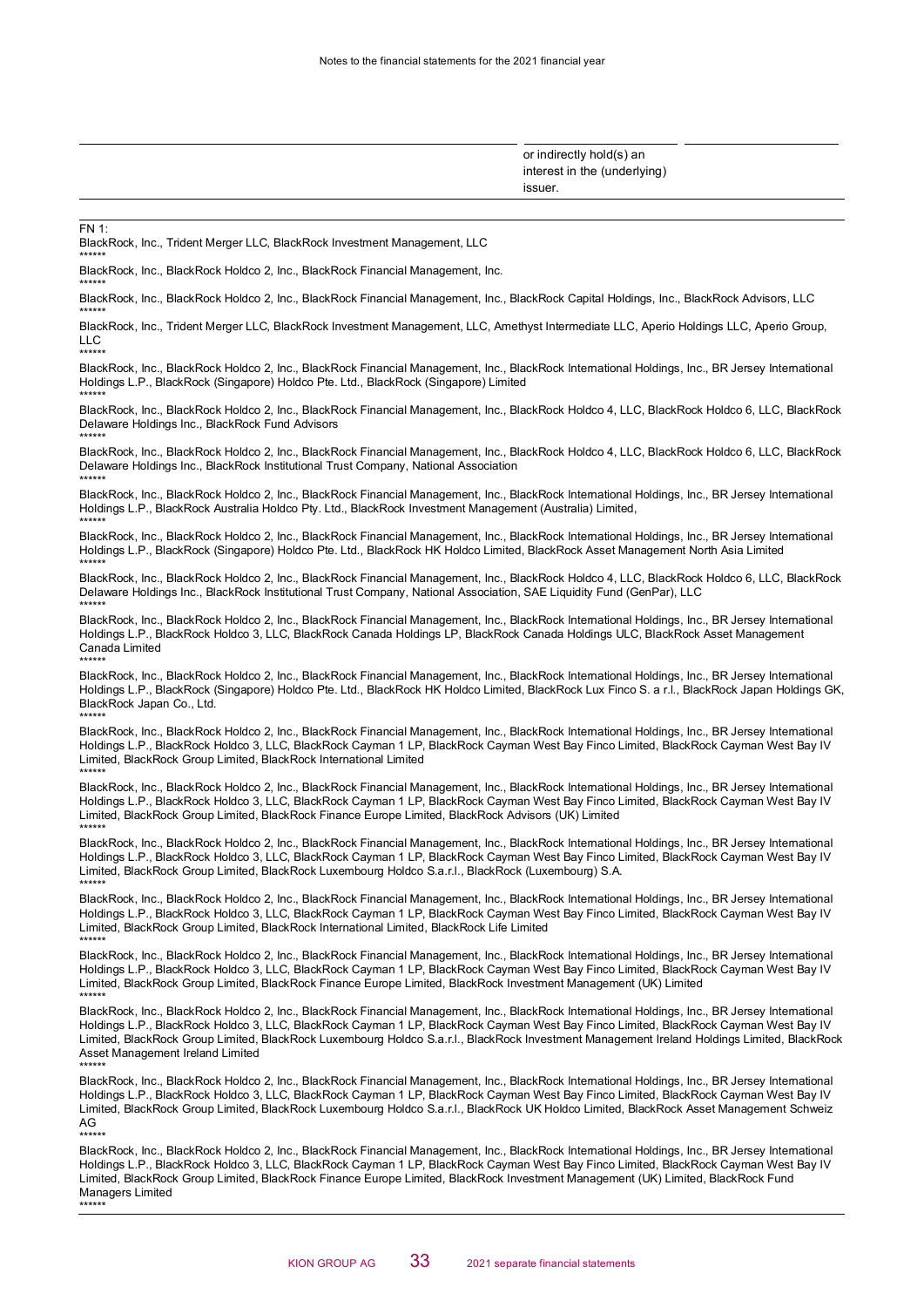BlackRock, Inc., BlackRock Holdco 2, Inc., BlackRock Financial Management, Inc., BlackRock International Holdings, Inc., BR Jersey International Holdings L.P., BlackRock Holdco 3, LLC, BlackRock Cayman 1 LP, BlackRock Cayman West Bay Finco Limited, BlackRock Cayman West Bay IV Limited, BlackRock Group Limited, BlackRock Finance Europe Limited, BlackRock (Netherlands) B.V., BlackRock Asset Management Deutschland AG

\*\*\*\*\*\* BlackRock, Inc., BlackRock Holdco 2, Inc., BlackRock Financial Management, Inc., BlackRock International Holdings, Inc., BR Jersey International Holdings L.P., BlackRock Holdco 3, LLC, BlackRock Cayman 1 LP, BlackRock Cayman West Bay Finco Limited, BlackRock Cayman West Bay IV Limited, BlackRock Group Limited, BlackRock Finance Europe Limited, BlackRock (Netherlands) B.V., BlackRock Asset Management Deutschland AG, iShares (DE) I Investmentaktiengesellschaft mit Teilgesellschaftsvermögen

In addition to the aforementioned notifications, we received other notifications in previous years in accordance with section 21 (1) and (1a) WpHG old and section 133 (1) and (1a) WpHG new, in respect of which we did not receive new notifications up to the reporting date.

#### **Notification of voting rights 2015/2016**

|                                                                                                                              |                                                                                             | 2                                                                                                           | 3                                                                                                                               |
|------------------------------------------------------------------------------------------------------------------------------|---------------------------------------------------------------------------------------------|-------------------------------------------------------------------------------------------------------------|---------------------------------------------------------------------------------------------------------------------------------|
| Party subject to notification requirement                                                                                    | Weichai Power<br>(Luxembourg) Holding S.à<br>r.l., Luxembourg, Grand<br>Duchy of Luxembourg | Weichai Power Hong Kong<br>International Development<br>Co., Ltd., Hong Kong,<br>People's Republic of China | Weichai Power Co., Ltd.,<br>Weifang, Shandong<br>Province, People's<br>Republic of China                                        |
| Date on which threshold was crossed or<br>reached                                                                            | 16 February 2015                                                                            | 16 February 2015                                                                                            | 16 February 2015                                                                                                                |
| Notification threshold; whether shareholding<br>was higher or lower                                                          | 50%; lower                                                                                  | 50%; lower                                                                                                  | 50%; lower                                                                                                                      |
| Share and number of voting rights                                                                                            | 47.23% (46,712,186 voting<br>rights)                                                        | 47.23% (46,712,186 voting<br>rights)                                                                        | 47.23% (46,712,186 voting<br>rights)                                                                                            |
| Of which attributable pursuant to section 22 (1)<br>sentence 1 no. 1 WpHG old                                                |                                                                                             | 33.30% (32,933,700 voting<br>the controlled entities in FN                                                  | 33.30% (32,933,700 voting<br>rights) via individual or all of rights) via individual or all of<br>the controlled entities in FN |
| Of which attributable pursuant to section 22 (1)<br>sentence 1 no. 6 WpHG old (if applic. in<br>conjunction with sentence 2) |                                                                                             |                                                                                                             |                                                                                                                                 |
| Of which attributable pursuant to section 22 (2)<br><b>WpHG old</b>                                                          | 13.93% (13,778,486 voting<br>rights Stimmrechte) held by<br>Superlift Holding S.a.r.l.      | 13.93% (13,778,486 voting<br>rights Stimmrechte) held by<br>Superlift Holding S.a.r.l.                      | 13.93% (13,778,486 voting<br>rights Stimmrechte) held by<br>Superlift Holding S.a.r.l.                                          |

FN 1:

Shandong Heavy Industry Group Co., Ltd., Jinan, Shandong Province, People's Republic of China;

Weichai Group Holdings Limited, Weifang, Shandong Province, People's Republic of China;

Weichai Power Co., Ltd., Weifang, Shandong Province, People's Republic of China;

Weichai Power Hong Kong International Development Co., Ltd., Hong Kong, People's Republic of China;

Weichai Power (Luxembourg) Holding S.à r.l., Luxembourg, Grand Duchy of Luxembourg

#### **Notification of voting rights 2015/2016**

|                                           | 4                                                                                               |                                                                                                        | 6                                                                                                                                   |
|-------------------------------------------|-------------------------------------------------------------------------------------------------|--------------------------------------------------------------------------------------------------------|-------------------------------------------------------------------------------------------------------------------------------------|
| Party subject to notification requirement | Weichai Group Holdings<br>Limited, Weifang,<br>Shandong Province,<br>People's Republic of China | Shandong Heavy Industry<br>Group Co., Ltd., Jinan,<br>Shandong Province,<br>People's Republic of China | People's Republic of China,<br>acting through the State-<br>owned Assets Supervision<br>and Administration<br>Commission (SASAC) of |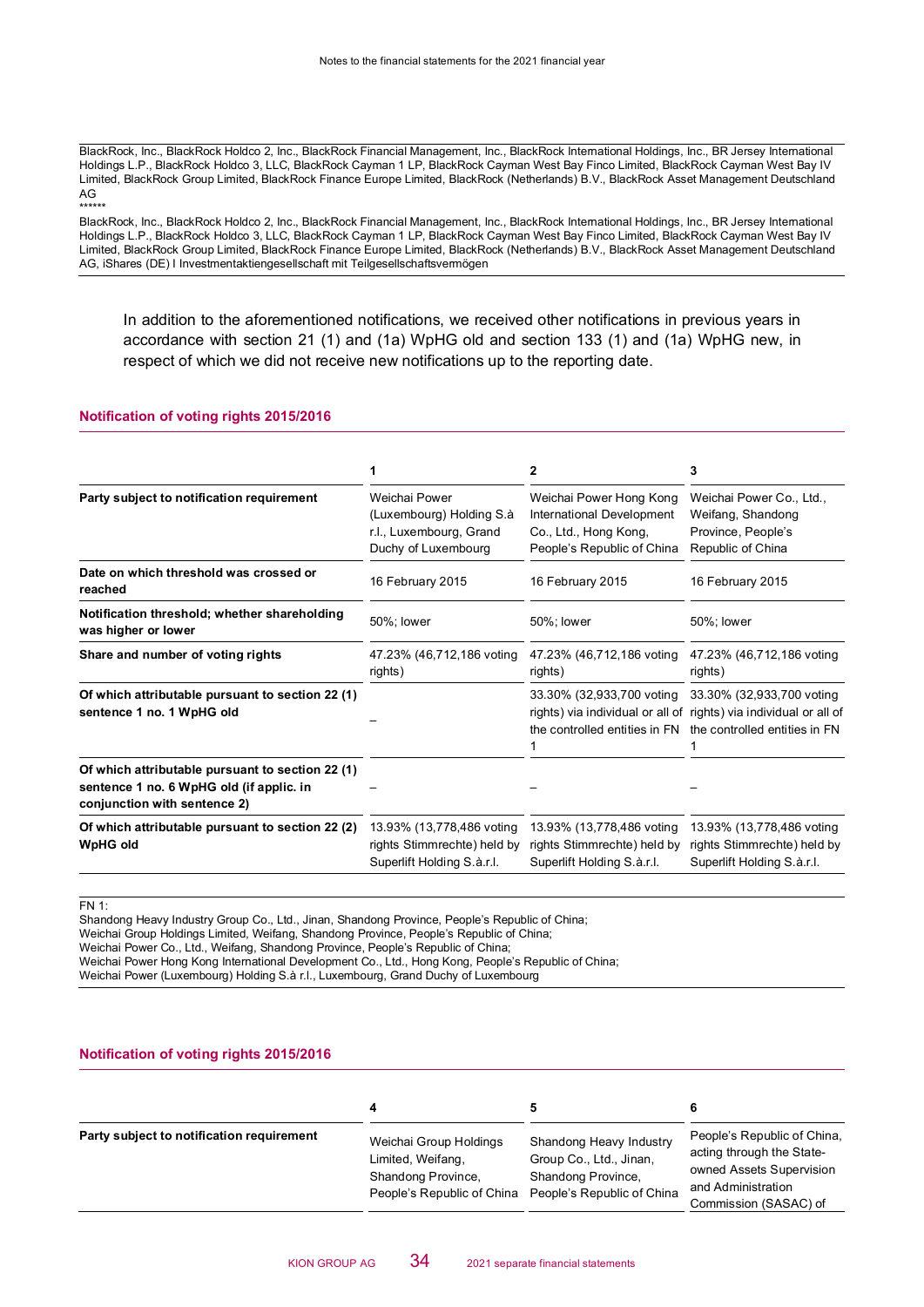#### **Notification of voting rights 2015/2016**

|                                                                                                                              | 4                                                                                      | 5                                                                                                                                                                | 6                                                                                                                                |
|------------------------------------------------------------------------------------------------------------------------------|----------------------------------------------------------------------------------------|------------------------------------------------------------------------------------------------------------------------------------------------------------------|----------------------------------------------------------------------------------------------------------------------------------|
|                                                                                                                              |                                                                                        |                                                                                                                                                                  | Shandong People's<br>Government of the People's<br>Republic of China, Jinan,<br>Shandong Province,<br>People's Republic of China |
| Date on which threshold was crossed or<br>reached                                                                            | 16 February 2015                                                                       | 16 February 2015                                                                                                                                                 | 16 February 2015                                                                                                                 |
| Notification threshold; whether shareholding<br>was higher or lower                                                          | 50%; lower                                                                             | 50%; lower                                                                                                                                                       | 50%; lower                                                                                                                       |
| Share and number of voting rights                                                                                            | 47.23% (46,712,186 voting<br>rights)                                                   | 47.23% (46,712,186 voting<br>rights)                                                                                                                             | 47.23% (46,712,186 voting<br>rights)                                                                                             |
| Of which attributable pursuant to section 22 (1)<br>sentence 1 no. 1 WpHG old                                                | 33.30% (32,933,700 voting<br>the controlled entities in FN                             | 33.30% (32,933,700 voting<br>rights) via individual or all of rights) via individual or all of rights) via individual or all of<br>the controlled entities in FN | 33.30% (32,933,700 voting<br>the controlled entities in FN                                                                       |
| Of which attributable pursuant to section 22 (1)<br>sentence 1 no. 6 WpHG old (if applic. in<br>conjunction with sentence 2) |                                                                                        |                                                                                                                                                                  |                                                                                                                                  |
| Of which attributable pursuant to section 22 (2)<br><b>WpHG</b> old                                                          | 13.93% (13,778,486 voting<br>rights Stimmrechte) held by<br>Superlift Holding S.a.r.l. | 13.93% (13,778,486 voting<br>rights Stimmrechte) held by<br>Superlift Holding S.a.r.l.                                                                           | 13.93% (13,778,486 voting<br>rights Stimmrechte) held by<br>Superlift Holding S.a.r.l.                                           |

FN 1:

Shandong Heavy Industry Group Co., Ltd., Jinan, Shandong Province, People's Republic of China;

Weichai Group Holdings Limited, Weifang, Shandong Province, People's Republic of China;

Weichai Power Co., Ltd., Weifang, Shandong Province, People's Republic of China;

Weichai Power Hong Kong International Development Co., Ltd., Hong Kong, People's Republic of China;

Weichai Power (Luxembourg) Holding S.à r.l., Luxembourg, Grand Duchy of Luxembourg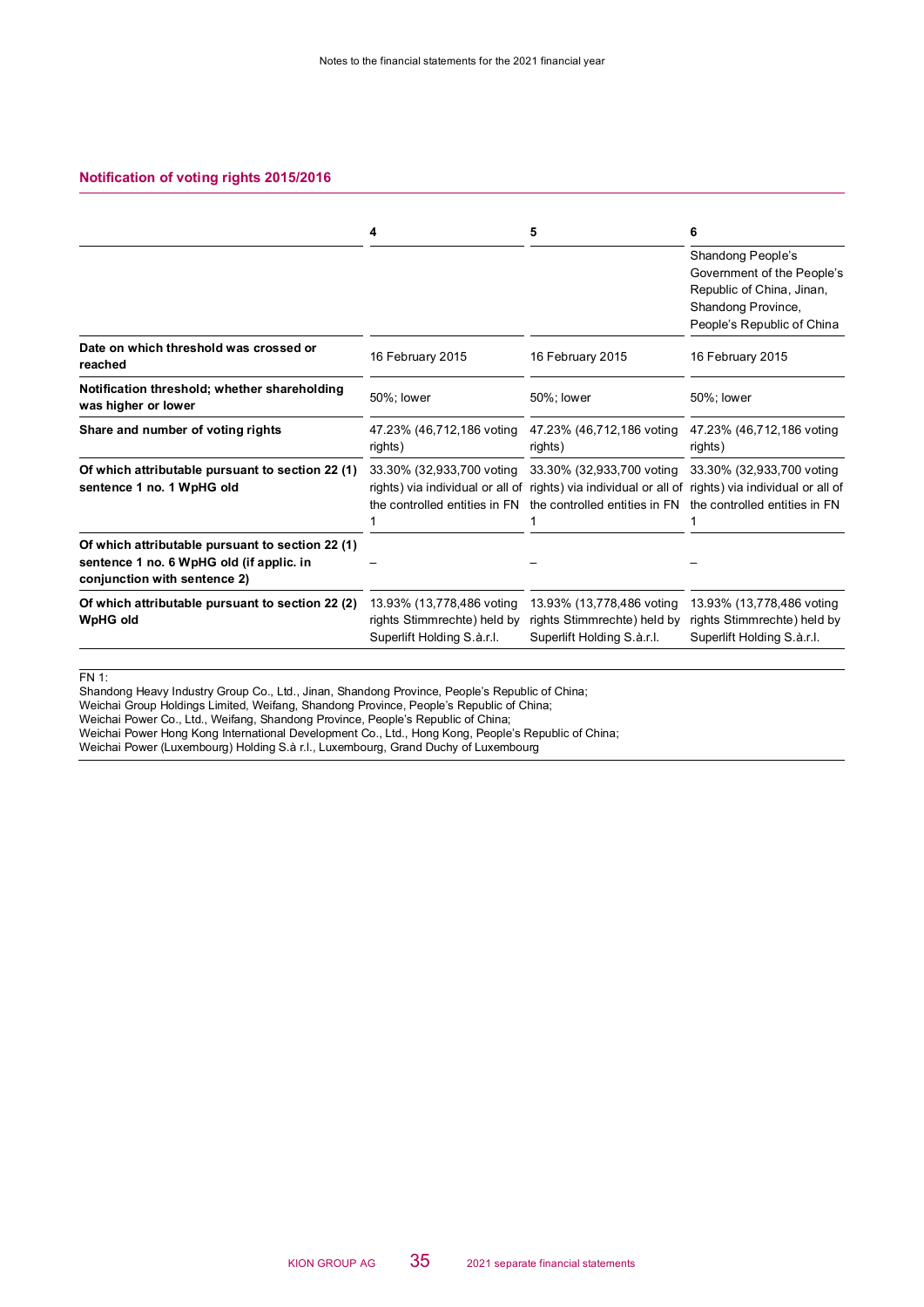# [32] Proposal for the appropriation of profit

The Executive Board and the Supervisory Board will propose to the Annual General Meeting to be held on May 11, 2022 that an amount of €196,654 thousand be appropriated from the distributable profit of KION GROUP AG for the 2021 financial year of €197,061 thousand for the payment of a dividend of €1.50 per dividend-bearing share. It is also proposed that €407 thousand be carried forward to the next accounting period.

Frankfurt am Main, February 22, 2022

The Executive Board

Dr. Richard Robinson Smith Anke Groth Ankerson Hasan Dandashly

Ruse Swll

1. Danderly

Andrew University

Andreas Krinninger **Dr. Henry Puhl Ching Pong Quek** Ching Pong Quek

P. neve

KION GROUP AG  $36$  2021 separate financial statements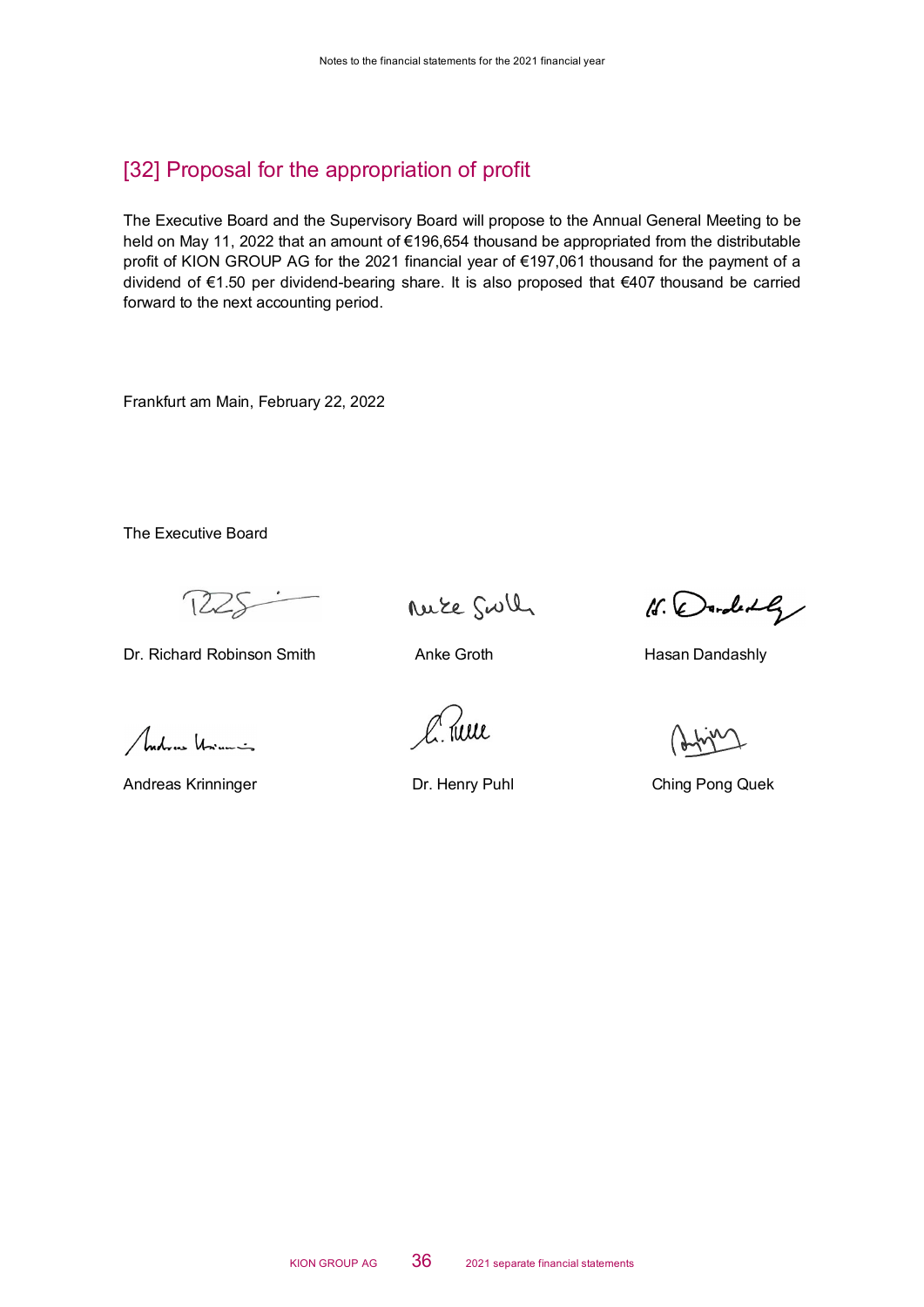# Statement of changes in non-current assets for 2021 (annex to the notes to the financial statements)

#### **Summary of fixed assets 2021**

|                                                                                                              | Gross carrying amount                 |                  |                  |                        |                                       |  |  |  |  |
|--------------------------------------------------------------------------------------------------------------|---------------------------------------|------------------|------------------|------------------------|---------------------------------------|--|--|--|--|
| $\epsilon$ thousand                                                                                          | <b>Balance as</b><br>at<br>01.01.2021 | <b>Additions</b> | <b>Disposals</b> | Reclassi-<br>fications | <b>Balance as</b><br>at<br>31.12.2021 |  |  |  |  |
| Intangible assets                                                                                            |                                       |                  |                  |                        |                                       |  |  |  |  |
| Concessions, trademarks and<br>similar rights and values as<br>well as licenses in such rights<br>and values | $\overline{2}$                        | $\mathbf 0$      | 0                | 0                      | $\overline{2}$                        |  |  |  |  |
| <b>Total intangible assets</b>                                                                               | $\mathbf{2}$                          | $\mathbf{0}$     | $\bf{0}$         | 0                      | $\overline{2}$                        |  |  |  |  |
| Property, plant and<br>equipment                                                                             |                                       |                  |                  |                        |                                       |  |  |  |  |
| Land and Buildings                                                                                           | 1,330                                 | $\mathbf 0$      | $\mathbf 0$      | $\mathbf 0$            | 1,330                                 |  |  |  |  |
| Office furniture and<br>equipment                                                                            | 2,944                                 | 24               | 0                | 0                      | 2,968                                 |  |  |  |  |
| Advances paid and assets<br>under construction                                                               | $\mathbf 0$                           | $\mathbf 0$      | 0                | 0                      | $\bf{0}$                              |  |  |  |  |
| Total property, plant and<br>equipment                                                                       | 4,274                                 | 24               | 0                | 0                      | 4,298                                 |  |  |  |  |
| <b>Financial assets</b>                                                                                      |                                       |                  |                  |                        |                                       |  |  |  |  |
| Investments in affiliated<br>companies                                                                       | 4,235,743                             | 0                | 36               | 0                      | 4,235,707                             |  |  |  |  |
| <b>Equity Investments</b>                                                                                    | 0                                     | 2,513            | 0                | 0                      | 2,513                                 |  |  |  |  |
| <b>Total financial assets</b>                                                                                | 4,235,743                             | 2,513            | 36               | 0                      | 4,238,220                             |  |  |  |  |
| <b>Total non-current assets</b>                                                                              | 4,240,019                             | 2,537            | 36               | 0                      | 4,242,520                             |  |  |  |  |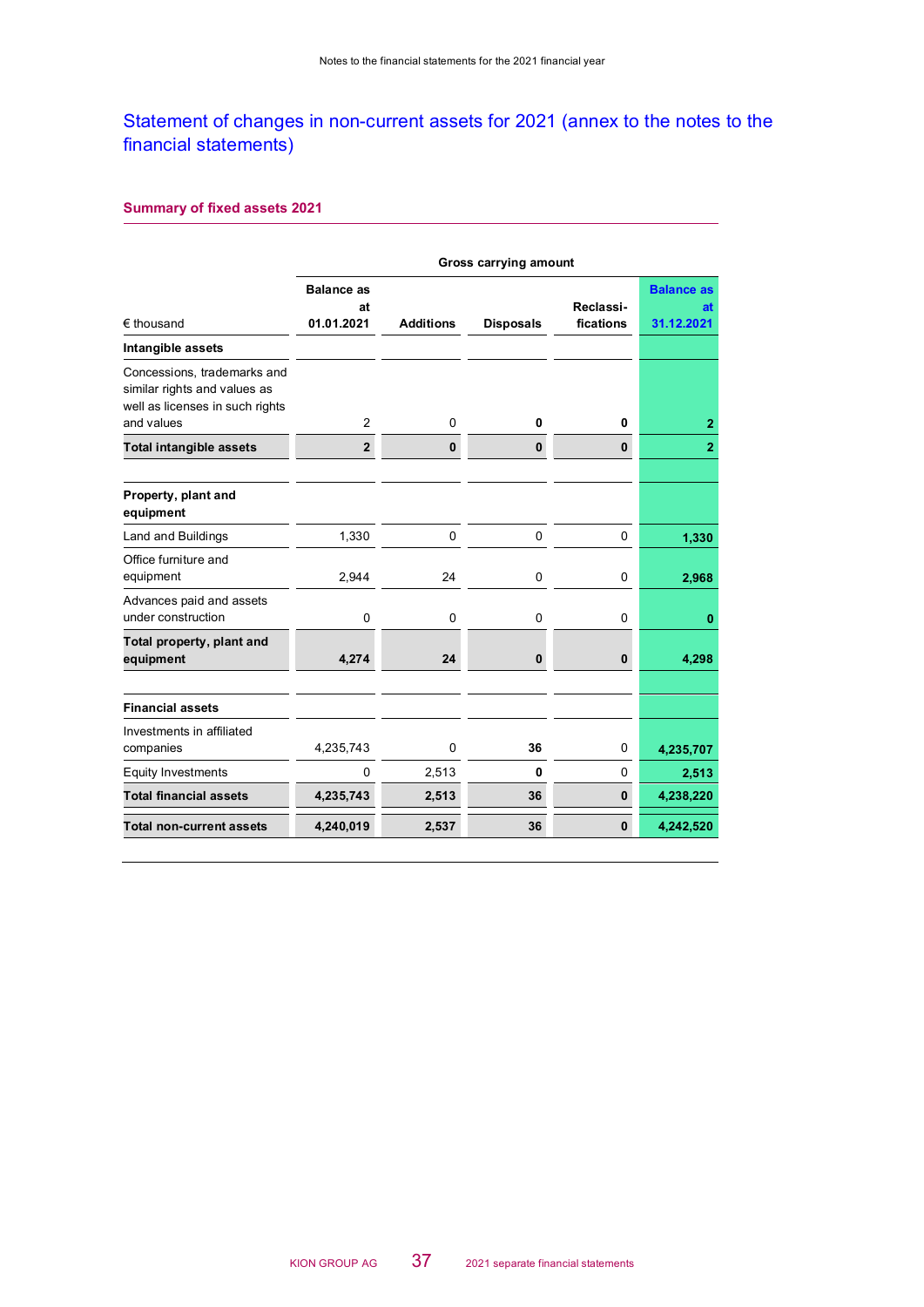#### **Summary of fixed assets 2021**

|                                                                                                              |                                       |                  | <b>Accumulated amortization</b> |                        |                                       | <b>Carrying amount</b>                |                                       |
|--------------------------------------------------------------------------------------------------------------|---------------------------------------|------------------|---------------------------------|------------------------|---------------------------------------|---------------------------------------|---------------------------------------|
| $\epsilon$ thousand                                                                                          | <b>Balance as</b><br>at<br>01.01.2021 | <b>Additions</b> | <b>Disposals</b>                | Reclassi-<br>fications | <b>Balance as</b><br>at<br>31.12.2021 | <b>Balance as</b><br>at<br>31.12.2021 | <b>Balance as</b><br>at<br>31.12.2020 |
| Intangible assets                                                                                            |                                       |                  |                                 |                        |                                       |                                       |                                       |
| Concessions, trademarks and<br>similar rights and values as<br>well as licenses in such rights<br>and values | 2                                     | 0                | 0                               | 0                      | 2                                     | 0                                     | 0                                     |
| <b>Total intangible assets</b>                                                                               | $\mathbf{2}$                          | 0                | 0                               | $\mathbf{0}$           | $\overline{2}$                        | $\bf{0}$                              | 0                                     |
| Property, plant and<br>equipment                                                                             |                                       |                  |                                 |                        |                                       |                                       |                                       |
| Land and Buildings                                                                                           | 353                                   | 142              | $\pmb{0}$                       | 0                      | 495                                   | 836                                   | 977                                   |
| Office furniture and<br>equipment                                                                            | 1,571                                 | 379              | 0                               | 0                      | 1,950                                 | 1,017                                 | 1,373                                 |
| Advances paid and assets<br>under construction                                                               | 0                                     | 0                | 0                               | 0                      | $\bf{0}$                              | 0                                     | 0                                     |
| Total property, plant and<br>equipment                                                                       | 1,924                                 | 521              | 0                               | $\mathbf{0}$           | 2,445                                 | 1,853                                 | 2,350                                 |
| <b>Financial assets</b>                                                                                      |                                       |                  |                                 |                        |                                       |                                       |                                       |
| Investments in affiliated<br>companies                                                                       | 0                                     | 0                | 0                               | 0                      | $\bf{0}$                              | 4,235,707                             | 4,235,742                             |
| <b>Equity Investments</b>                                                                                    | $\mathbf 0$                           | 0                | 0                               | 0                      | $\bf{0}$                              | 2,513                                 | 0                                     |
| <b>Total financial assets</b>                                                                                | $\bf{0}$                              | 0                | 0                               | 0                      | 0                                     | 4,238,220                             | 4,235,742                             |
| <b>Total non-current assets</b>                                                                              | 1,926                                 | 521              | $\bf{0}$                        | $\bf{0}$               | 2,447                                 | 4,240,073                             | 4,238,092                             |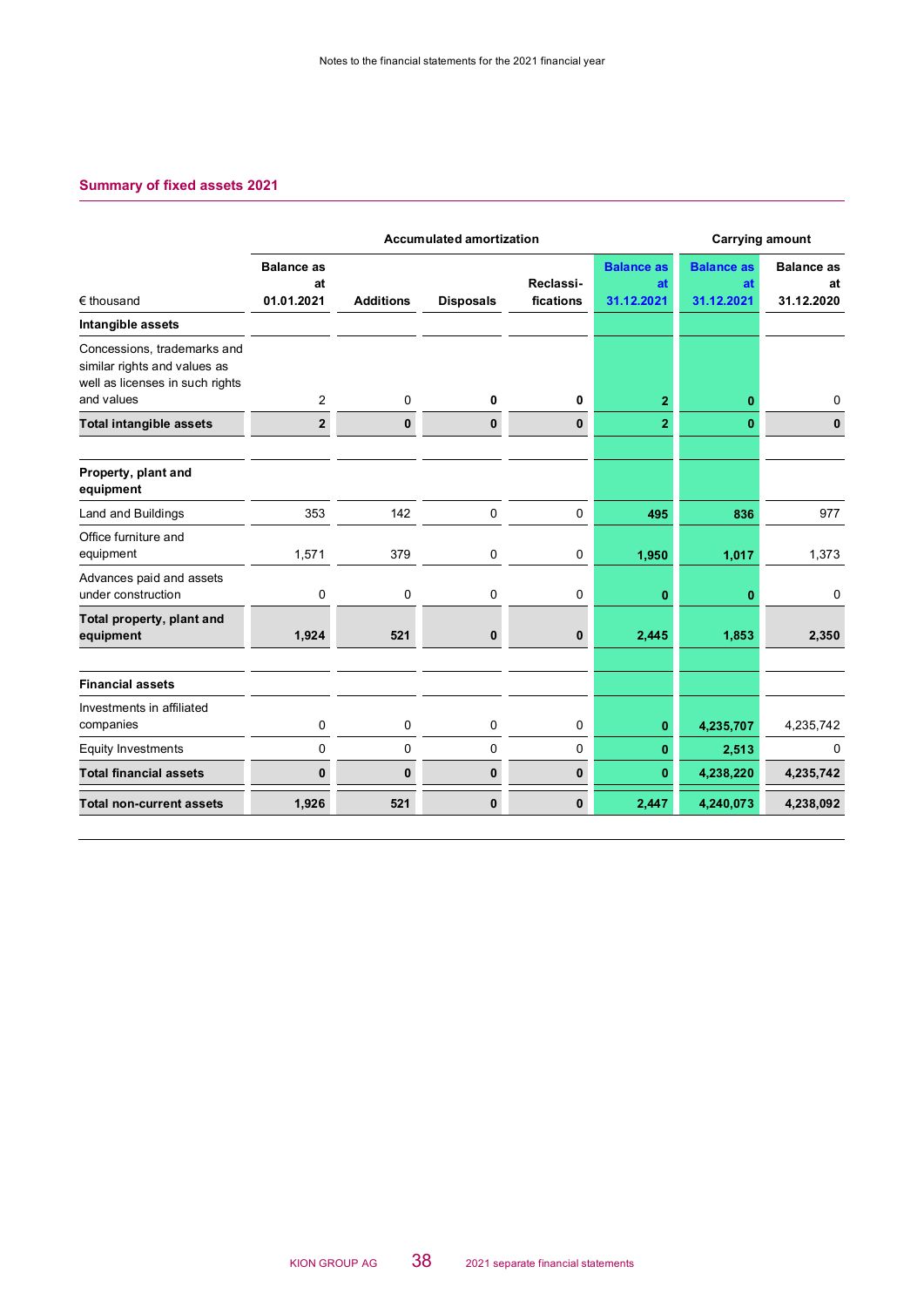# List of shareholdings as at December 31, 2021 (annex to the notes to the financial statements)

The companies' equity and net profit (loss) are reported as at December 31, 2021 and for the 2021 financial year respectively in accordance with IFRS, unless otherwise indicated.

| Name                                                        | Registered<br>office | Country | <b>Sharehol</b><br>ding | Equity,<br>€<br>thousand | <b>Profit/loss</b><br>for the<br>financial<br>year in $\epsilon$<br>thousand Note |              |
|-------------------------------------------------------------|----------------------|---------|-------------------------|--------------------------|-----------------------------------------------------------------------------------|--------------|
| Domestic:                                                   |                      |         |                         |                          |                                                                                   |              |
| <b>BlackForxx GmbH</b>                                      | Stuhr                | Germany | 100.0%                  | $-1,293$                 | 82                                                                                | [A]          |
| Comnovo GmbH                                                | Dortmund             | Germany | 100.0%                  | 1,332                    | 460                                                                               | [1], [5]     |
| Dematic GmbH                                                | Heusenstamm          | Germany | 100.0%                  | 44,708                   | 18,038                                                                            |              |
| Dematic Holdings GmbH                                       | Frankfurt am<br>Main | Germany | 100.0%                  | 3,543,544                | $\mathbf{1}$                                                                      | [B]          |
| Dematic Logistics GmbH                                      | Heusenstamm          | Germany | 100.0%                  | 7,668                    | 1,880                                                                             |              |
| Dematic Services GmbH                                       | Heusenstamm          | Germany | 100.0%                  | 54,316                   | 5,965                                                                             | [C]          |
| Eisengießerei Dinklage GmbH                                 | Dinklage             | Germany | 100.0%                  | 7,056                    | 508                                                                               | [A]          |
| Eisenwerk Weilbach GmbH                                     | Frankfurt am<br>Main | Germany | 100.0%                  | 287                      | 0                                                                                 | [D]          |
| Fahrzeugbau GmbH Geisa                                      | Geisa                | Germany | 100.0%                  | 7,251                    | $-17$                                                                             | [A]          |
| Hans Joachim Jetschke Industriefahrzeuge (GmbH<br>& Co.) KG | Hamburg              | Germany | 100.0%                  | 18,783                   | 2,752                                                                             |              |
| JETSCHKE GmbH                                               | Hamburg              | Germany | 100.0%                  | 94                       |                                                                                   | 2 [1], [5]   |
| KION Battery Systems GmbH                                   | Karlstein am<br>Main | Germany | 50.0%                   | 410                      | 2,150                                                                             |              |
| <b>KION Financial Services GmbH</b>                         | Frankfurt am<br>Main | Germany | 100.0%                  | 1,508                    | 65                                                                                | [D]          |
| KION Information Management Services GmbH                   | Frankfurt am<br>Main | Germany | 100.0%                  | 281                      | 4,487                                                                             | [B]          |
| KION IoT Systems GmbH                                       | Frankfurt am<br>Main | Germany | 100.0%                  | 25                       |                                                                                   | $0$ [5], [B] |
| KION Warehouse Systems GmbH                                 | Reutlingen           | Germany | 100.0%                  | 30,735                   | 7,197                                                                             | [A]          |
| Linde Material Handling GmbH                                | Aschaffenburg        | Germany | 100.0%                  | 467,427                  | 101.087                                                                           | [B]          |
| Linde Material Handling Rhein-Ruhr GmbH & Co.<br>ΚG         | Essen                | Germany | 100.0%                  | 17,781                   | 941                                                                               |              |
| Linde Material Handling Rhein-Ruhr Verwaltungs-<br>GmbH     | Essen                | Germany | 100.0%                  | 54                       |                                                                                   | $1$ [1], [5] |
| Linde Material Handling Rental Services GmbH                | Aschaffenburg        | Germany | 100.0%                  | 23                       | 0                                                                                 | [D]          |
| LMH Immobilien GmbH & Co. KG                                | Aschaffenburg        | Germany | 99.6%                   | 29,327                   | 2,486                                                                             |              |
| LMH Immobilien Holding GmbH & Co. KG                        | Aschaffenburg        | Germany | 94.0%                   | 2,006                    | 137                                                                               |              |
| LMH Immobilien Holding Verwaltungs-GmbH                     | Aschaffenburg        | Germany | 100.0%                  | 38                       | 1                                                                                 |              |
| LMH Immobilien Verwaltungs-GmbH                             | Aschaffenburg        | Germany | 100.0%                  | 36                       | $\mathbf{1}$                                                                      |              |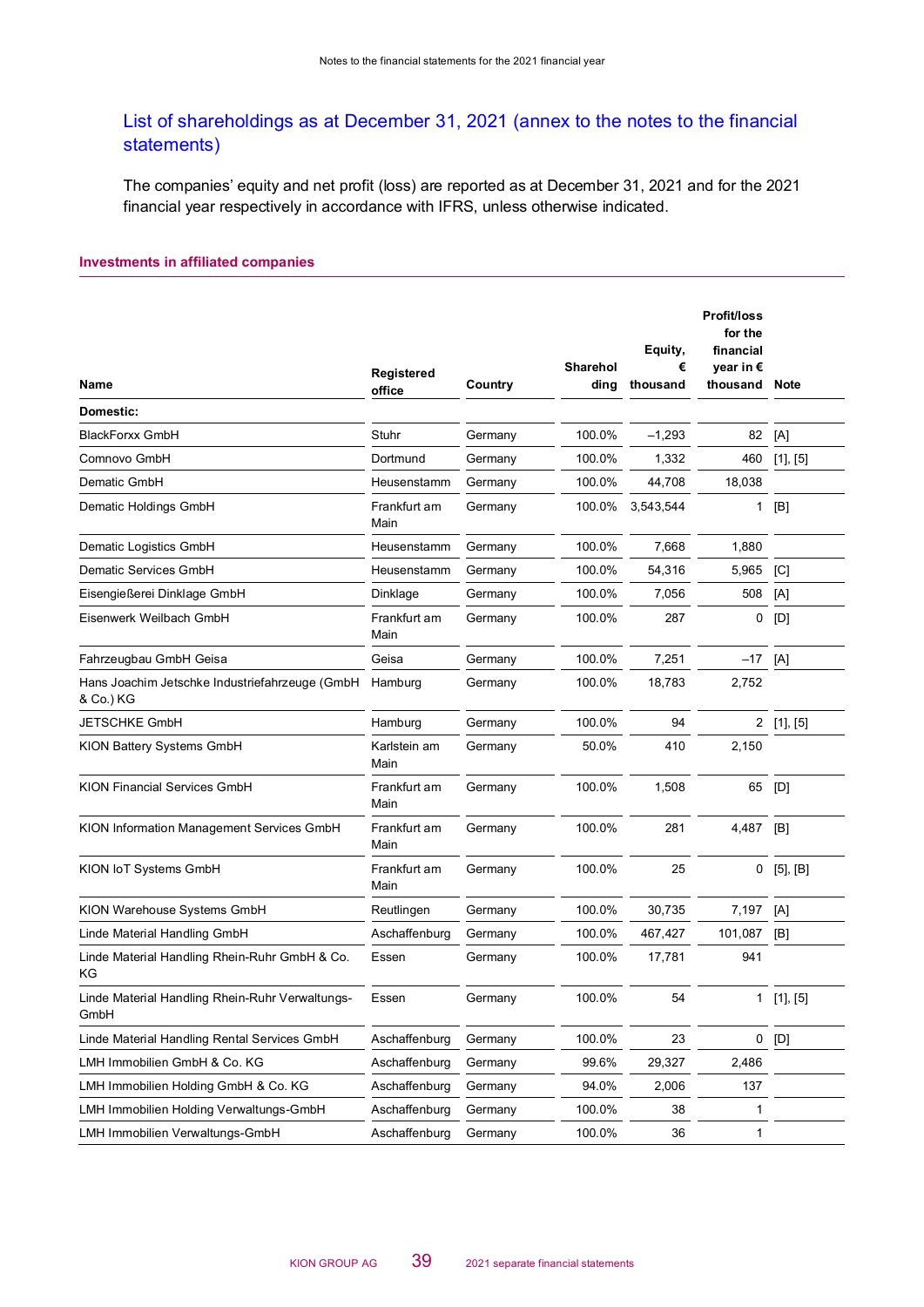| Name                                                      | Registered<br>office       | Country                          | <b>Sharehol</b><br>ding | Equity,<br>€<br>thousand | <b>Profit/loss</b><br>for the<br>financial<br>year in €<br>thousand | <b>Note</b>   |
|-----------------------------------------------------------|----------------------------|----------------------------------|-------------------------|--------------------------|---------------------------------------------------------------------|---------------|
| LR Intralogistik GmbH                                     | Wörth a. d. Isar           | Germany                          | 100.0%                  | 13,168                   | -264                                                                | [A]           |
| OM Deutschland GmbH                                       | Neuhausen a.<br>d. Fildern | Germany                          | 100.0%                  | $-2,867$                 | -27                                                                 | [1], [5]      |
| proplan Transport- und Lagersysteme GmbH                  | Aschaffenburg              | Germany                          | 100.0%                  | 573                      | 0                                                                   | $[5]$ , $[B]$ |
| Schrader Industriefahrzeuge Verwaltung GmbH               | Essen                      | Germany                          | 100.0%                  | 109                      | 4                                                                   | $[1]$ , $[5]$ |
| <b>STILL Financial Services GmbH</b>                      | Hamburg                    | Germany                          | 100.0%                  | 8,916                    | 1,459                                                               | [E]           |
| STILL Gesellschaft mit beschränkter Haftung               | Hamburg                    | Germany                          | 100.0%                  | 247,063                  | 54,124                                                              | [D]           |
| Trainingscenter für Sicherheit und Transport GmbH         | <b>Bremen</b>              | Germany                          | 74.0%                   | 25                       | 0                                                                   | [1], [5], [F] |
| Urban-Transporte Gesellschaft mit beschränkter<br>Haftung | Unterschleißhei<br>m       | Germany                          | 100.0%                  | 2,733                    | $-82$                                                               | [D]           |
| Willenbrock Fördertechnik Beteiligungs-GmbH               | Bremen                     | Germany                          | 74.0%                   | 48                       | 1                                                                   | [1], [5]      |
| Willenbrock Fördertechnik Beteiligungs-GmbH               | Hannover                   | Germany                          | 74.0%                   | 38                       | 0                                                                   | [1], [5]      |
| Willenbrock Fördertechnik GmbH & Co. KG                   | <b>Bremen</b>              | Germany                          | 74.0%                   |                          | $\overline{a}$                                                      | [6]           |
| Willenbrock Fördertechnik GmbH & Co. KG                   | Hannover                   | Germany                          | 74.0%                   |                          | $\qquad \qquad \blacksquare$                                        | [6]           |
| Willenbrock Fördertechnik Holding GmbH                    | Bremen                     | Germany                          | 74.0%                   | 28.827                   | 8,494                                                               |               |
| Foreign:                                                  |                            |                                  |                         |                          |                                                                     |               |
| AUSTRO OM PIMESPO Fördertechnik GmbH                      | Linz                       | Austria                          | 100.0%                  | 12,787                   | 979                                                                 |               |
| Baoli EMEA S.p.A.                                         | Lainate                    | Italy                            | 100.0%                  | 6,538                    | 558                                                                 |               |
| <b>BARTHELEMY MANUTENTION SAS</b>                         | <b>Vitrolles</b>           | France                           | 100.0%                  | 4,614                    | 3,276                                                               |               |
| <b>Bastide Manutention SAS</b>                            | <b>Bruguières</b>          | France                           | 100.0%                  | 6,804                    | 2,299                                                               |               |
| <b>Bretagne Manutention SAS</b>                           | Pacé                       | France                           | 100.0%                  | 9,960                    | 7,914                                                               |               |
| Castle Lift Trucks Ltd.                                   | Basingstoke                | United<br>Kingdom                | 100.0%                  | 839                      |                                                                     | $0$ [5], [R]  |
| Creighton Materials Handling Ltd.                         | Basingstoke                | United<br>Kingdom                | 100.0%                  | 538                      |                                                                     | $0$ [5], [R]  |
| D.B.S. Brand Factors Ltd.                                 | Basingstoke                | United<br>Kingdom                | 100.0%                  | 0                        |                                                                     | $0$ [5], [R]  |
| DAI Software Technology (Shanghai) Co. Ltd.               | Shanghai                   | People's<br>Republic of<br>China | 100.0%                  |                          |                                                                     | $-$ [7]       |
| Dematic (Malaysia) Sdn. Bhd.                              | Petaling Jaya              | Malaysia                         | 100.0%                  | 2,741                    | $-299$                                                              |               |
| Dematic Corp.                                             | <b>Grand Rapids</b>        | <b>United States</b>             | 100.0%                  | 94,235                   | 219,048                                                             |               |
| Dematic Group Ltd.                                        | Banbury                    | United<br>Kingdom                | 100.0%                  | 28,930                   | $-2,796$                                                            |               |
| Dematic Group S.à r.l.                                    | Luxembourg                 | Luxembourg                       | 100.0%                  | 3,847,090                | 137,814                                                             |               |
| Dematic Holdings Pty. Ltd.                                | <b>Belrose</b>             | Australia                        | 100.0%                  | 6,576                    | 3,941                                                               |               |
| Dematic Holdings UK Ltd.                                  | Banbury                    | United<br>Kingdom                | 100.0%                  | 840,676                  | 15,984                                                              |               |
| Dematic International Trading Ltd.                        | Shanghai                   | People's<br>Republic of<br>China | 100.0%                  | $-20,391$                | 2,114                                                               |               |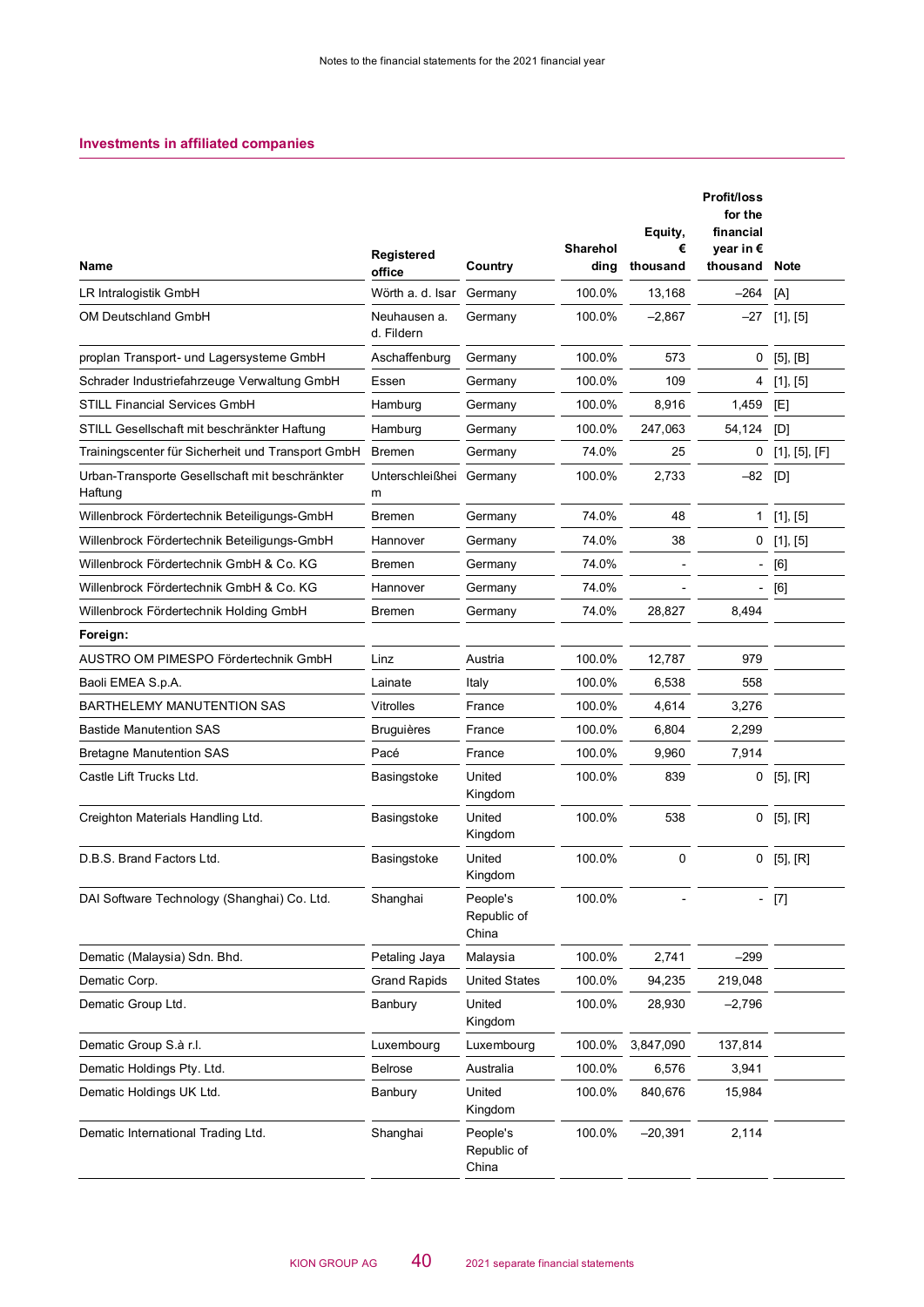| Name                                                                  | Registered<br>office         | Country                          | <b>Sharehol</b><br>ding | Equity,<br>€<br>thousand | <b>Profit/loss</b><br>for the<br>financial<br>year in €<br>thousand | <b>Note</b>   |
|-----------------------------------------------------------------------|------------------------------|----------------------------------|-------------------------|--------------------------|---------------------------------------------------------------------|---------------|
| Dematic Korea Ltd.                                                    | Seoul                        | South Korea                      | 100.0%                  |                          |                                                                     | [4]           |
| Dematic Logistic Systems S.A.U.                                       | Coslada                      | Spain                            | 100.0%                  | 36,441                   | 8,170                                                               |               |
| Dematic Logistics de Mexico S. de R.L. de C.V.                        | Monterrey                    | Mexico                           | 100.0%                  | $-1,104$                 | $-907$                                                              |               |
| Dematic Logistics Systems Ltd.                                        | Suzhou                       | People's<br>Republic of<br>China | 100.0%                  | 15,027                   | 2,019                                                               |               |
| Dematic Ltd.                                                          | Banbury                      | United<br>Kingdom                | 100.0%                  | 34,270                   | 6,917                                                               |               |
| Dematic Ltd.                                                          | Mississauga                  | Canada                           | 100.0%                  | 22,512                   | 11,906                                                              |               |
| Dematic NV                                                            | Zwijndrecht                  | Belgium                          | 100.0%                  | 92,032                   | -5,493                                                              |               |
| Dematic Poland Sp. z o.o.                                             | Poznań                       | Poland                           | 100.0%                  | 88                       | 16                                                                  |               |
| Dematic Pte. Ltd.                                                     | Singapore                    | Singapore                        | 100.0%                  | 11,220                   | 2,489                                                               |               |
| Dematic Pty. Ltd.                                                     | <b>Belrose</b>               | Australia                        | 100.0%                  | 53,208                   | 4,937                                                               |               |
| Dematic S.r.l.                                                        | Cernusco sul<br>Naviglio     | Italy                            | 100.0%                  | 59,872                   | 16,686                                                              |               |
| Dematic SAS                                                           | Bussy-Saint-<br>Georges      | France                           | 100.0%                  | 7,118                    | $-6,246$                                                            |               |
| Dematic Sistemas e Equipamentos de<br>Movimentação de Materiais Ltda. | Indaiatuba /<br>São Paulo    | <b>Brazil</b>                    | 100.0%                  | $-2,593$                 | $-13$                                                               |               |
| Dematic Suisse Sagl                                                   | Lugano                       | Switzerland                      | 100.0%                  | $-75$                    | $-12$                                                               |               |
| Dematic Trading de Mexico S. de. R.L. de C.V.                         | Monterrey                    | Mexico                           | 100.0%                  | $-16,543$                | -337                                                                |               |
| Digital Applications GmbH                                             | Basel                        | Switzerland                      | 100.0%                  | 1,567                    | 398                                                                 |               |
| Digital Applications International B.V.                               | <b>Bussum</b>                | Netherlands                      | 100.0%                  |                          | $\overline{\phantom{0}}$                                            | $[7]$         |
| Digital Applications International Ltd.                               | Stockport                    | United<br>Kingdom                | 100.0%                  | 23,924                   | 9,609                                                               |               |
| DMTC Technology Services, S. de. R.L. de C.V.                         | Monterrey                    | Mexico                           | 100.0%                  | $-2,920$                 | 119                                                                 |               |
| Egemin Asia Pacific Automation Ltd.                                   | Causeway Bay<br>- Hong Kong  | People's<br>Republic of<br>China | 100.0%                  | $-226$                   | $-34$                                                               |               |
| Emhilia Material Handling S.p.A.                                      | Modena                       | Italy                            | 100.0%                  | 6,257                    | $-1,167$                                                            |               |
| FENWICK FINANCIAL SERVICES SAS                                        | Elancourt                    | France                           | 100.0%                  | 9,417                    | 2,622                                                               |               |
| FENWICK-LINDE OPERATIONS SAS                                          | Cenon-sur-<br>Vienne         | France                           | 100.0%                  | 36,179                   | $-2,698$                                                            |               |
| <b>FENWICK-LINDE SAS</b>                                              | Elancourt                    | France                           | 100.0%                  | 284,191                  | 37,701                                                              |               |
| Fork Truck Rentals Ltd.                                               | Basingstoke                  | United<br>Kingdom                | 100.0%                  | 238                      | 0                                                                   | $[5]$ , $[R]$ |
| Fork Truck Training Ltd.                                              | Basingstoke                  | United<br>Kingdom                | 100.0%                  | 0                        |                                                                     | $0$ [5], [R]  |
| IBER-MICAR S.L.U.                                                     | Gavà                         | Spain                            | 100.0%                  | 6,298                    | 642                                                                 | $[5]$         |
| Islavista Spain S.A.U.                                                | L'Hospitalet de<br>Llobregat | Spain                            | 100.0%                  | 44,694                   | 1,909                                                               |               |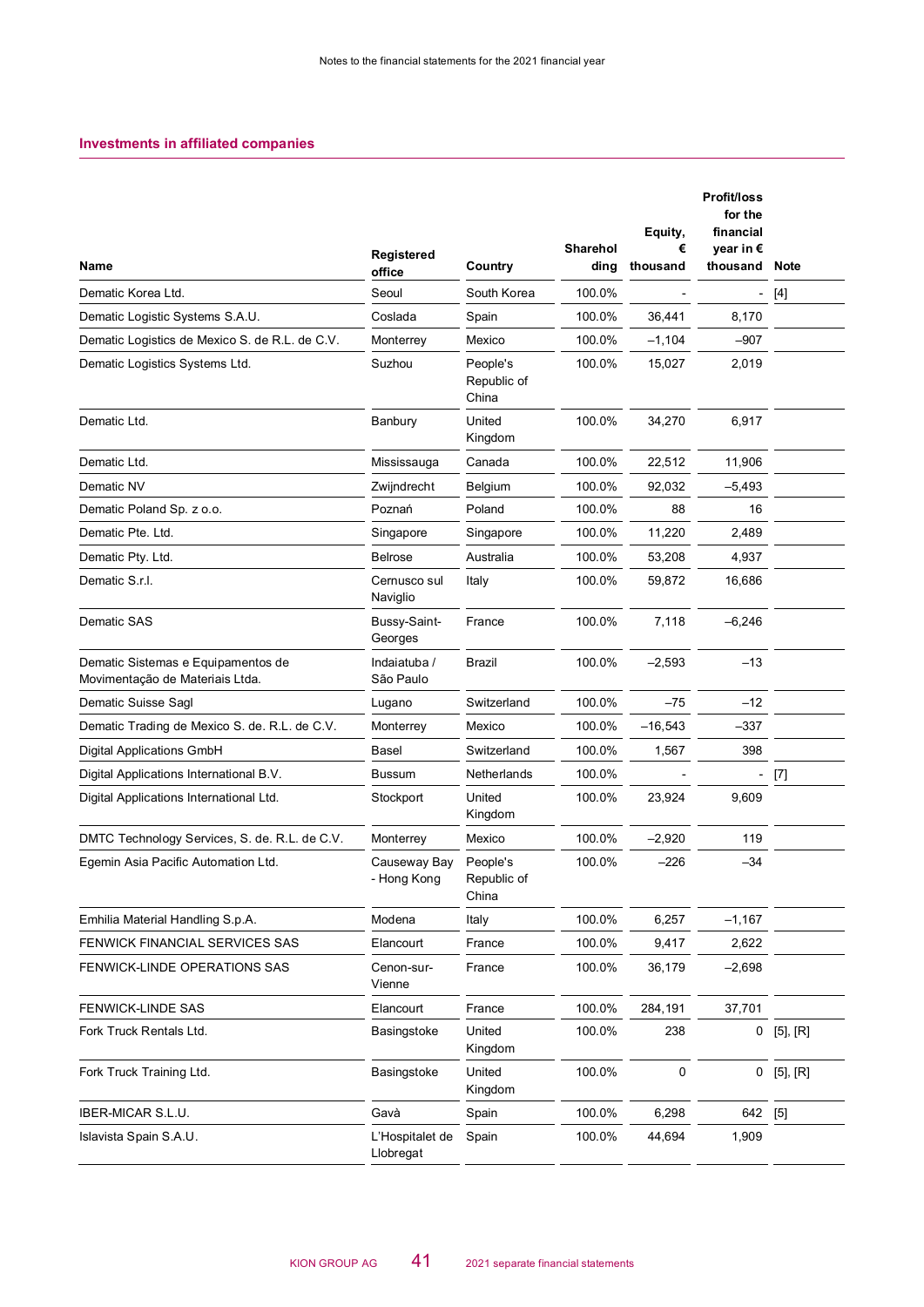| Name                                                                                          | Registered<br>office      | Country                          | <b>Sharehol</b><br>ding | Equity,<br>€<br>thousand | <b>Profit/loss</b><br>for the<br>financial<br>year in €<br>thousand | <b>Note</b>           |
|-----------------------------------------------------------------------------------------------|---------------------------|----------------------------------|-------------------------|--------------------------|---------------------------------------------------------------------|-----------------------|
| KION (Jinan) Forklift Co., Ltd.                                                               | Jinan                     | People's<br>Republic of<br>China | 95.0%                   | 37,366                   | $-4,898$                                                            |                       |
| KION ASIA (HONG KONG) Ltd.                                                                    | Kwai Chung -<br>Hong Kong | People's<br>Republic of<br>China | 100.0%                  | 43,856                   | -5                                                                  |                       |
| KION Baoli (Jiangsu) Forklift Co., Ltd.                                                       | Jingjiang                 | People's<br>Republic of<br>China | 100.0%                  | 42,537                   | $-310$                                                              |                       |
| KION Business Services Polska Sp. z o.o.                                                      | Kraków                    | Poland                           | 100.0%                  | 2,304                    | $-105$                                                              |                       |
| KION FINANCIAL SERVICES Ltd.                                                                  | Basingstoke               | United<br>Kingdom                | 100.0%                  | 22,809                   | 10,060                                                              |                       |
| KION France SERVICES SAS                                                                      | Elancourt                 | France                           | 100.0%                  | 369,731                  | 27,428                                                              |                       |
| KION Financial Services Sweden AB (formerly:<br>Linde Material Handling Financial Services AB | Örebro                    | Sweden                           | 100.0%                  | 3,424                    | 521                                                                 |                       |
| KION India Pvt. Ltd.                                                                          | Pune                      | India                            | 100.0%                  | 21,136                   | 246                                                                 |                       |
| KION North America Corp.                                                                      | Summerville               | <b>United States</b>             | 100.0%                  | $-1,458$                 | $-11,921$                                                           |                       |
| KION Polska Sp. z o.o.                                                                        | Kolbaskowo                | Poland                           | 100.0%                  | 41,909                   | $-8,543$                                                            |                       |
| KION Regional Distribution Center Nordics AB                                                  | Vaggeryd<br>(Jonköping)   | Sweden                           | 100.0%                  |                          |                                                                     | $-$ [4]               |
| KION Rental Services S.A.U.                                                                   | Barcelona                 | Spain                            | 100.0%                  | 11,636                   | 2,048                                                               |                       |
| KION Rental Services S.p.A.                                                                   | Milan                     | Italy                            | 100.0%                  | 54,731                   | 11,754                                                              |                       |
| KION South America Fabricação de Equipamentos<br>para Armazenagem Ltda.                       | Indaiatuba /<br>São Paulo | Brazil                           | 100.0%                  | 35,570                   | 9,158                                                               |                       |
| KION South Asia Pte. Ltd.                                                                     | Singapore                 | Singapore                        | 100.0%                  | 2,481                    | 812                                                                 |                       |
| KION Supply Chain Solutions Czech, s.r.o.                                                     | Kostelec<br>(Stříbro)     | <b>Czech Republic</b>            | 100.0%                  | 7,276                    | 4,945                                                               |                       |
| Lancashire (Fork Truck) Services Ltd.                                                         | Basingstoke               | United<br>Kingdom                | 100.0%                  | 0                        |                                                                     | $0$ [5], [R]          |
| Lansing Bagnall (Aust.) Pty. Ltd.                                                             | Huntingwood               | Australia                        | 100.0%                  | 1,584                    | $-2$                                                                | $[3]$ , $[5]$ , $[R]$ |
| Lansing Linde Ltd.                                                                            | Basingstoke               | United<br>Kingdom                | 100.0%                  | 119                      | 0                                                                   | $[5]$ , $[R]$         |
| Lansing Linde Trifik Ltd.                                                                     | Basingstoke               | United<br>Kingdom                | 100.0%                  | 0                        |                                                                     | $0$ [5], [R]          |
| Linde (China) Forklift Truck Corporation Ltd.                                                 | Xiamen                    | People's<br>Republic of<br>China | 100.0%                  | 228,680                  | 44,704                                                              |                       |
| Linde Castle Ltd.                                                                             | Basingstoke               | United<br>Kingdom                | 100.0%                  | 12                       |                                                                     | $0$ [5], [R]          |
| Linde Creighton Ltd.                                                                          | Basingstoke               | United<br>Kingdom                | 100.0%                  | $\pmb{0}$                |                                                                     | $0$ [5], [R]          |
| Linde Heavy Truck Division Ltd.                                                               | Basingstoke               | United<br>Kingdom                | 100.0%                  | 5,535                    | $-169$ [5]                                                          |                       |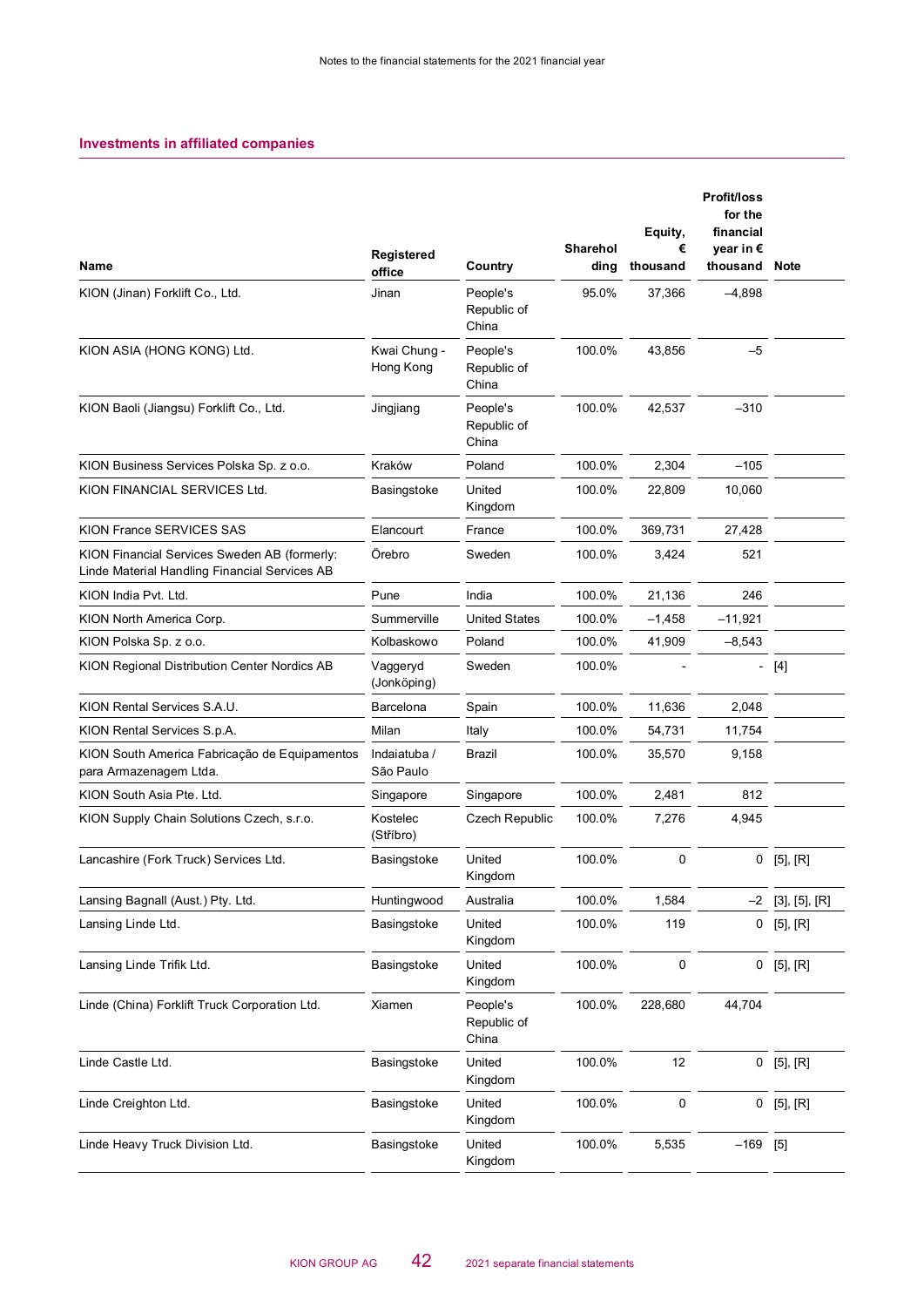| Name                                                 | Registered<br>office      | Country                          | <b>Sharehol</b><br>ding | Equity,<br>€<br>thousand | <b>Profit/loss</b><br>for the<br>financial<br>year in €<br>thousand | <b>Note</b>   |
|------------------------------------------------------|---------------------------|----------------------------------|-------------------------|--------------------------|---------------------------------------------------------------------|---------------|
| Linde Holdings Ltd.                                  | Basingstoke               | United<br>Kingdom                | 100.0%                  | 171,485                  | $-732$                                                              |               |
| Linde Jewsbury's Ltd.                                | Basingstoke               | United<br>Kingdom                | 100.0%                  | 0                        |                                                                     | $0$ [5], [R]  |
| Linde Magyarország Anyagmozgatási Kft.               | Dunaharaszti              | Hungary                          | 100.0%                  | $-848$                   | $-2,509$                                                            |               |
| Linde Material Handling (Ireland) Ltd.               | Ballymount<br>(Dublin)    | Ireland                          | 100.0%                  | $-6,169$                 | $-4,511$                                                            |               |
| Linde Material Handling (Malaysia) Sdn. Bhd.         | Petaling Jaya             | Malaysia                         | 100.0%                  | $-3,547$                 | $-1,281$                                                            | [1], [5]      |
| Linde Material Handling (Pty) Ltd.                   | Linbro Park               | South Africa                     | 100.0%                  | 9,705                    | 727                                                                 |               |
| Linde Material Handling (Thailand) Co., Ltd.         | Pathum Thani              | Thailand                         | 100.0%                  | $-790$                   | $-993$                                                              |               |
| Linde Material Handling (UK) Ltd.                    | Basingstoke               | United<br>Kingdom                | 100.0%                  | 95,036                   | 2,045                                                               |               |
| Linde Material Handling AB                           | Örebro                    | Sweden                           | 100.0%                  | 24,655                   | 6.685                                                               |               |
| Linde Material Handling Asia Pacific Pte. Ltd.       | Singapore                 | Singapore                        | 100.0%                  | 40,628                   | 1,297                                                               |               |
| Linde Material Handling Austria GmbH                 | Linz                      | Austria                          | 100.0%                  | 10,944                   | 4,116                                                               |               |
| Linde Material Handling Česká republika s.r.o.       | Prague                    | Czech Republic                   | 100.0%                  | 8,946                    | 3,493                                                               |               |
| Linde Material Handling East Ltd.                    | Basingstoke               | United<br>Kingdom                | 100.0%                  | 0                        |                                                                     | $0$ [5], [R]  |
| Linde Material Handling Hong Kong Ltd.               | Kwai Chung -<br>Hong Kong | People's<br>Republic of<br>China | 100.0%                  | 2,540                    | 823                                                                 |               |
| Linde Material Handling Ibérica, S.A.U.              | Pallejá                   | Spain                            | 100.0%                  | 98,121                   | 7,255                                                               |               |
| Linde Material Handling Italia S.p.A.                | Buguggiate                | Italy                            | 100.0%                  | 23,597                   | 4,640                                                               |               |
| Linde Material Handling Parts Distribution CZ s.r.o. | Ceský Krumlov             | Czech Republic                   | 100.0%                  | 8,161                    | 5,812                                                               |               |
| Linde Material Handling Polska Sp. z o.o.            | Warsaw                    | Poland                           | 100.0%                  | 26,732                   | 4,707                                                               |               |
| Linde Material Handling Pty. Ltd.                    | Huntingwood               | Australia                        | 100.0%                  | 37,176                   | 2,743                                                               |               |
| Linde Material Handling Schweiz AG                   | Dietlikon                 | Switzerland                      | 100.0%                  | 7,521                    | 2,257                                                               |               |
| Linde Material Handling Scotland Ltd.                | Basingstoke               | United<br>Kingdom                | 100.0%                  | 0                        |                                                                     | $0$ [5], [R]  |
| Linde Material Handling Slovenská republika s.r.o.   | Trenčin                   | Slovakia                         | 100.0%                  | 4,512                    | 610                                                                 |               |
| Linde Material Handling South East Ltd.              | Basingstoke               | United<br>Kingdom                | 100.0%                  | 0                        | 0                                                                   | $[5]$ , $[R]$ |
| Linde MH UK Ltd.                                     | Basingstoke               | United<br>Kingdom                | 100.0%                  | 156,990                  | 14,170                                                              |               |
| Linde Pohony s.r.o.                                  | Český Krumlov             | Czech Republic                   | 100.0%                  | 32,365                   | 9,888                                                               |               |
| Linde Severnside Ltd.                                | Basingstoke               | United<br>Kingdom                | 100.0%                  | 0                        | 0                                                                   | $[5]$ , $[R]$ |
| Linde Sterling Ltd.                                  | Basingstoke               | United<br>Kingdom                | 100.0%                  | 0                        |                                                                     | $0$ [5], [R]  |
| Linde Viličar d.o.o.                                 | Celje                     | Slovenia                         | 100.0%                  | 2,505                    | 343                                                                 |               |
| Linde Viljuškari d.o.o.                              | Vrčin                     | Serbia                           | 100.0%                  | 220                      | 67                                                                  | $[5]$         |
| LOIRE OCEAN MANUTENTION SAS                          | Saint-Herblain            | France                           | 100.0%                  | 4,953                    | 2,865                                                               |               |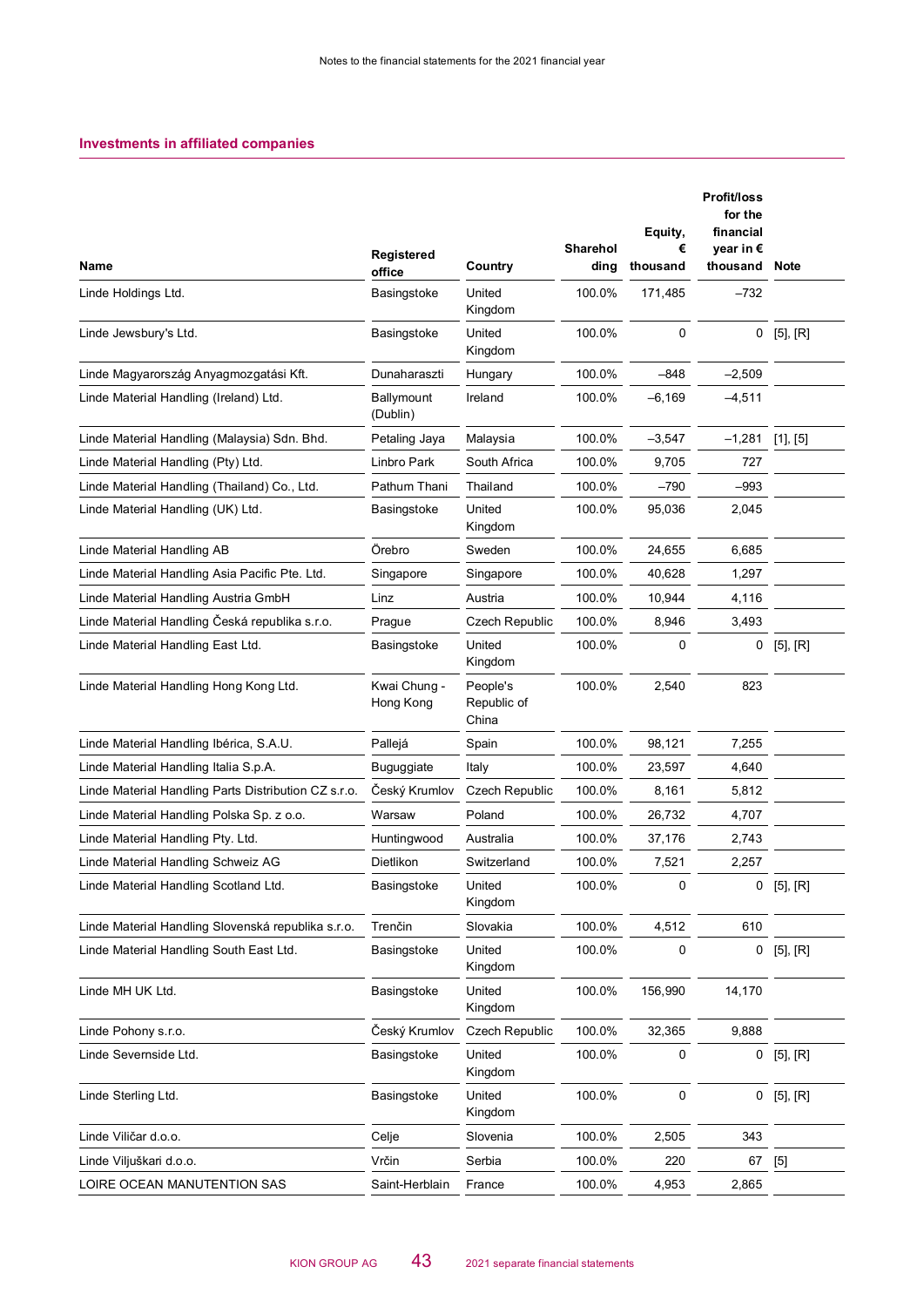| Name                                              | Registered<br>office             | Country               | <b>Sharehol</b><br>ding | Equity,<br>€<br>thousand | <b>Profit/loss</b><br>for the<br>financial<br>year in €<br>thousand | Note                  |
|---------------------------------------------------|----------------------------------|-----------------------|-------------------------|--------------------------|---------------------------------------------------------------------|-----------------------|
| Manuchar SAS                                      | Gond-<br>Pontouvre               | France                | 100.0%                  | 2,816                    | 1,315                                                               |                       |
| MCLEMAN FORK LIFT SERVICES LTD.                   | Basingstoke                      | United<br>Kingdom     | 100.0%                  | 0                        | -66                                                                 | [5], [R]              |
| Mirror Bidco Ltd.                                 | Banbury                          | United<br>Kingdom     | 100.0%                  | 0                        | $-58$                                                               |                       |
| NDC Automation Pty. Ltd.                          | <b>Belrose</b>                   | Australia             | 100.0%                  | 12                       | 0                                                                   | $[3]$ , $[5]$ , $[R]$ |
| NDC Manage Pty. Ltd.                              | <b>Belrose</b>                   | Australia             | 100.0%                  | $\mathbf{1}$             | 0                                                                   | $[3]$ , $[5]$ , $[R]$ |
| Nordtruck AB                                      | Örnsköldsvik                     | Sweden                | 100.0%                  | 8,351                    | 1,160                                                               |                       |
| OOO "Dematic"                                     | <b>Moscow</b>                    | Russian<br>Federation | 100.0%                  | 198                      | 159                                                                 |                       |
| OOO "Linde Material Handling Rus"                 | <b>Moscow</b>                    | Russian<br>Federation | 100.0%                  | 981                      | 1,196                                                               |                       |
| <b>OOO "STILL Forklifttrucks"</b>                 | <b>Moscow</b>                    | Russian<br>Federation | 100.0%                  | $-122$                   | $-93$                                                               |                       |
| QUALIFT S.p.A.                                    | Verona                           | Italy                 | 100.0%                  | 1,651                    | 310                                                                 | [1], [5]              |
| Regentruck Ltd.                                   | Basingstoke                      | United<br>Kingdom     | 100.0%                  | 1                        |                                                                     | $0$ [5], [R]          |
| Société Angoumoisine de Manutention (SAMA)<br>SAS | Champniers                       | France                | 100.0%                  | 13,912                   | 426                                                                 |                       |
| SCI Champ Lagarde                                 | Elancourt                        | France                | 100.0%                  | 105                      | 0                                                                   | [1], [5]              |
| <b>SM Rental SAS</b>                              | Roissy-<br>Charles-de-<br>Gaulle | France                | 100.0%                  | 1,511                    | 742                                                                 |                       |
| Stephensons Enterprise Fork Trucks Ltd.           | Basingstoke                      | United<br>Kingdom     | 100.0%                  | $\mathbf 0$              |                                                                     | $0$ [5], [R]          |
| Sterling Mechanical Handling Ltd.                 | Basingstoke                      | United<br>Kingdom     | 100.0%                  | 1,229                    |                                                                     | $0$ [5], [R]          |
| <b>STILL AG</b>                                   | Otelfingen                       | Switzerland           | 100.0%                  | 7,626                    | 1,826                                                               |                       |
| STILL ARSER Iş Makineleri Servis ve Ticaret A.Ş.  | Izmir                            | Turkey                | 51.0%                   | $-19,863$                | $-6,814$                                                            |                       |
| STILL ČR spol. s.r.o.                             | Prague                           | <b>Czech Republic</b> | 100.0%                  | 5,050                    | 1,184                                                               |                       |
| STILL DANMARK A/S                                 | Kolding                          | Denmark               | 100.0%                  | 14,562                   | 1,185                                                               |                       |
| STILL Gesellschaft m.b.H.                         | Wiener Neudorf                   | Austria               | 100.0%                  | 5,922                    | 927                                                                 |                       |
| STILL Intern Transport B.V.                       | Hendrik-Ido-<br>Ambacht          | Netherlands           | 100.0%                  | 30,880                   | 8,152                                                               |                       |
| STILL Kft.                                        | Tatabánya                        | Hungary               | 100.0%                  | 3,004                    | 872                                                                 |                       |
| <b>STILL Location Services SAS</b>                | Marne-la-Vallée France           |                       | 100.0%                  | 7,114                    | 2,698                                                               |                       |
| STILL MATERIAL HANDLING ROMANIA SRL               | llfov                            | Romania               | 100.0%                  | 5,285                    | 415                                                                 |                       |
| STILL Materials Handling Ltd.                     | Exeter                           | United<br>Kingdom     | 100.0%                  | $-20,542$                | 3,262                                                               |                       |
| STILL Norge AS                                    | Trondheim                        | Norway                | 100.0%                  | $-1,696$                 | $-271$                                                              |                       |
| <b>STILL NV</b>                                   | Wijnegem                         | Belgium               | 100.0%                  | 8,526                    | 3,198                                                               |                       |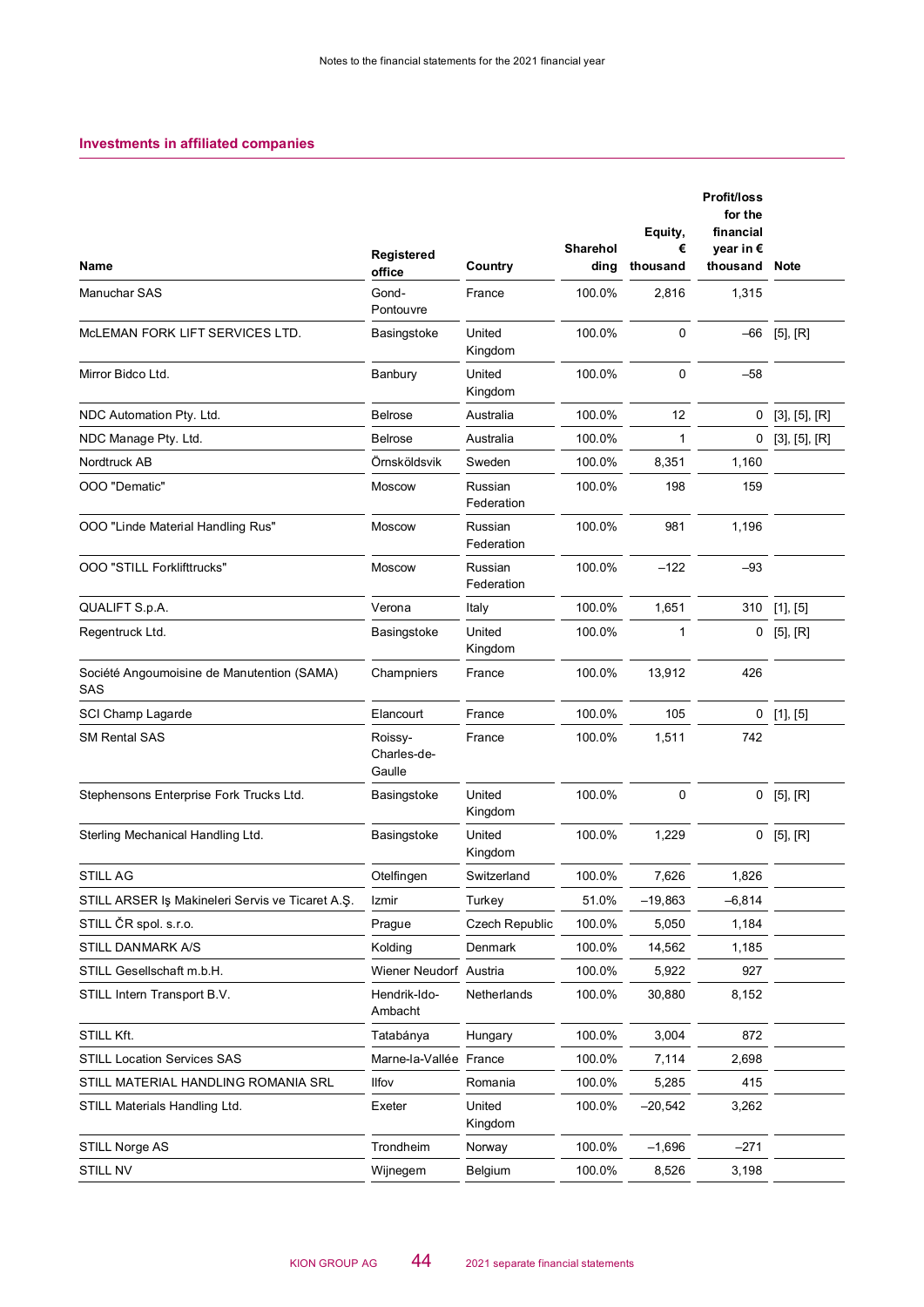| Name                                  | Registered<br>office         | Country               | <b>Sharehol</b><br>ding | Equity,<br>€<br>thousand | Profit/loss<br>for the<br>financial<br>year in $\epsilon$<br>thousand | <b>Note</b> |
|---------------------------------------|------------------------------|-----------------------|-------------------------|--------------------------|-----------------------------------------------------------------------|-------------|
| STILL POLSKA Sp. z o.o.               | Gadki                        | Poland                | 100.0%                  | 26,348                   | 5,143                                                                 |             |
| STILL Regional Service Center, s.r.o. | Prague                       | <b>Czech Republic</b> | 100.0%                  | 1,491                    | 590                                                                   |             |
| STILL S.p.A.                          | Lainate                      | Italy                 | 100.0%                  | 106,962                  | 23,023                                                                |             |
| <b>STILL SAS</b>                      | Marne-la-Vallée France       |                       | 100.0%                  | 29,382                   | 4,902                                                                 |             |
| STILL SR, spol. s.r.o.                | Nitra                        | Slovakia              | 100.0%                  | 1,476                    | 855                                                                   |             |
| <b>STILL Sverige AB</b>               | Malmö                        | Sweden                | 100.0%                  | 6,201                    | 1,686                                                                 |             |
| STILL, S.A.U.                         | L'Hospitalet de<br>Llobregat | Spain                 | 100.0%                  | 20,761                   | $-715$                                                                |             |
| Superlift UK Ltd.                     | Basingstoke                  | United<br>Kingdom     | 100.0%                  | $-2,285$                 | $-2,926$                                                              |             |
| URBAN LOGISTICA S.R.L.                | Lainate                      | Italy                 | 100.0%                  | 2,609                    | 871                                                                   |             |
| Urban Logistics (UK) Ltd.             | Basingstoke                  | United<br>Kingdom     | 100.0%                  | 1,204                    | 492                                                                   | [1], [5]    |
| <b>URBAN LOGISTIQUE SAS</b>           | Elancourt                    | France                | 100.0%                  | 3,122                    | 918                                                                   |             |
| Urban Transporte spol. s.r.o.         | Moravany                     | <b>Czech Republic</b> | 100.0%                  | 1,684                    | 749                                                                   |             |
| Urban Logistyka Polska Sp. z o.o.     | Kolbaskowo                   | Poland                | 100.0%                  |                          | $\overline{\phantom{a}}$                                              |             |
| <b>WHO Real Estate UAB</b>            | Vilnius                      | Lithuania             | 74.0%                   | $-30$                    | 0                                                                     | [1], [5]    |

#### **Equity Investments**

| Name                                                          | Registered<br>office | Country | <b>Sharehol</b><br>ding | Equity,<br>€<br>thousand | Profit/loss<br>for the<br>financial<br>year in $\epsilon$<br>thousand | <b>Note</b>   |
|---------------------------------------------------------------|----------------------|---------|-------------------------|--------------------------|-----------------------------------------------------------------------|---------------|
| Domestic:                                                     |                      |         |                         |                          |                                                                       |               |
| Carl Beutlhauser Kommunal- und Fördertechnik<br>GmbH & Co. KG | Hagelstadt           | Germany | 25.0%                   | 23,330                   | 1,948                                                                 | [1], [5]      |
| ifesca GmbH                                                   | Ilmenau              | Germany | 19.8%                   | 788                      | $-1,830$                                                              | [1], [4], [5] |
| Linde Leasing GmbH                                            | Wiesbaden            | Germany | 45.0%                   | 63,941                   | 5,788                                                                 | [1], [5]      |
| Linde Hydraulics GmbH & Co. KG                                | Aschaffenburg        | Germany | 10.0%                   | 124,208                  | $-73,867$                                                             | [1], [5]      |
| Linde Hydraulics Verwaltungs GmbH                             | Aschaffenburg        | Germany | 10.0%                   | 36                       | 1                                                                     | [1], [5]      |
| MV Fördertechnik GmbH                                         | Blankenhain          | Germany | 25.0%                   | 2,880                    | 334                                                                   | $[1]$ , $[5]$ |
| Pelzer Fördertechnik GmbH                                     | Kerpen               | Germany | 25.0%                   | 32,743                   | 2,805                                                                 | [1], [5]      |
| Schwerter Profile GmbH                                        | Schwerte             | Germany | 50.0%                   |                          | $\overline{\phantom{a}}$                                              |               |
| Supralift Beteiligungs- und<br>Kommunikationsgesellschaft mbH | Frankfurt am<br>Main | Germany | 50.0%                   | 20                       | 0                                                                     | $[1]$ , $[5]$ |
| Supralift GmbH & Co. KG                                       | Frankfurt am<br>Main | Germany | 50.0%                   | 585                      | –38                                                                   | $[1]$ , $[5]$ |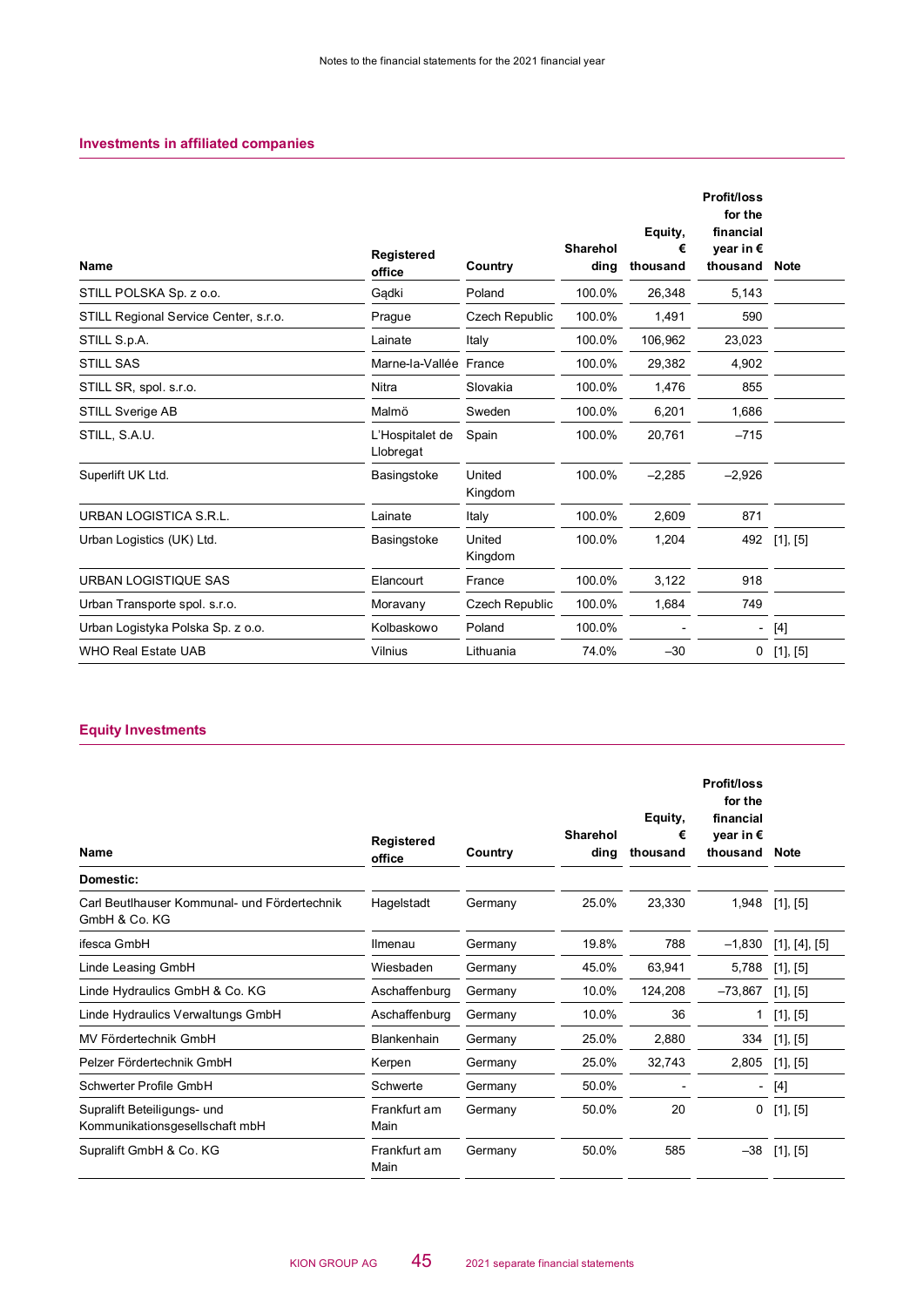#### **Equity Investments**

| Name                                                         | Registered<br>office         | Country                          | Sharehol<br>ding | Equity,<br>€<br>thousand | Profit/loss<br>for the<br>financial<br>year in €<br>thousand | <b>Note</b>   |
|--------------------------------------------------------------|------------------------------|----------------------------------|------------------|--------------------------|--------------------------------------------------------------|---------------|
| Foreign:                                                     |                              |                                  |                  |                          |                                                              |               |
| Balyo SA                                                     | Ivry-sur-Seine               | France                           | 6.3%             | 12,169                   | $-5,366$                                                     | $[1]$ , $[5]$ |
| Carretillas Elevadoras Sudeste S.A.                          | Murcia                       | Spain                            | 38.5%            | 7,878                    | 927                                                          | [5]           |
| Chadwick Materials Handling Ltd.                             | Corsham                      | United<br>Kingdom                | 48.0%            | 1,185                    | 82                                                           | $[1]$ , $[5]$ |
| DEMATIC ELECTROMECHANICAL SYSTEMS<br>MIDDLE EAST L.L.C.      | Dubai                        | <b>United Arab</b><br>Emirates   | 49.0%            | 143                      | 0                                                            | $[5]$         |
| <b>JULI Motorenwerk s.r.o.</b>                               | Moravany                     | <b>Czech Republic</b>            | 50.0%            | 29.456                   | 3,936                                                        | $[1]$ , $[5]$ |
| Labrosse Equipement SAS                                      | Saint-Péray                  | France                           | 34.0%            | 13,685                   | 3,778                                                        | $[2]$ , $[5]$ |
| Linde High Lift Chile S.A.                                   | Santiago de<br>Chile         | Chile                            | 45.0%            | 26,938                   | 1,802                                                        | $[1]$ , $[5]$ |
| Normandie Manutention SAS                                    | Saint-Etienne-<br>du-Rouvray | France                           | 34.0%            | 33,881                   | 7,035                                                        | [1], [5]      |
| Shaanxi KION Intelligent Warehousing Equipment<br>Co., Ltd.  | Xi'an                        | People's<br>Republic of<br>China | 20.0%            | 1,515                    | 123                                                          | $[4]$ , $[5]$ |
| Shanghai Quicktron Intelligent Technology Co., Ltd. Shanghai |                              | People's<br>Republic of<br>China | 7.7%             | 49,430                   | $-12,636$                                                    | [5]           |
| TPZ Linde Viličari Hrvatska d.o.o.                           | Zagreb                       | Croatia                          | 20.0%            | 2.024                    | 295                                                          | $[1]$ , $[5]$ |
| Zhejiang EP Equipment Co., Ltd.                              | Anji (Huzhou)                | People's<br>Republic of<br>China | 4.7%             | 192,320                  | 45,216                                                       | [5]           |

[1] Financial figures as of 31 December 2020

[2] Financial figures as of 30 June 2021

[3] Last provided financial statement

[4] Addition / Foundation during 2021

[5] Financial figures in local GAAP

[6] Pre-consolidated in Willenbrock Fördertechnik Holding GmbH

[7] Pre-consolidated in Digital Applications International Ltd.

[A] Profit and loss transfer agreement with STILL Gesellschaft mit beschränkter Haftung

[B] Profit and loss transfer agreement with KION GROUP AG

[C] Profit and loss transfer agreement with Dematic GmbH

[D] Profit and loss transfer agreement with Linde Material Handling GmbH

[E] Profit and loss transfer agreement with KION Financial Services GmbH

[F] Profit and loss transfer agreement with Willenbrock Fördertechnik Holding GmbH

[R] Dormant company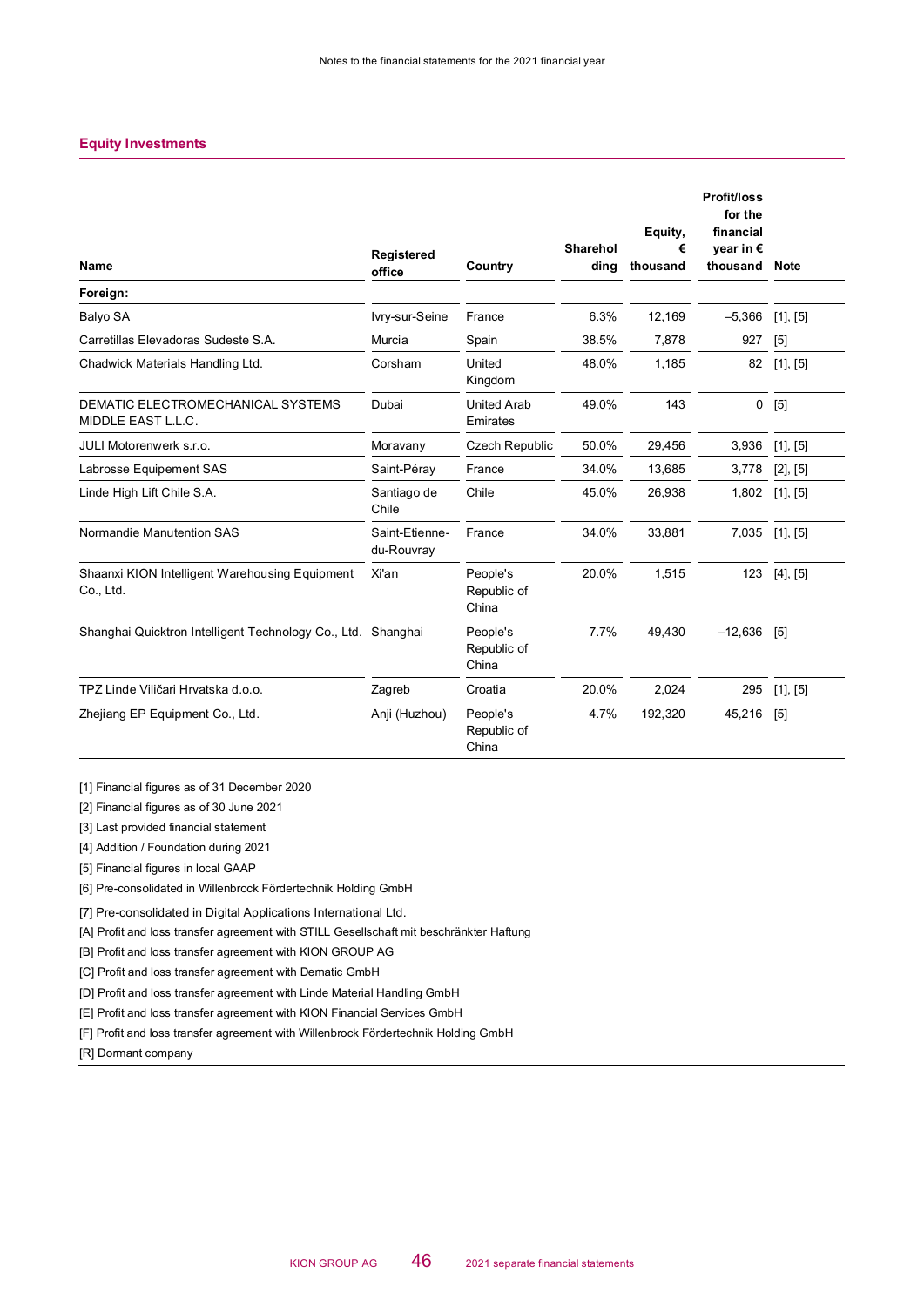# Independent auditor's report

To KION GROUP AG, Frankfurt am Main/Germany

#### Report on the audit of the annual financial statements and of the combined management report

#### **Audit Opinions**

We have audited the annual financial statements of KION GROUP AG, Frankfurt am Main/Germany, which comprise the balance sheet as at 31 December 2021, and the statement of profit and loss for the financial year from 1 January to 31 December 2021, and the notes to the financial statements, including the presentation of the recognition and measurement policies. In addition, we have audited the combined management report for the Company and the group of KION GROUP AG, Frankfurt am Main/Germany, for the financial year from 1 January to 31 December 2021. In accordance with the German legal requirements, we have not audited the content of the corporate governance statement pursuant to Section 289f, Section 315d German Commercial Code (HGB) included in the combined management report.

In our opinion, on the basis of the knowledge obtained in the audit,

- the accompanying annual financial statements comply, in all material respects, with the requirements of German commercial law applicable to business corporations and give a true and fair view of the assets, liabilities and financial position of the Company as at 31 December 2021 and of its financial performance for the financial year from 1 January to 31 December 2021 in compliance with German Legally Required Accounting Principles, and
- the accompanying combined management report as a whole provides an appropriate view of the Company's position. In all material respects, this combined management report is consistent with the annual financial statements, complies with German legal requirements and appropriately presents the opportunities and risks of future development. Our audit opinion on the combined management report does not cover the content of the corporate governance statement pursuant to Sections 289f, 315d HGB included in the combined management report.

Pursuant to Section 322 (3) sentence 1 HGB, we declare that our audit has not led to any reservations relating to the legal compliance of the annual financial statements and of the combined management report.

#### **Basis for the Audit Opinions**

We conducted our audit of the annual financial statements and of the combined management report in accordance with Section 317 HGB and the EU Audit Regulation (No. 537/2014; referred to subsequently as "EU Audit Regulation") and in compliance with German Generally Accepted Standards for Financial Statement Audits promulgated by the Institut der Wirtschaftsprüfer (IDW). Our responsibilities under those requirements and principles are further described in the "Auditor's Responsibilities for the Audit of the Annual Financial Statements and of the Combined Management Report" section of our auditor's report. We are independent of the Company in accordance with the requirements of European law and German commercial and professional law, and we have fulfilled our other German professional responsibilities in accordance with these requirements. In addition, in accordance with Article 10 (2) point (f) of the EU Audit Regulation, we declare that we have not provided non-audit services prohibited under Article 5 (1) of the EU Audit Regulation. We believe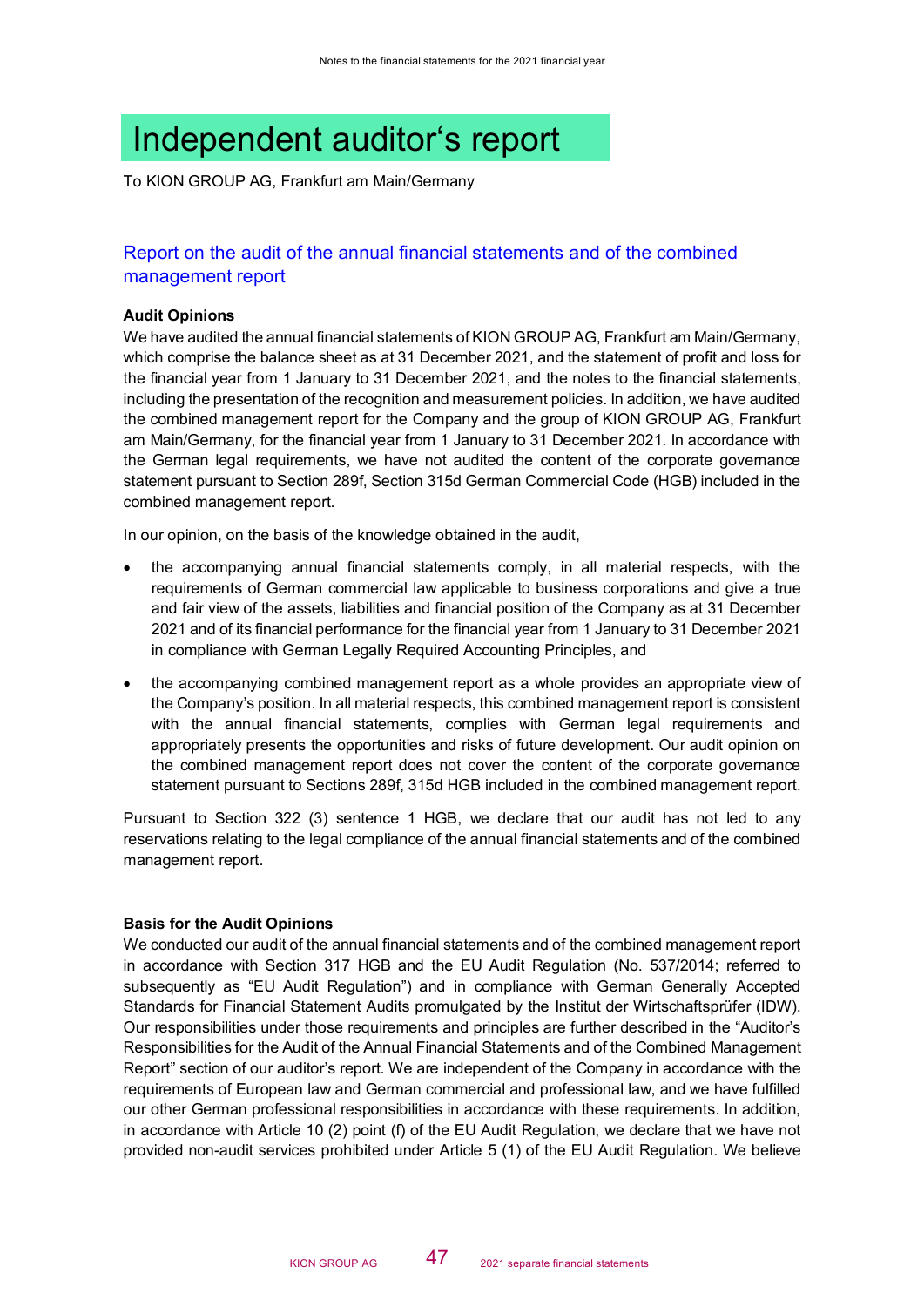that the audit evidence we have obtained is sufficient and appropriate to provide a basis for our audit opinions on the annual financial statements and on the combined management report.

#### **Key Audit Matters in the Audit of the Annual Financial Statements**

Key audit matters are those matters that, in our professional judgement, were of most significance in our audit of the annual financial statements for the financial year from 1 January to 31 December 2021. These matters were addressed in the context of our audit of the annual financial statements as a whole and in forming our audit opinion thereon; we do not provide a separate audit opinion on these matters.

In the following, we present the issue of recoverability of the shares in affiliated companies, which we have identified in the course of our audit to be a key audit matter.

Our presentation of this key audit matter has been structured as follows:

- a) description (including reference to corresponding information in the annual financial statements), and
- b) auditor's response.

#### **Recoverability of the Shares in Affiliated Companies**

a) As at 31 December 2021, the book value of the shares in affiliated companies in the annual financial statements amounted to mEUR 4,238.2 (53.8% of total assets) and relates to the shares in Dematic Holdings GmbH, Frankfurt am Main/Germany, in proplan Transport- und Lagersysteme GmbH, Aschaffenburg/Germany, in KION IoT Systems GmbH, Frankfurt am Main/Germany, in KION Battery Systems GmbH, Karlstein am Main/Germany, in KION Business Srv. Pol. Sp. z o.o., Krakow/Poland, in Schwerter Profile GmbH, Schwerte/Germany, as well as the shares in Linde Material Handling GmbH, Aschaffenburg/Germany, and in KION Information Management Services GmbH, Frankfurt am Main/Germany. Once a year, the shares in affiliated companies are tested for expected permanent impairment and, thus, for any need for a write-down to the lower fair value.

Due to the major significance of the shares in affiliated companies within the annual financial statements and due to the executive directors' estimation of their recoverability, this matter was of particular significance in the scope of our audit.

For information about the recoverability of the shares in affiliated companies, please refer to note 2 to the financial statements.

b) As part of our audit of permanent impairment of the shares in affiliated companies, we obtained an understanding of the approach applied by the executive directors as part of their impairment test. To this end, we used the information obtained during our audit of the annual financial statements of these affiliated companies. In this context, we determined the expected future cash flows based on the operative budget (2022) adopted by the supervisory board and on the medium-term budget (2023 to 2024) approved by the executive directors, and audited the budget, including the projection until perpetuity that is based on the budget, as well as perpetuity itself by using general and industry-specific market expectations. For this purpose, we have taken into account the adherence to the budget planning related to the individual affiliated companies. In addition, we audited the applied country-specific discount rates (weighted average cost of capital – WACC) based on the corresponding market situation and for this purpose also consulted valuation specialists.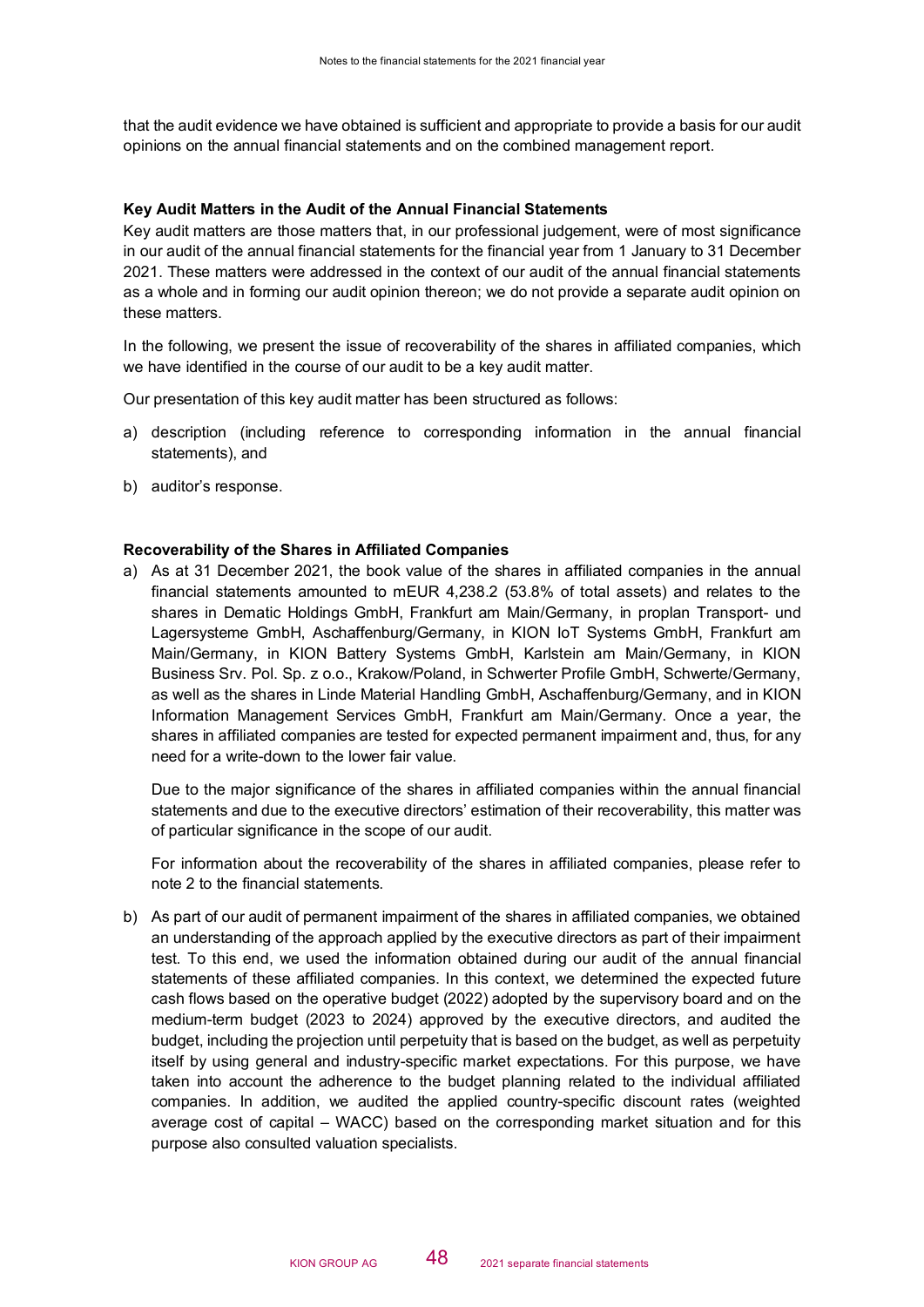Due to the great significance of the shares in affiliated companies within the annual financial statements, we finally conducted sensitivity analyses with regard to both the growth expectations of the future cash flows from the affiliated companies and the applied discount rates.

#### **Other Information**

The executive directors and the supervisory board are responsible for the other information. The other information comprises:

- the statement on corporate governance included in the combined management report and
- the executive directors' confirmation regarding the annual financial statements and the combined management report pursuant to Section 264 (2) sentence 3 and Section 289 (1) sentence 5 HGB.

The executive directors and the supervisory board as well are responsible for the declaration related to the German Corporate Governance Code according to Section 161 German Stock Corporation Act (AktG), which is part of the corporate governance statement included in the combined management report. Otherwise, the executive directors are responsible for the other information.

Our audit opinions on the annual financial statements and on the combined management report do not cover the other information, and consequently we do not express an audit opinion or any other form of assurance conclusion thereon.

In connection with our audit, our responsibility is to read the other information identified above and, in doing so, to consider whether the other information

- is materially inconsistent with the annual financial statements, with the audited content of the combined management report or our knowledge obtained in the audit, or
- otherwise appears to be materially misstated.

#### **Responsibilities of the Executive Directors and the Supervisory Board for the Annual Financial Statements and the Combined Management Report**

The executive directors are responsible for the preparation of the annual financial statements that comply, in all material respects, with the requirements of German commercial law applicable to business corporations, and that the annual financial statements give a true and fair view of the assets, liabilities, financial position and financial performance of the Company in compliance with German Legally Required Accounting Principles. In addition, the executive directors are responsible for such internal control as they, in accordance with German Legally Required Accounting Principles, have determined necessary to enable the preparation of annual financial statements that are free from material misstatement, whether due to fraud or error.

In preparing the annual financial statements, the executive directors are responsible for assessing the Company's ability to continue as a going concern. They also have the responsibility for disclosing, as applicable, matters related to going concern. In addition, they are responsible for financial reporting based on the going concern basis of accounting, provided no actual or legal circumstances conflict therewith.

Furthermore, the executive directors are responsible for the preparation of the combined management report that as a whole provides an appropriate view of the Company's position and is, in all material respects, consistent with the annual financial statements, complies with German legal requirements, and appropriately presents the opportunities and risks of future development. In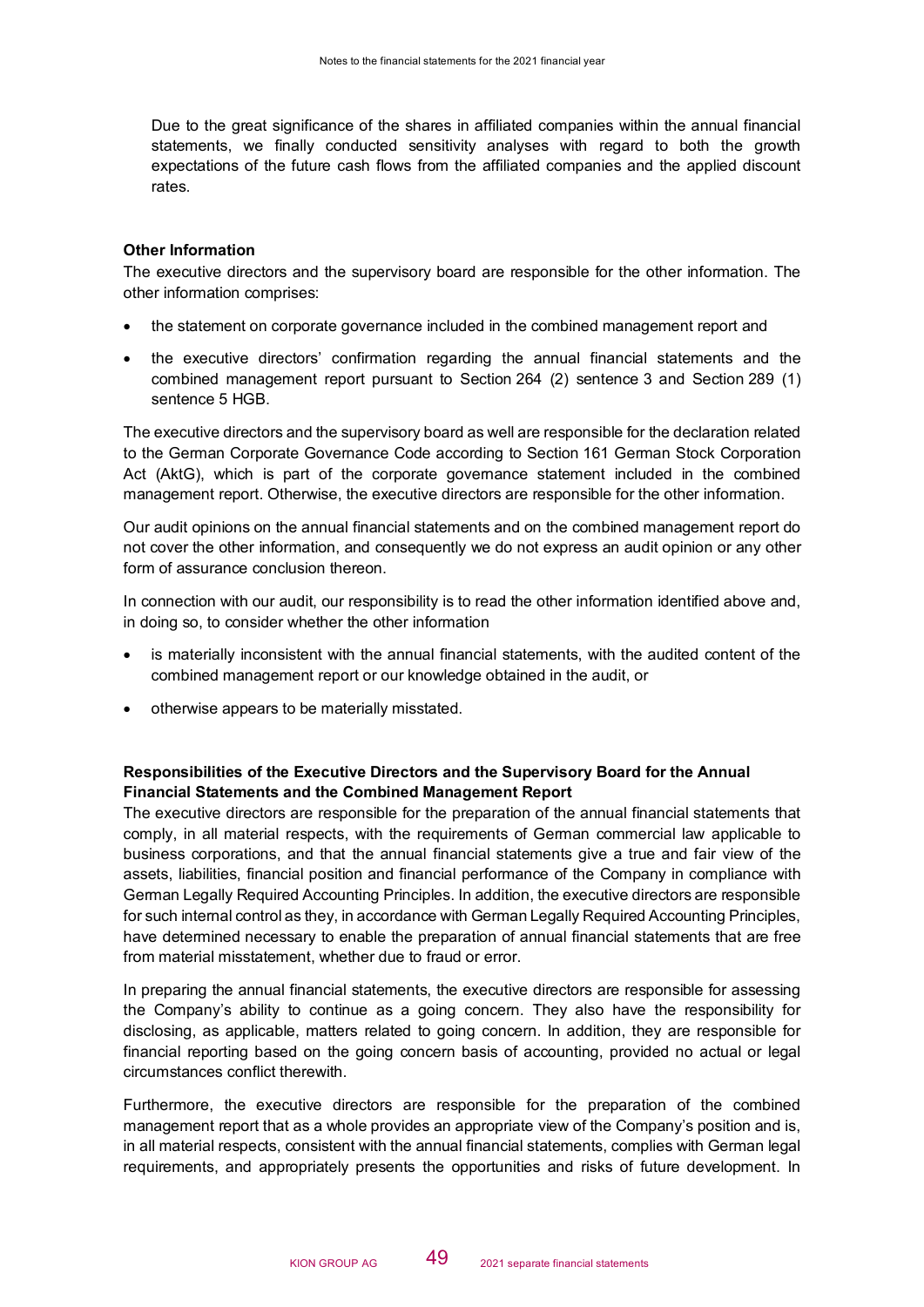addition, the executive directors are responsible for such arrangements and measures (systems) as they have considered necessary to enable the preparation of a combined management report that is in accordance with the applicable German legal requirements, and to be able to provide sufficient appropriate evidence for the assertions in the combined management report.

The supervisory board is responsible for overseeing the Company's financial reporting process for the preparation of the annual financial statements and of the combined management report.

#### **Auditor's Responsibilities for the Audit of the Annual Financial Statements and of the Combined Management Report**

Our objectives are to obtain reasonable assurance about whether the annual financial statements as a whole are free from material misstatement, whether due to fraud or error, and whether the combined management re-port as a whole provides an appropriate view of the Company's position and, in all material respects, is consistent with the annual financial statements and the knowledge obtained in the audit, complies with the German legal requirements and appropriately presents the opportunities and risks of future development, as well as to issue an auditor's report that includes our audit opinions on the annual financial statements and on the combined management report.

Reasonable assurance is a high level of assurance, but is not a guarantee that an audit conducted in accordance with Section 317 HGB and the EU Audit Regulation and in compliance with German Generally Accepted Standards for Financial Statement Audits promulgated by the Institut der Wirtschaftsprüfer (IDW) will always detect a material misstatement. Misstatements can arise from fraud or error and are considered material if, individually or in the aggregate, they could reasonably be expected to influence the economic decisions of users taken on the basis of these annual financial statements and this combined management report.

We exercise professional judgment and maintain professional scepticism throughout the audit. We also

- identify and assess the risks of material misstatement of the annual financial statements and of the combined management report, whether due to fraud or error, design and perform audit procedures responsive to those risks, and obtain audit evidence that is sufficient and appropriate to provide a basis for our audit opinions. The risk of not detecting a material misstatement resulting from fraud is higher than for one resulting from error, as fraud may involve collusion, forgery, intentional omissions, misrepresentations, or the override of internal controls.
- obtain an understanding of internal control relevant to the audit of the annual financial statements and of arrangements and measures relevant to the audit of the combined management report in order to design audit procedures that are appropriate in the circumstances, but not for the purpose of expressing an audit opinion on the effectiveness of these systems of the Company.
- evaluate the appropriateness of accounting policies used by the executive directors and the reasonableness of estimates made by the executive directors and related disclosures.
- conclude on the appropriateness of the executive directors' use of the going concern basis of accounting and, based on the audit evidence obtained, whether a material uncertainty exists related to events or conditions that may cast significant doubt on the Company's ability to continue as a going concern. If we conclude that a material uncertainty exists, we are required to draw attention in the auditor's report to the related disclosures in the annual financial statements and in the combined management report or, if such disclosures are inadequate, to modify our respective audit opinions. Our conclusions are based on the audit evidence obtained up to the date of our auditor's report. However, future events or conditions may cause the Company to cease to be able to continue as a going concern.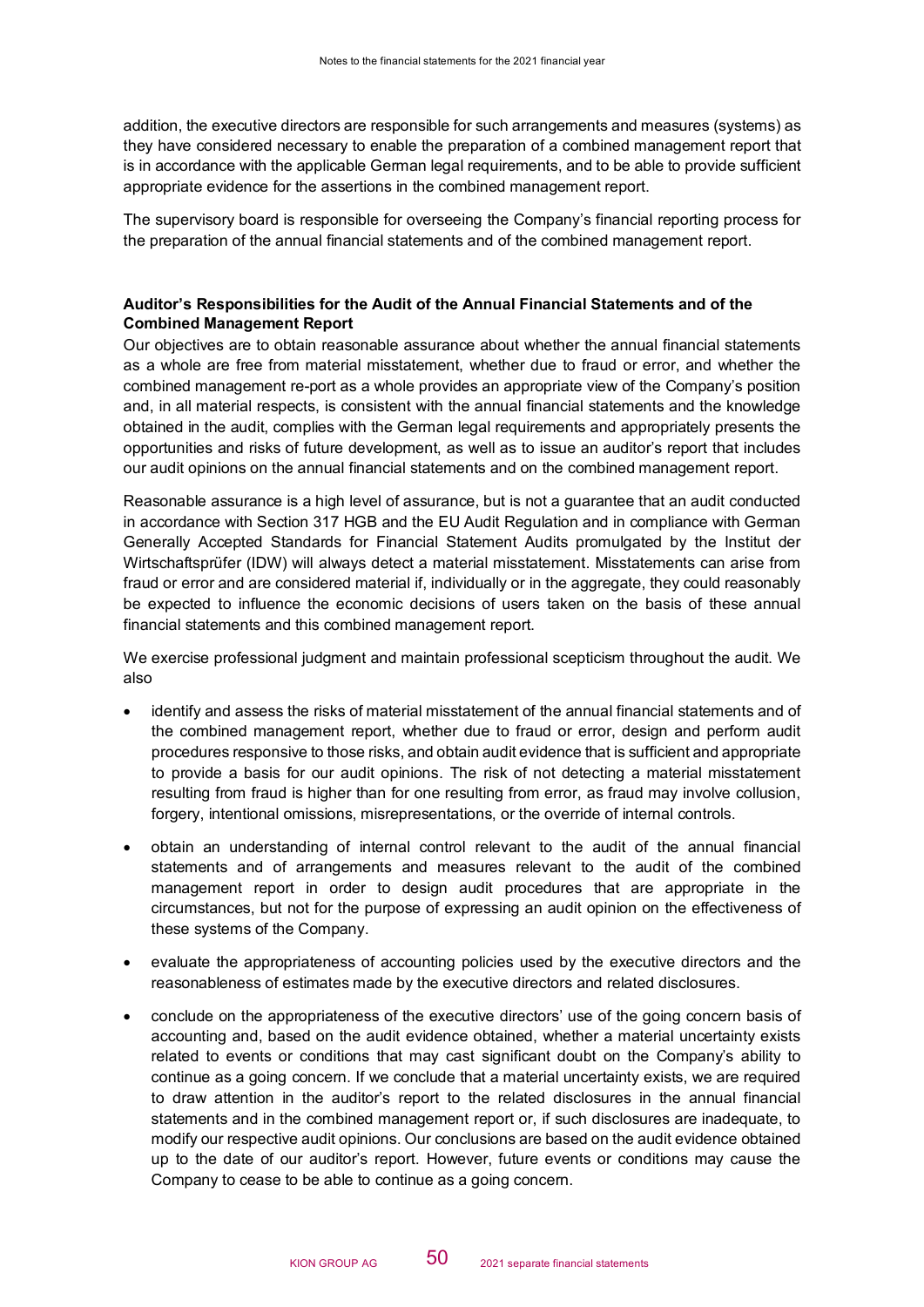- evaluate the overall presentation, structure and content of the annual financial statements, including the disclosures, and whether the annual financial statements present the underlying transactions and events in a manner that the annual financial statements give a true and fair view of the assets, liabilities, financial position and financial performance of the Company in compliance with German Legally Required Accounting Principles.
- evaluate the consistency of the combined management report with the annual financial statements, its conformity with German law, and the view of the Company's position it provides.
- perform audit procedures on the prospective information presented by the executive directors in the combined management report. On the basis of sufficient appropriate audit evidence we evaluate, in particular, the significant assumptions used by the executive directors as a basis for the prospective information, and evaluate the proper derivation of the prospective information from these assumptions. We do not express a separate audit opinion on the prospective information and on the assumptions used as a basis. There is a substantial unavoidable risk that future events will differ materially from the prospective information.

We communicate with those charged with governance regarding, among other matters, the planned scope and timing of the audit and significant audit findings, including any significant deficiencies in internal control that we identify during our audit.

We provide those charged with governance with a statement that we have complied with the relevant independence requirements, and communicate with them all relationships and other matters that may reasonably be thought to bear on our independence, and where applicable, the related safeguards.

From the matters communicated with those charged with governance, we determine those matters that were of most significance in the audit of the annual financial statements of the current period and are therefore the key audit matters. We describe these matters in the auditor's report unless law or regulation precludes public dis-closure about the matter.

#### Other legal and regulatory requirements

#### **Report on the Audit of the Electronic Reproductions of the Annual Financial Statements and of the Combined Management Report Prepared for Publication Pursuant to Section 317 (3a) HGB**

#### **Audit Opinion**

We have performed an audit in accordance with Section 317 (3a) HGB to obtain reasonable assurance whether the electronic reproductions of the annual financial statements and of the combined management report (here-inafter referred to as "ESEF documents") prepared for publication, contained in the provided file, which has the SHA-256 value DE76F87601D0EB1 D84478E0D476F784A44F0FA22BB960C70AD70BD6A4C9131C7, meet, in all material respects, the requirements for the electronic re-porting format pursuant to Section 328 (1) HGB ("ESEF format"). In accordance with the German legal requirements, this audit only covers the conversion of the information contained in the annual financial statements and the combined management report into the ESEF format, and therefore covers neither the information contained in these electronic reproductions nor any other information contained in the file identified above.

In our opinion, the electronic reproductions of the annual financial statements and of the combined management report prepared for publication contained in the provided file identified above meet, in all material respects, the requirements for the electronic reporting format pursuant to Section 328 (1) HGB. Beyond this audit opinion and our audit opinions on the accompanying annual financial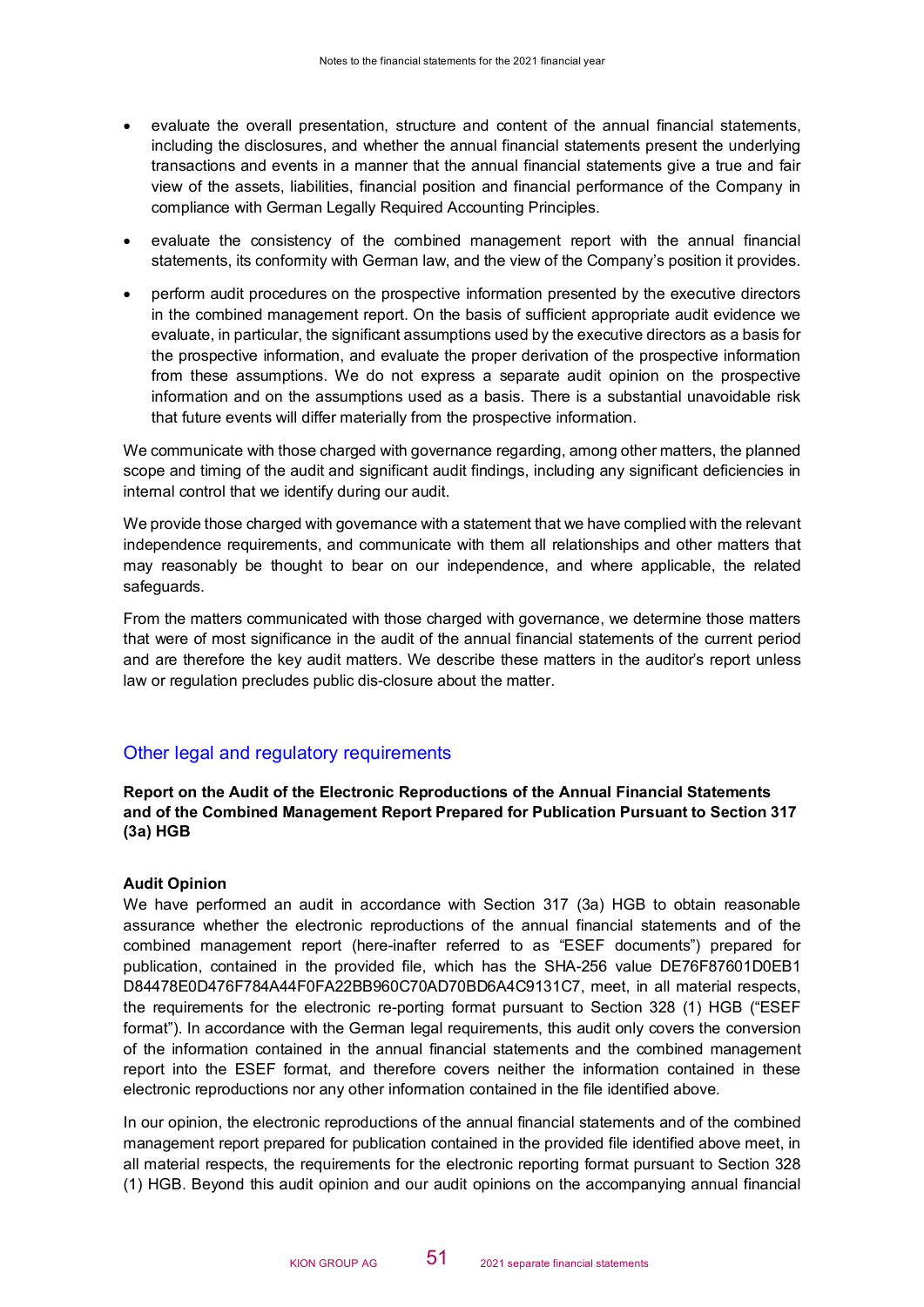statements and on the accompanying combined management report for the financial year from 1 January to 31 December 2021 contained in the above "Report on the Audit of the Annual Financial Statements and of the Combined Management Report", we do not express any audit opinion on the information contained in these electronic files and on any other information contained in the file stated above.

#### **Basis for the Audit Opinion**

We conducted our audit of the electronic reproductions of the annual financial statements and of the combined management report contained in the provided file identified above in accordance with Section 317 (3a) HGB and on the basis of the IDW Auditing Standard: Audit of the Electronic Reproductions of Financial Statements and Management Reports Prepared for Publication Purposes Pursuant to Section 317 (3a) HGB (IDW AuS 410 (10.2021)). Our responsibilities in this context are further described in the "Auditor's Responsibilities for the Audit of the ESEF Documents" section. Our audit firm has applied the IDW Standard on Quality Management: Requirements for Quality Management in the Audit Firm (IDW QS 1).

#### **Responsibilities of the Executive Directors and the Supervisory Board for the ESEF Documents**

The executive directors of the Company are responsible for the preparation of the ESEF documents based on the electronic files of the annual financial statements and of the combined management report according to Section 328 (1) sentence 4 no. 1 HGB.

In addition, the executive directors of the Company are responsible for such internal controls that they have considered necessary to enable the preparation of ESEF documents that are free from material intentional or unintentional non-compliance with the requirements for the electronic reporting format pursuant to Section 328 (1) HGB.

The supervisory board is responsible for overseeing the process for preparing the ESEF documents as part of the financial reporting process.

#### **Auditor's Responsibilities for the Audit of the ESEF Documents**

Our objective is to obtain reasonable assurance about whether the ESEF documents are free from material intentional or unintentional non-compliance with the requirements of Section 328 (1) HGB. We exercise professional judgment and maintain professional scepticism throughout the audit. We also

- identify and assess the risks of material intentional or unintentional non-compliance with the requirements of Section 328 (1) HGB, design and perform audit procedures responsive to those risks, and obtain audit evidence that is sufficient and appropriate to provide a basis for our audit opinion.
- obtain an understanding of internal control relevant to the audit on the ESEF documents in order to design audit procedures that are appropriate in the circumstances, but not for the purpose of expressing an assurance opinion on the effectiveness of these controls.
- evaluate the technical validity of the ESEF documents, i.e. whether the provided file containing the ESEF documents meets the requirements of the Delegated Regulation (EU) 2019/815, in the version in force at the balance sheet date, on the technical specification for this electronic file.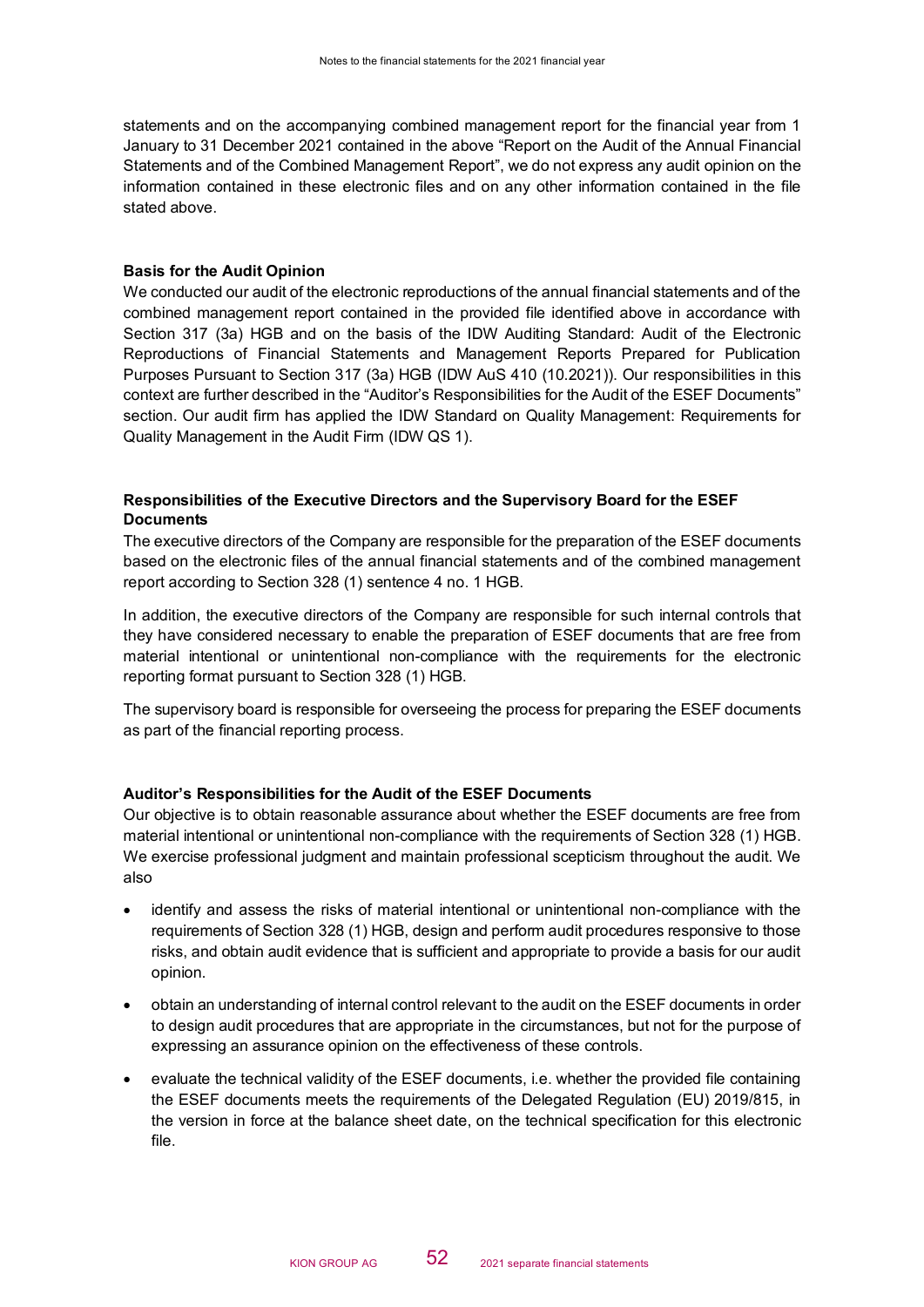• evaluate whether the ESEF documents enable a XHTML reproduction with content equivalent to the audited annual financial statements and to the audited combined management report.

#### **Further information pursuant to Article 10 of the EU Audit Regulation**

We were elected as group auditor by the general meeting on 11 May 2021. We were engaged by the supervisory board on 27 May / 2 June 2021. We have been the group auditor of KION GROUP AG, Frankfurt am Main/Germany, which had been named KION Holding 1 GmbH until 12 June 2013, without interruption since the financial year 2007. Since the financial year 2013, the Company has been a public interest entity within the meaning of Section 316a Sentence 2 No. 1 HGB.

We declare that the audit opinions expressed in this auditor's report are consistent with the additional report to the audit committee pursuant to Article 11 of the EU Audit Regulation (long-form audit report).

#### Other matter – Use of the auditor's report

Our auditor's report must always be read together with the audited annual financial statements and the audited combined management report as well as with the audited ESEF documents. The annual financial statements and the combined management report converted into the ESEF format – including the versions to be published in the Federal Gazette – are merely electronic reproductions of the audited annual financial statements and the audited combined management report and do not take their place. In particular, the ESEF report and our audit opinion contained therein are to be used solely together with the audited ESEF documents made available in electronic form.

#### German public auditor responsible for the engagement

The German Public Auditor responsible for the engagement is Stefan Dorissen.

Frankfurt am Main/Germany, 22. February 2022

**Deloitte GmbH** Wirtschaftsprüfungsgesellschaft

(Annika Deutsch) (Stefan Dorissen) Wirtschaftsprüferin Wirtschaftsprüfer

(German Public Auditor) (German Public Auditor)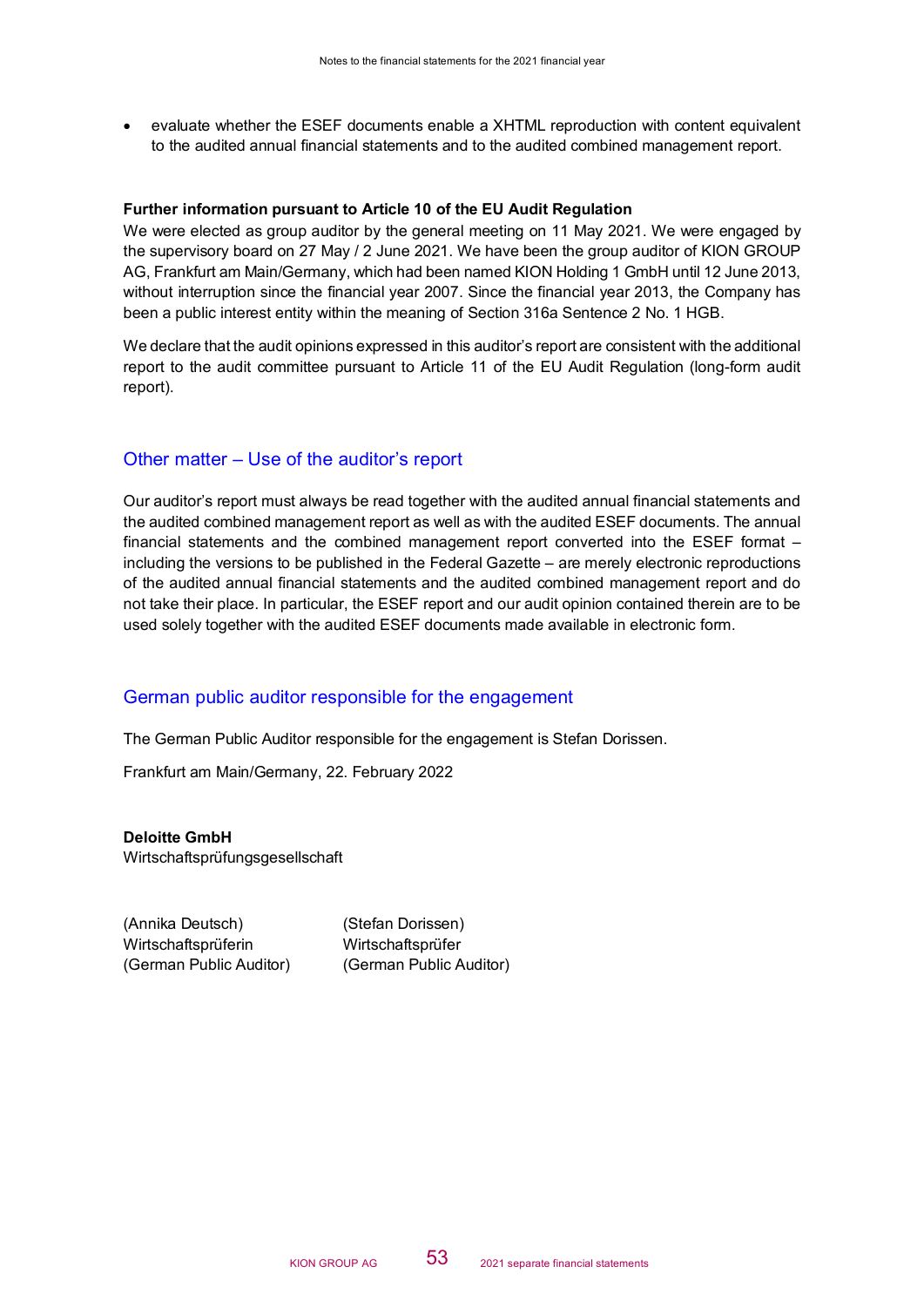# Responsibility statement

To the best of our knowledge, and in accordance with the applicable reporting principles for financial reporting, the separate financial statements give a true and fair view of the financial performance and financial position of the Company, and the management report includes a fair review of the development and performance of the business and the position of the Company, together with a description of the principal opportunities and risks associated with the expected development of the Company.

Frankfurt am Main, February 22, 2022

The Executive Board

Ruse Swll

18. Danderty

Dr. Richard Robinson Smith **Anke Groth** Anke Anke And Anke And Analysis Hasan Dandashly

Andrew Unium

Andreas Krinninger **Dr. Henry Puhl Ching Pong Quek** Ching Pong Quek

P. neve